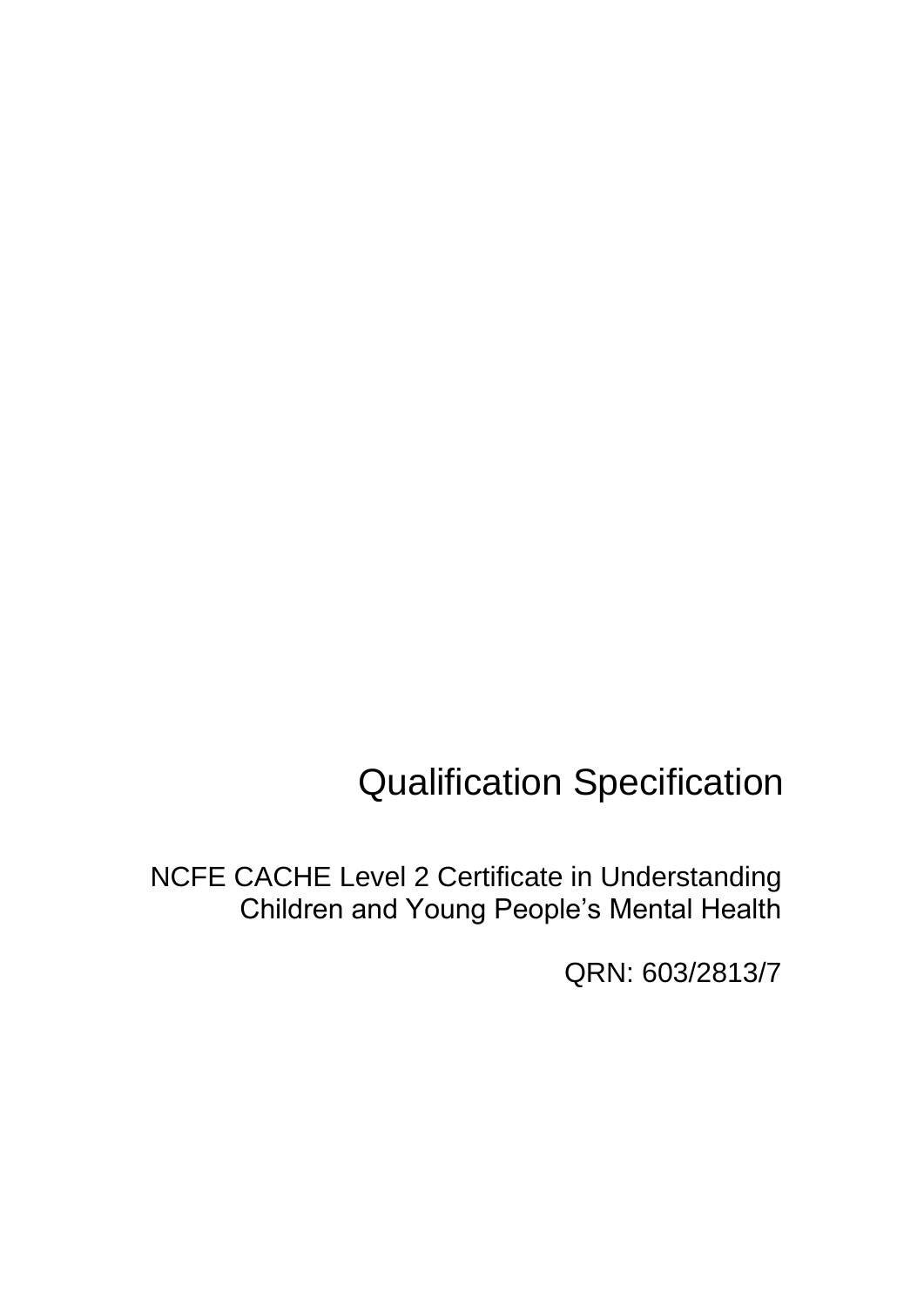## **NCFE © Copyright 2018 All rights reserved worldwide.**

CACHE; Council for Awards in Care, Health and Education; and NNEB are registered trademarks owned by NCFE.

Reproduction by **approved** Centres is permissible for internal use under the following conditions:

We have provided this Qualification Specification in Microsoft Word format to enable Centres to use its content more flexibly within their own course materials. You may copy and paste any material from this document; however, we do not accept any liability for any incomplete or inaccurate copying and subsequent use of this information. The use of PDF versions of our support materials on our website will ensure that correct and up-to-date information is provided to learners.

Any photographs in this publication are either our exclusive property or used under licence from a third party. They are protected under copyright law and cannot be reproduced, copied or manipulated in any form. This includes the use of any image or part of an image in individual or group projects and assessment materials. All images have a signed model release.

#### **Qualification reference numbers:**

NCFE CACHE Level 2 Certificate in Understanding Children and Young People's Mental Health CRN: 603/2813/7

# **Publication date**<br>Version 1.0 Jan

January 2018

#### **Publisher**

Registered Office: **NCFE** Q6 Quorum Business Park Benton Lane Newcastle upon Tyne NE12 8BT Registered Company No: 02896700 (England and Wales) Registered Charity No: 1034808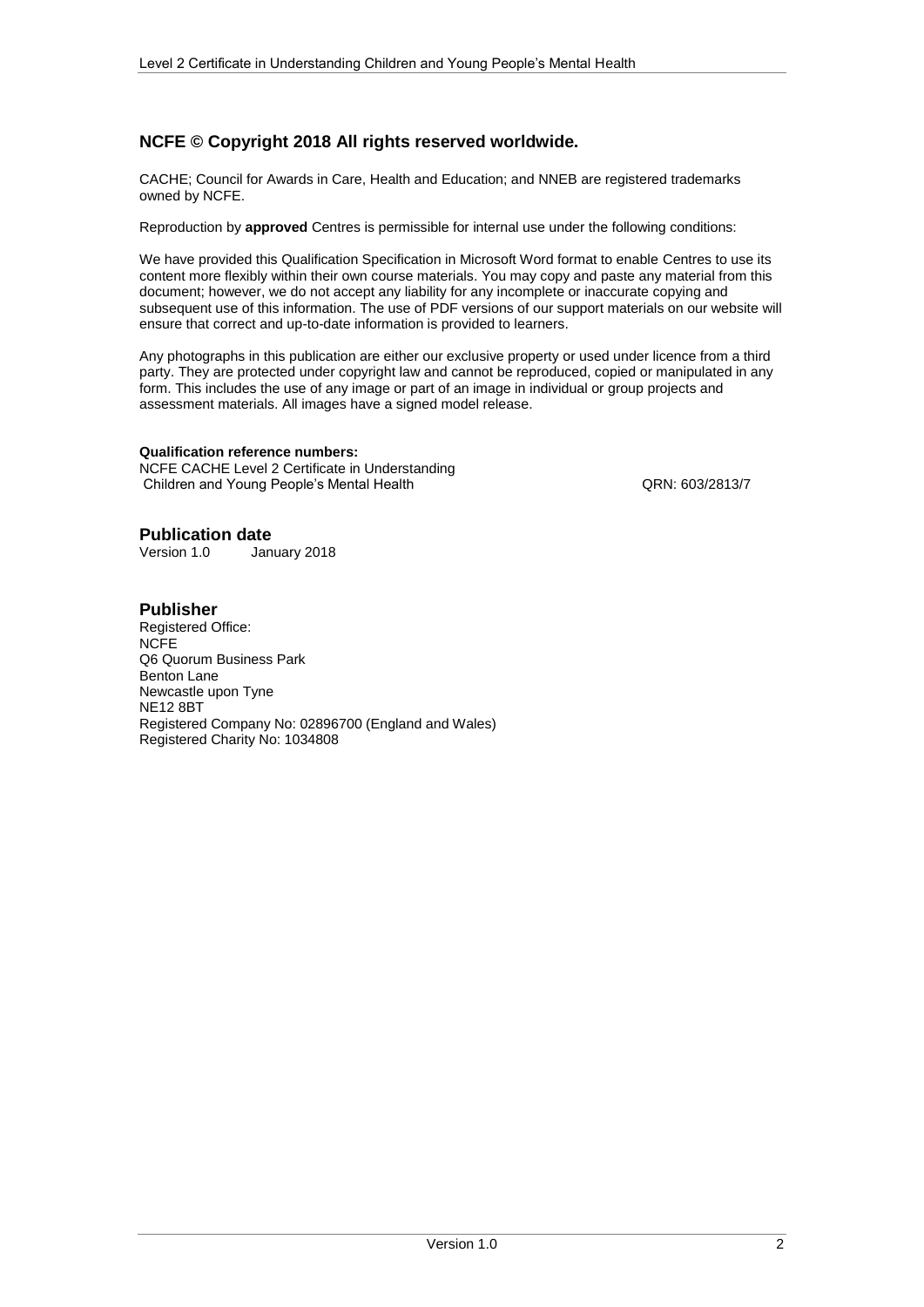## **Contents**

| <b>Section 1: General introduction</b>                                          | 5              |
|---------------------------------------------------------------------------------|----------------|
| About this Qualification Specification                                          | 6              |
| How the qualification works                                                     | 6              |
| <b>Total Qualification Time/Guided Learning: Definitions</b>                    | $\overline{7}$ |
| Recognition of Prior Learning (RPL)                                             | $\overline{7}$ |
| Understanding learning outcomes                                                 | 8              |
| Making use of our websites                                                      | 9              |
| The Public Website                                                              | 9              |
| The Centre Secure Website                                                       | 9              |
| Plagiarism                                                                      | 10             |
| Section 2: About this qualification                                             | 11             |
| <b>Qualification summary</b>                                                    | 12             |
| <b>Section 3: Units</b>                                                         | 15             |
| Unit achievement log                                                            | 17             |
| Unit layout                                                                     | 18             |
| Explanation of terms used at Level 2                                            | 19             |
| Unit 01: Understand children and young people's mental health in context        | 21             |
| Unit 02: Understand factors which may affect children and young people's mental |                |
| health                                                                          | 27             |
| Unit 03: Understand children and young people's mental health concerns          | 33             |
| Unit 04: Understand the impact of children and young people's mental health     |                |
| concerns                                                                        | 39             |
| Unit 05: Understand how to support children and young people with mental health |                |
| concerns                                                                        | 45             |
| Section 4: Assessment and quality assurance information                         | 50             |
| Recommended assessment methods                                                  | 51             |
| Assessment strategies and principles relevant to this qualification             | 53             |
| <b>Staffing requirements</b>                                                    | 54             |
| Assessors and Internal Quality Assurance                                        | 54             |
| <b>Assessment Strategy</b>                                                      | 53             |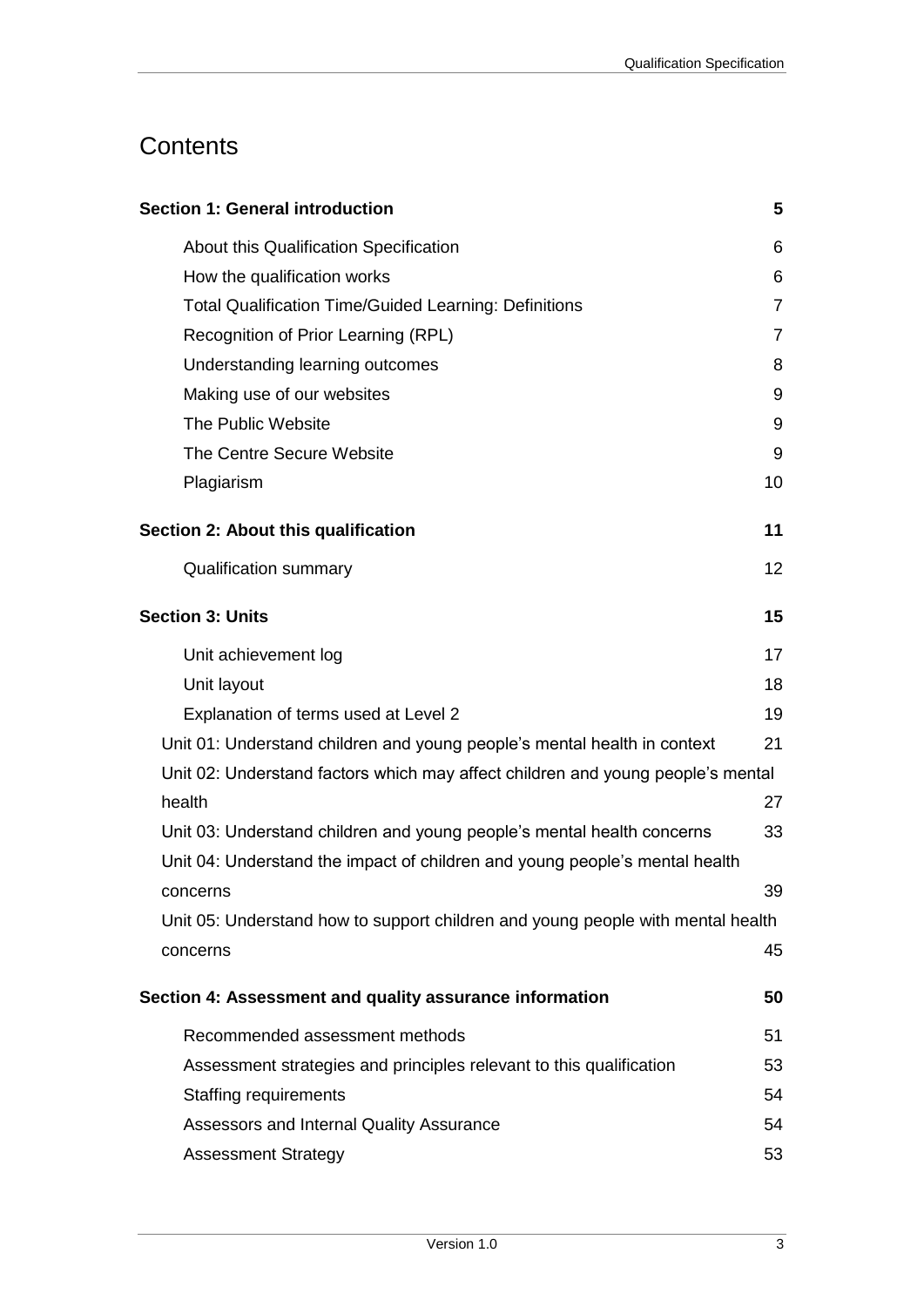| <b>Section 5: Documents</b> | 55 |
|-----------------------------|----|
| Useful documents            | 56 |
| Mandatory documents         | 56 |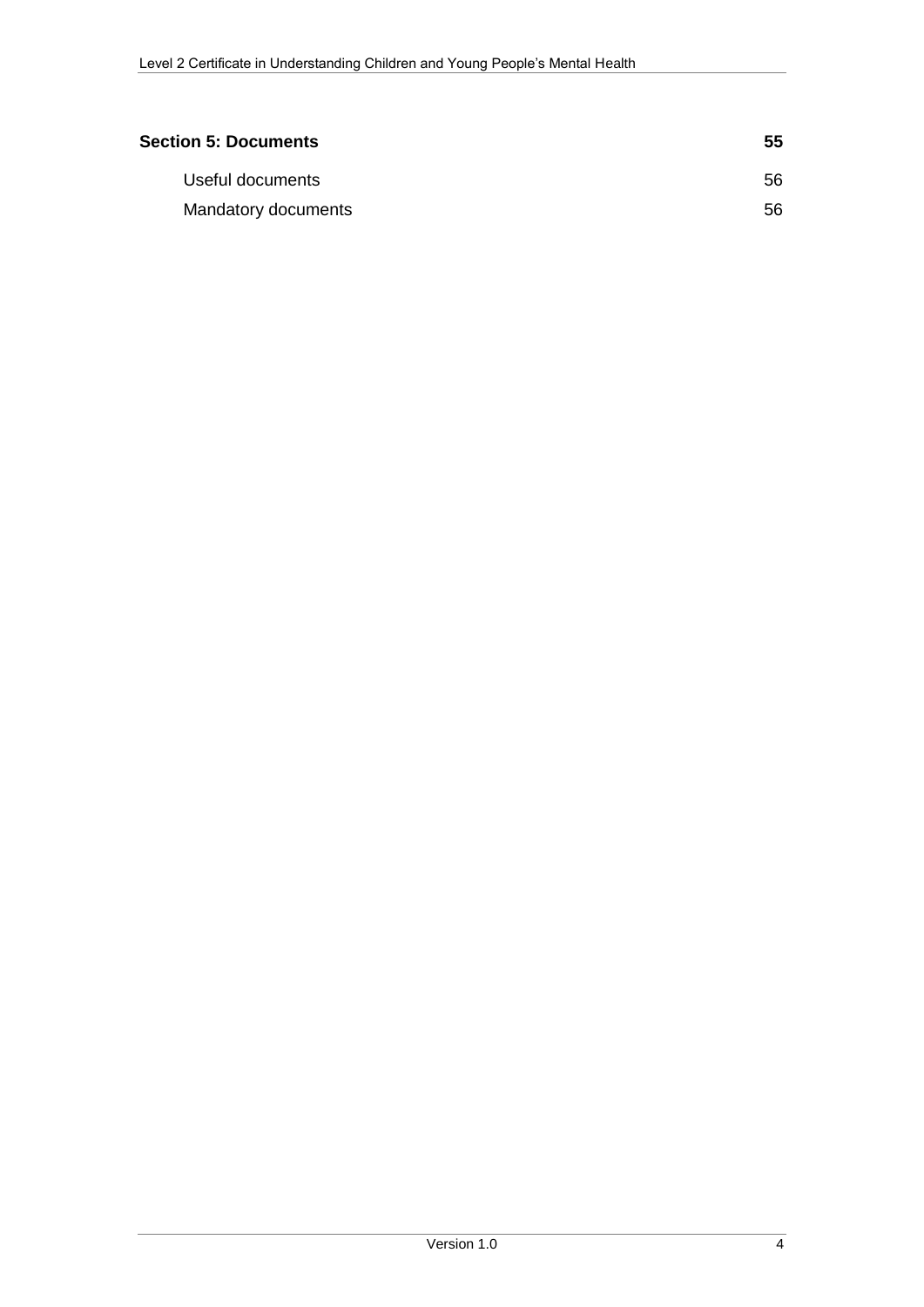## <span id="page-4-0"></span>**Section 1: General introduction**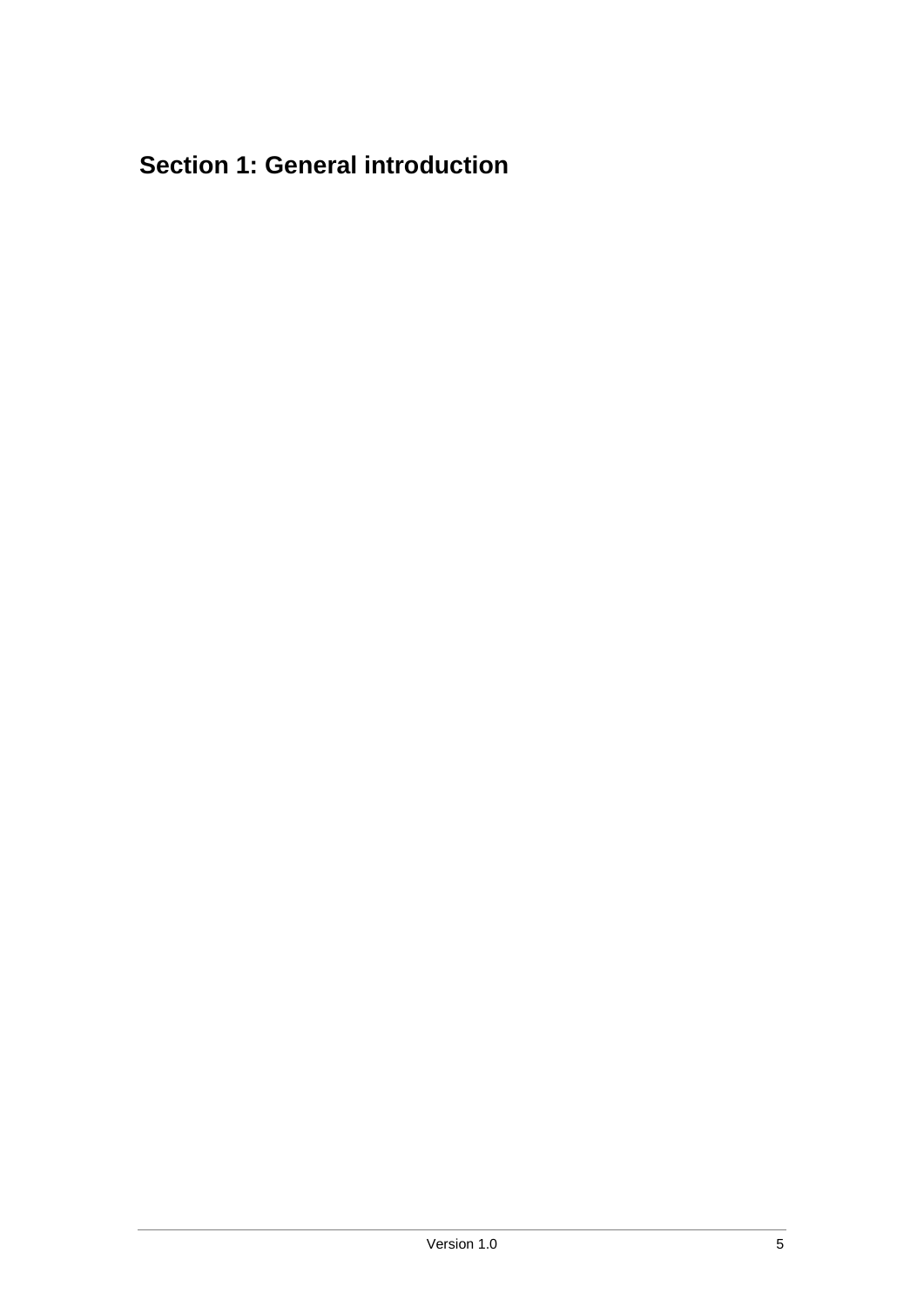### **About this Qualification Specification**

<span id="page-5-0"></span>This Qualification Specification contains details of all the units and assessments you will be required to complete to gain this qualification. It also contains extra information for Tutors and/or Assessors.

### **How the qualification works**

<span id="page-5-1"></span>This qualification is made up of units each representing a small step of learning. This allows the qualification to be completed at your own pace.

All of the units achieved can be 'banked'. This means that if you want to take another qualification which includes the same units you do not have to take them again.

Each unit has:

- a **level** shows how difficult it is
- a unit aim explains what is covered in the unit
- **learning outcomes** cover what you need to do (skills) or what you need to understand (knowledge)
- **assessment criteria** what you need to show (evidence).

Each learning outcome is linked to a number of assessment criteria. Evidence must be provided for all the assessment criteria to gain the unit.

| <b>Learning outcomes</b><br>The learner will:        | Assessment criteria<br>The learner can:                              | Evidence<br>record<br>e.g. page<br>number &<br>method | Assessor<br>judgement<br>achieved<br>Initial and<br>date |
|------------------------------------------------------|----------------------------------------------------------------------|-------------------------------------------------------|----------------------------------------------------------|
| 1. Know substances<br>which are commonly<br>misused. | 1.1. List categories of<br>substances which are<br>commonly misused. |                                                       |                                                          |
|                                                      | 1.2. Identify substances<br>which are commonly<br>misused.           |                                                       |                                                          |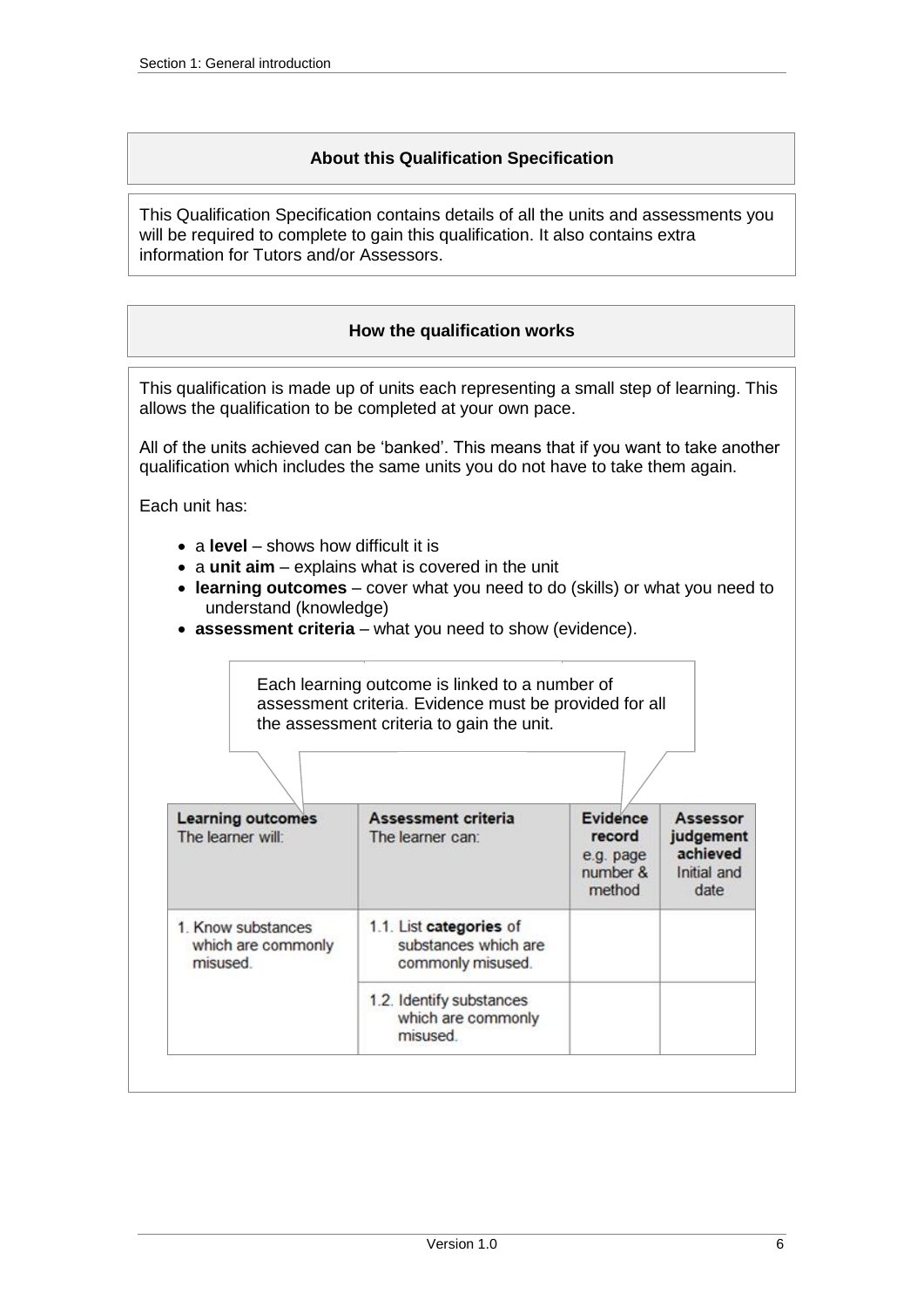## **Total Qualification Time/Guided Learning: Definitions**

<span id="page-6-0"></span>Total Qualification Time (TQT) is comprised of the following two elements:

- the number of hours which we have allocated to a qualification for Guided Learning
- an estimated number of hours a Learner will reasonably be likely to spend in preparation, study, or any other form of participation in education or training, but not under the immediate supervision of a Tutor or Assessor.

Guided Learning (GL)

- Guided Learning (GL) and TQT apply to the qualification as a whole.
- <span id="page-6-1"></span>We use GL to refer to the estimated guided learning hours at unit level.

### **Recognition of Prior Learning (RPL)**

Centres may recognise prior learning at their discretion if they are satisfied that the evidence provided meets the requirements of a qualification. Where RPL is to be used extensively (for a whole unit or more), advice must be given by your External Quality Advisor.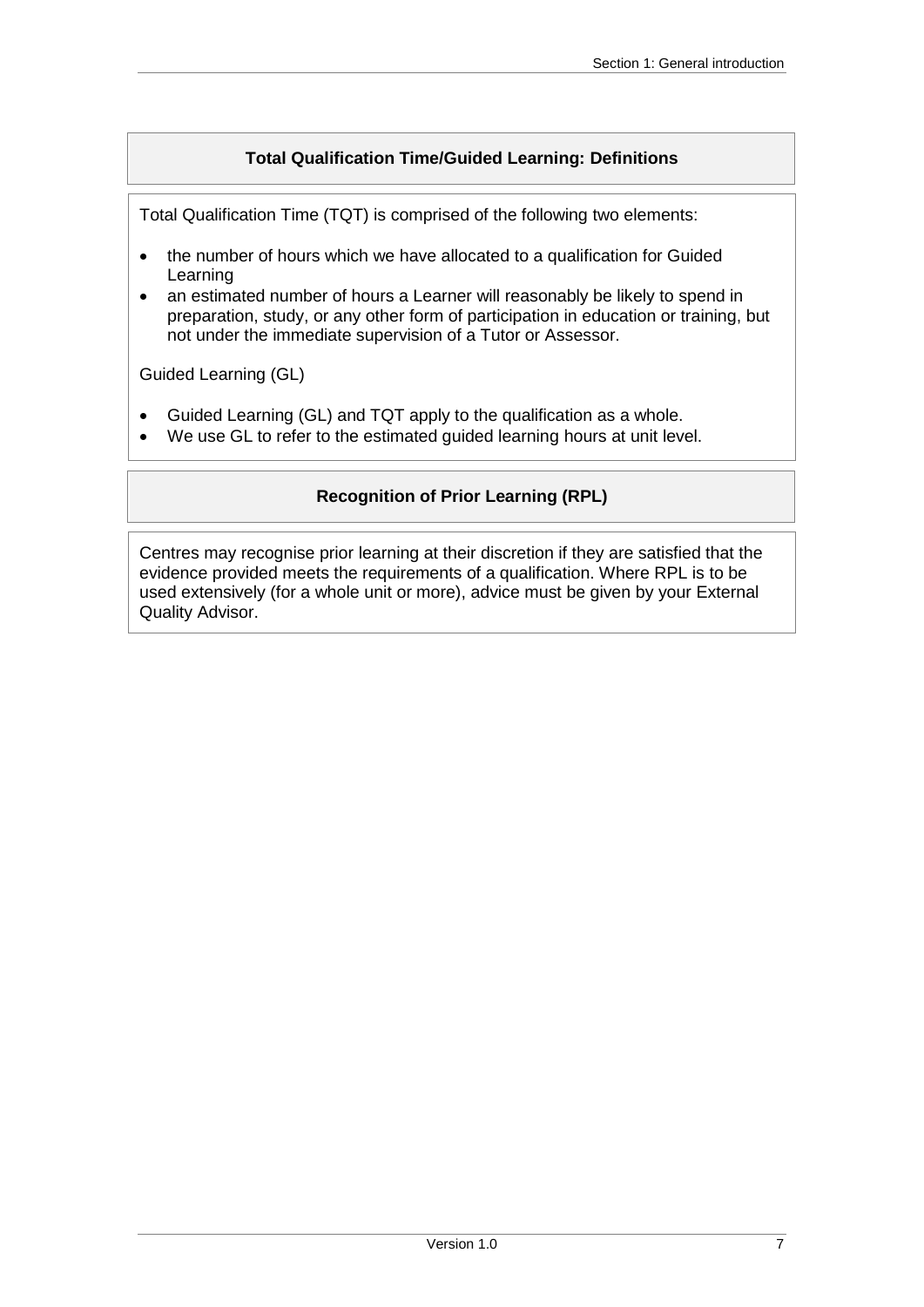### **Understanding learning outcomes**

<span id="page-7-0"></span>There are two main types of learning outcome:

- **Skills** that can be performed.
- **Knowledge** that can be learnt.

Sometimes they can cover a combination of the two.

#### **Competence-/Skills-based learning outcomes:**

 begin with 'Be able to'. The assessment criteria usually show that the evidence could be observable within a real work environment. Other methods may be applied, please see chart in Assessment Guidance section. All evidence must be based on the learner's experience in a real work environment.

#### **Knowledge-based learning outcomes:**

begin with 'Know', 'Understand' or 'Know how to'.



For your convenience, knowledge-only units are indicated by a lightbulb in both the Unit Achievement Log and at the top of the units.

If a unit is not marked with a lightbulb, it is a skills unit or contains a mix of knowledge and skills.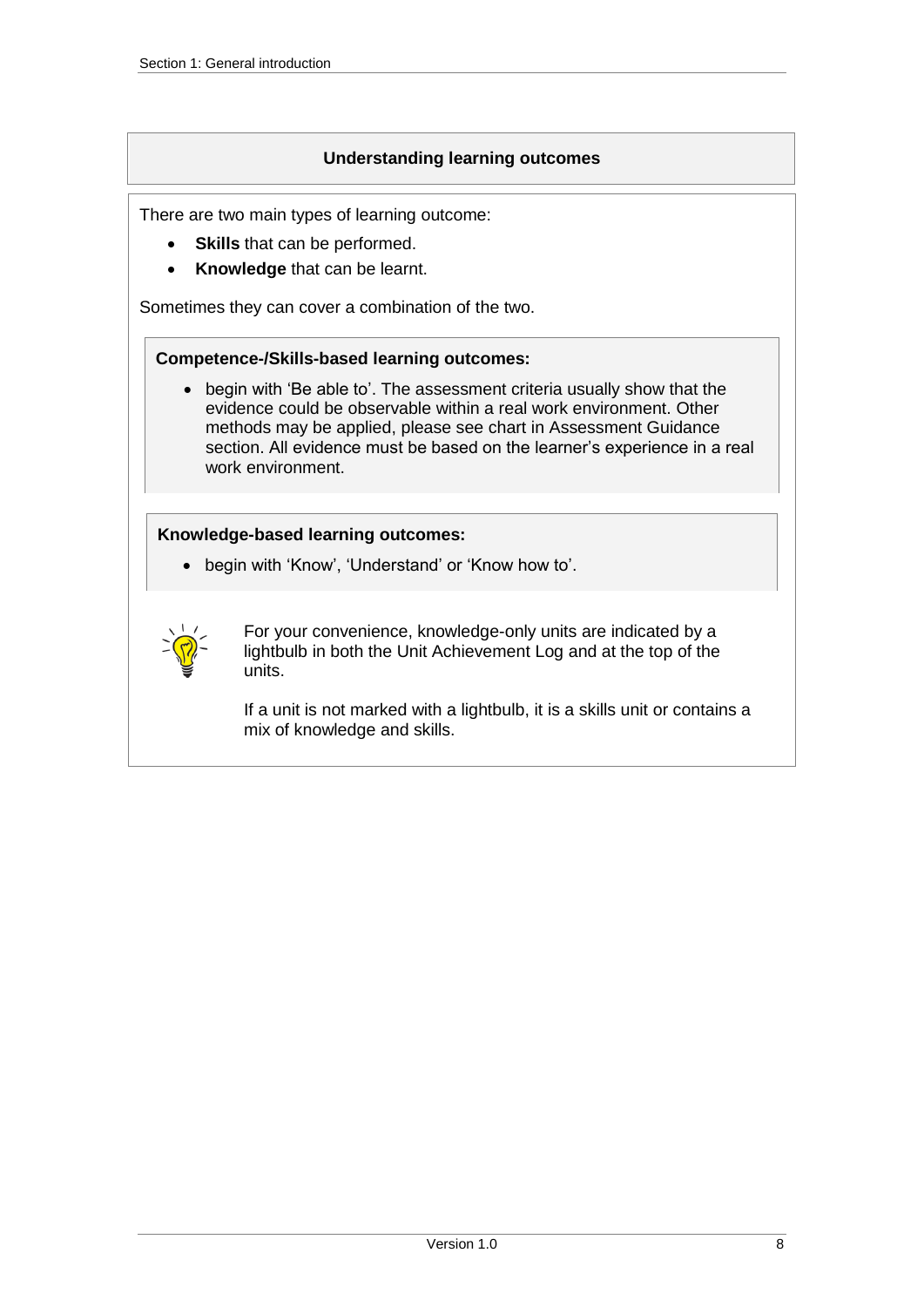### **Making use of our websites**

<span id="page-8-0"></span>Our websites are maintained on a regular basis and this is where the most up-to-date documents can be found. We strongly advise that these should be used as a resource on an ongoing basis to ensure you always have the most current information.

All our qualification documents are version controlled, allowing you to check for updates or revisions.

### **The Public Website**

<span id="page-8-1"></span>Our public website address is [www.cache.org.uk.](https://www.cache.org.uk/) The website contains information about all our qualifications, including:

- Key Facts
- Qualification Specifications
- other support materials.

There are also some other key documents that can be referred to when required. For example:

- Complaints Policy
- Enquiries and Appeals Policy
- Diversity and Equality Policy.

It also contains regular news updates and case studies and links to websites from other organisations that might be of interest.

### **The Centre Secure Website**

<span id="page-8-2"></span>More specific information to support Centre delivery can be found on our secure website. **This site is for Approved Centres only.**

To access this secure site please log in using the details provided by the Centre administrator.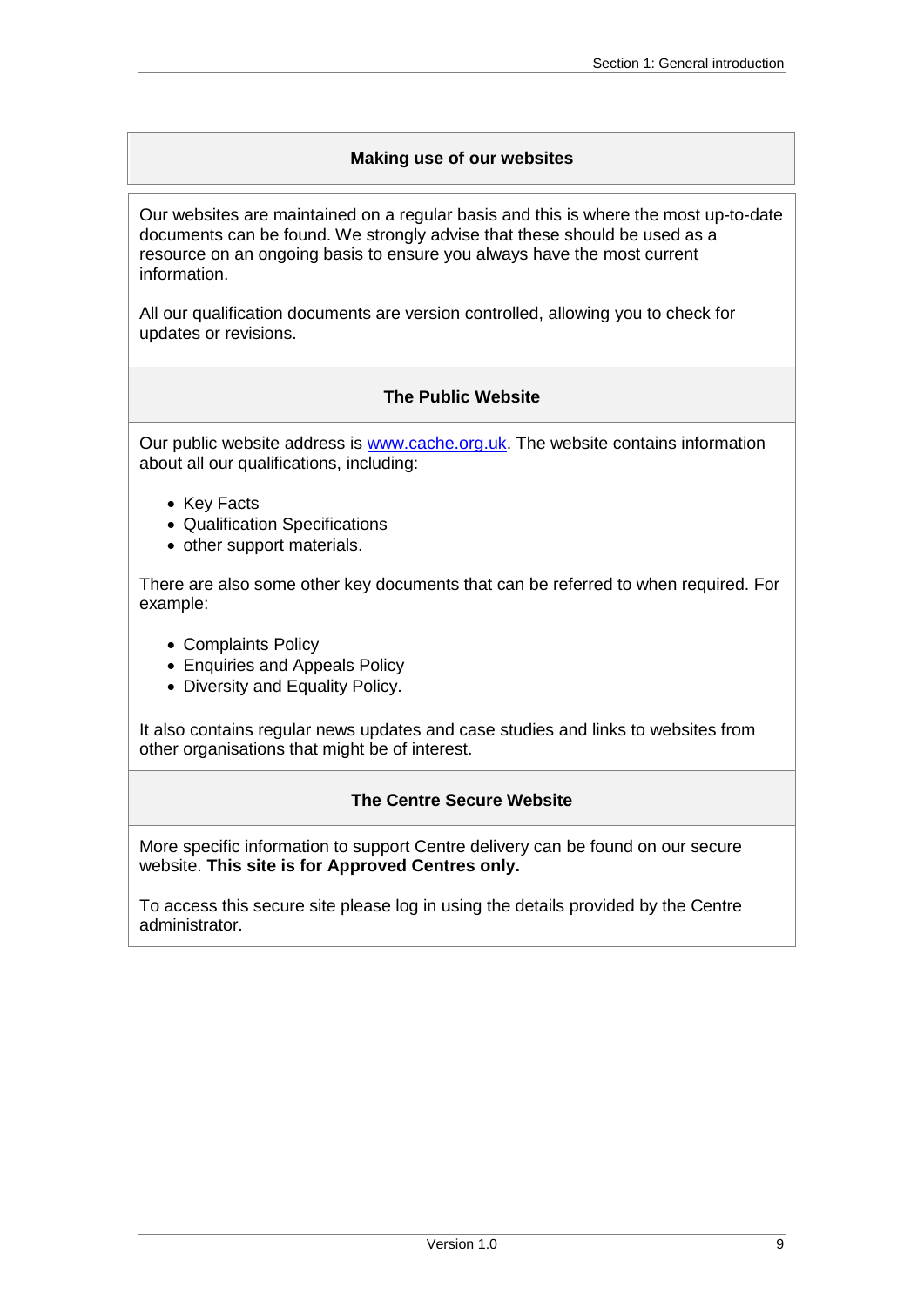### **Plagiarism**

<span id="page-9-0"></span>Plagiarism means claiming work that has been copied from someone or somewhere else to be your own. All the work you submit must be your own and not copied from anyone else unless you clearly reference the source of your information. Your Tutor will explain how to provide a reference list that shows where you found your information. If your Centre discovers evidence that your work is copied from elsewhere, it will not be accepted and you may be subject to your Centre's disciplinary procedure or ours. If this happens you will have to submit an additional piece of work for assessment. We will be notified of any cases of plagiarism.

### **Buying and selling assignments**

Offering to buy or sell assignments is not allowed. This includes using sites such as eBay. If this happens we reserve the right not to accept future entries from you.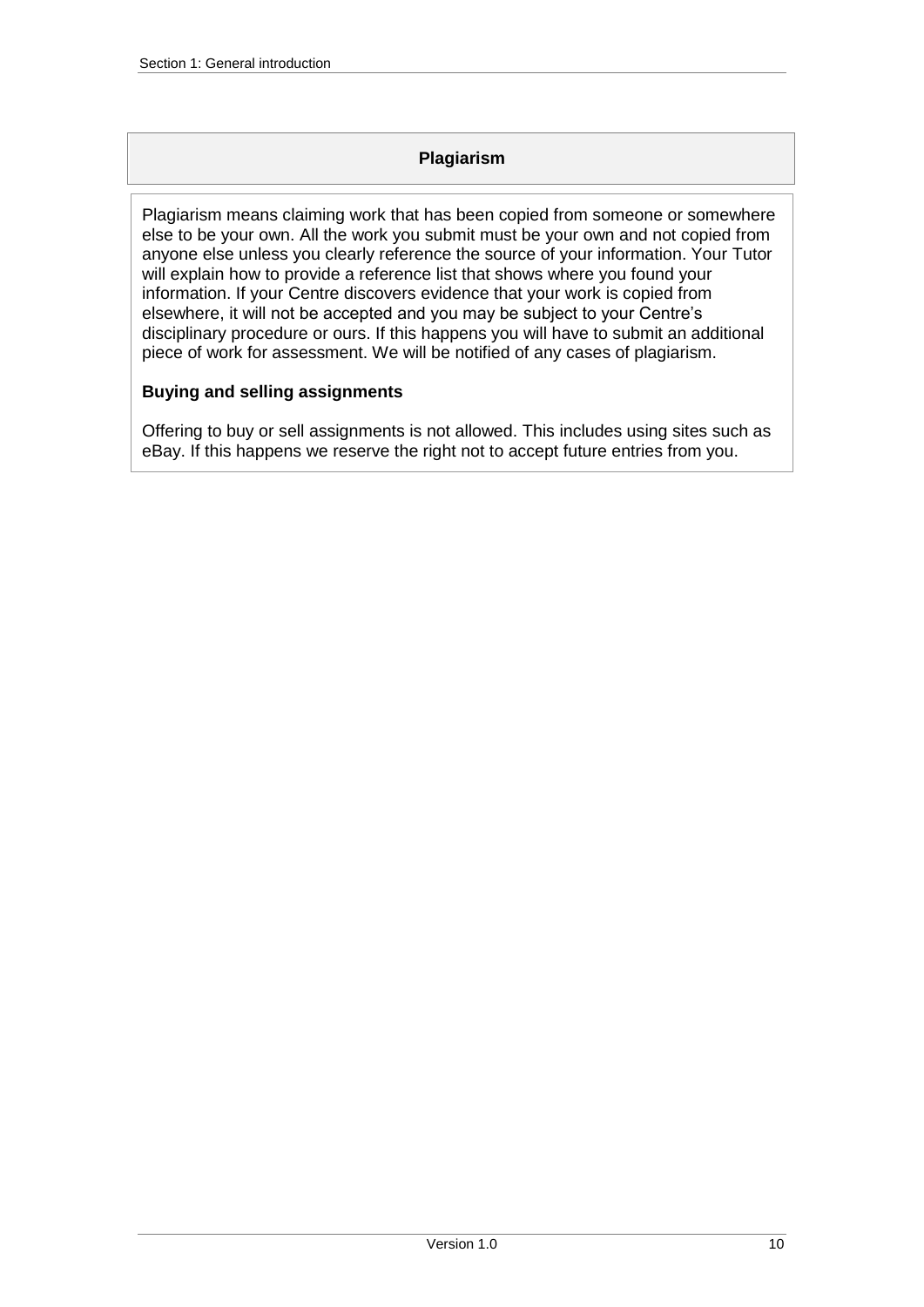# <span id="page-10-0"></span>**Section 2: About this qualification**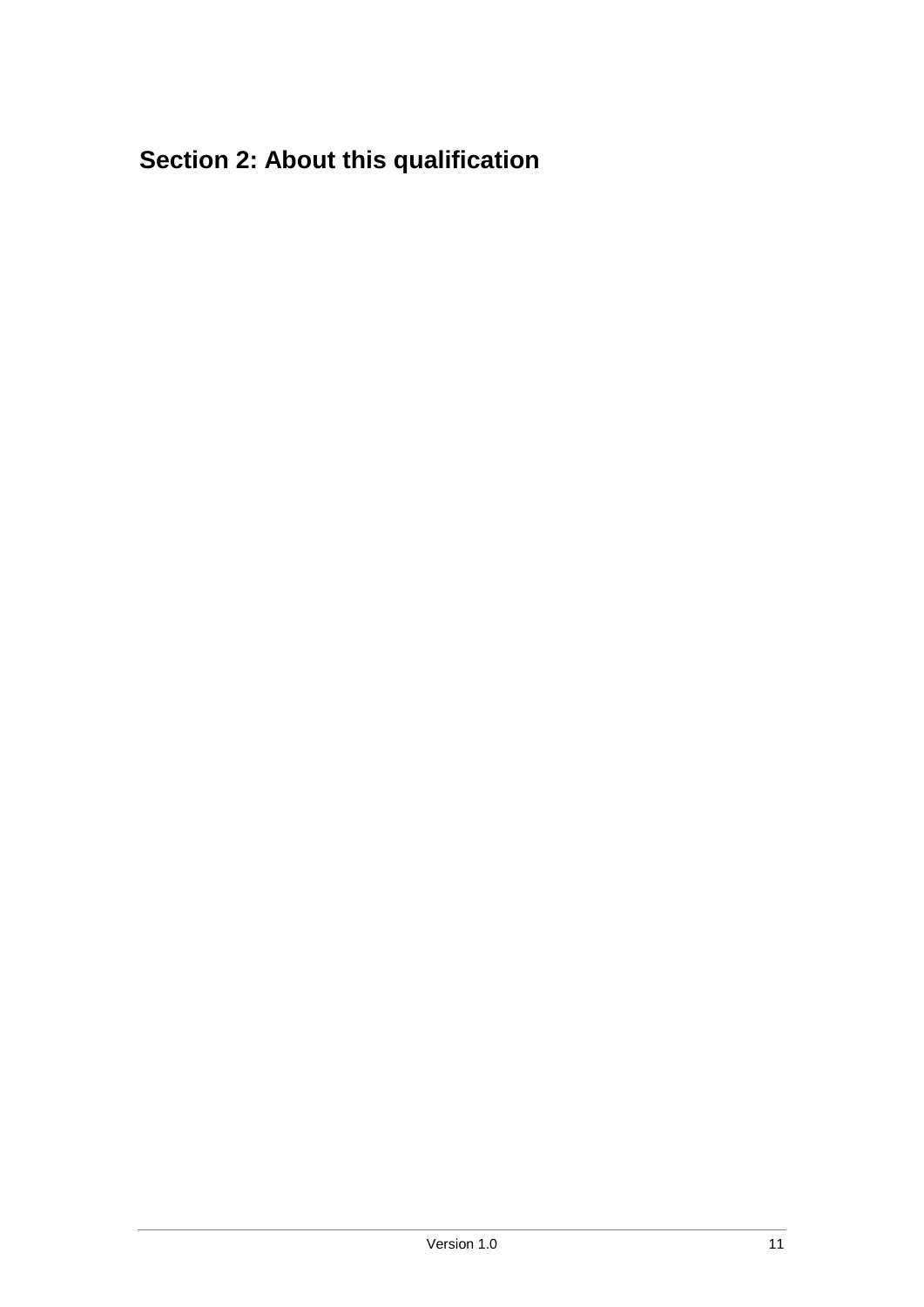### <span id="page-11-0"></span>**Qualification summary**

| <b>Title</b>                                                            | NCFE CACHE Level 2 Certificate in Understanding<br>Children and Young People's Mental Health                                                                                                                                                                                                 |  |  |
|-------------------------------------------------------------------------|----------------------------------------------------------------------------------------------------------------------------------------------------------------------------------------------------------------------------------------------------------------------------------------------|--|--|
| <b>Qualification number</b>                                             | 603/2813/7                                                                                                                                                                                                                                                                                   |  |  |
| Aim                                                                     | The aim of this qualification is to increase the learner's<br>knowledge and awareness of children and young people's<br>mental health.                                                                                                                                                       |  |  |
|                                                                         | By completing the qualification, learners will develop<br>knowledge of mental health in children and young people<br>which would support progression onto further qualifications<br>and into relevant employment in the health and social care<br>or education sectors.                      |  |  |
| <b>Total Qualification</b><br>Time (hours)                              | 156                                                                                                                                                                                                                                                                                          |  |  |
| <b>Guided Learning</b><br>(hours)                                       | 135                                                                                                                                                                                                                                                                                          |  |  |
| Minimum age of<br>learner                                               | 16                                                                                                                                                                                                                                                                                           |  |  |
| Age range covered<br>by the qualification                               | In this qualification, children and young people refers to an<br>age range of 5 to 18 years old.                                                                                                                                                                                             |  |  |
| <b>Real work</b><br>environment (RWE)<br>requirement/<br>recommendation | This is a knowledge-only qualification, therefore, work<br>experience is not mandatory.                                                                                                                                                                                                      |  |  |
| <b>Rules of combination</b>                                             | To achieve this qualification, learners are required to<br>successfully complete all 5 mandatory units.                                                                                                                                                                                      |  |  |
| <b>Progression</b>                                                      | Learners who achieve this qualification could progress to:                                                                                                                                                                                                                                   |  |  |
|                                                                         | Level 3 Certificate in Understanding Mental Health<br>Level 3 Award in the Awareness of the Mental Capacity<br>Act 2005<br>Level 3 Diploma for the Children and Young People's<br>Workforce (England)<br>Level 3 Award/Certificate/Diploma in Supporting<br>Teaching and Learning in Schools |  |  |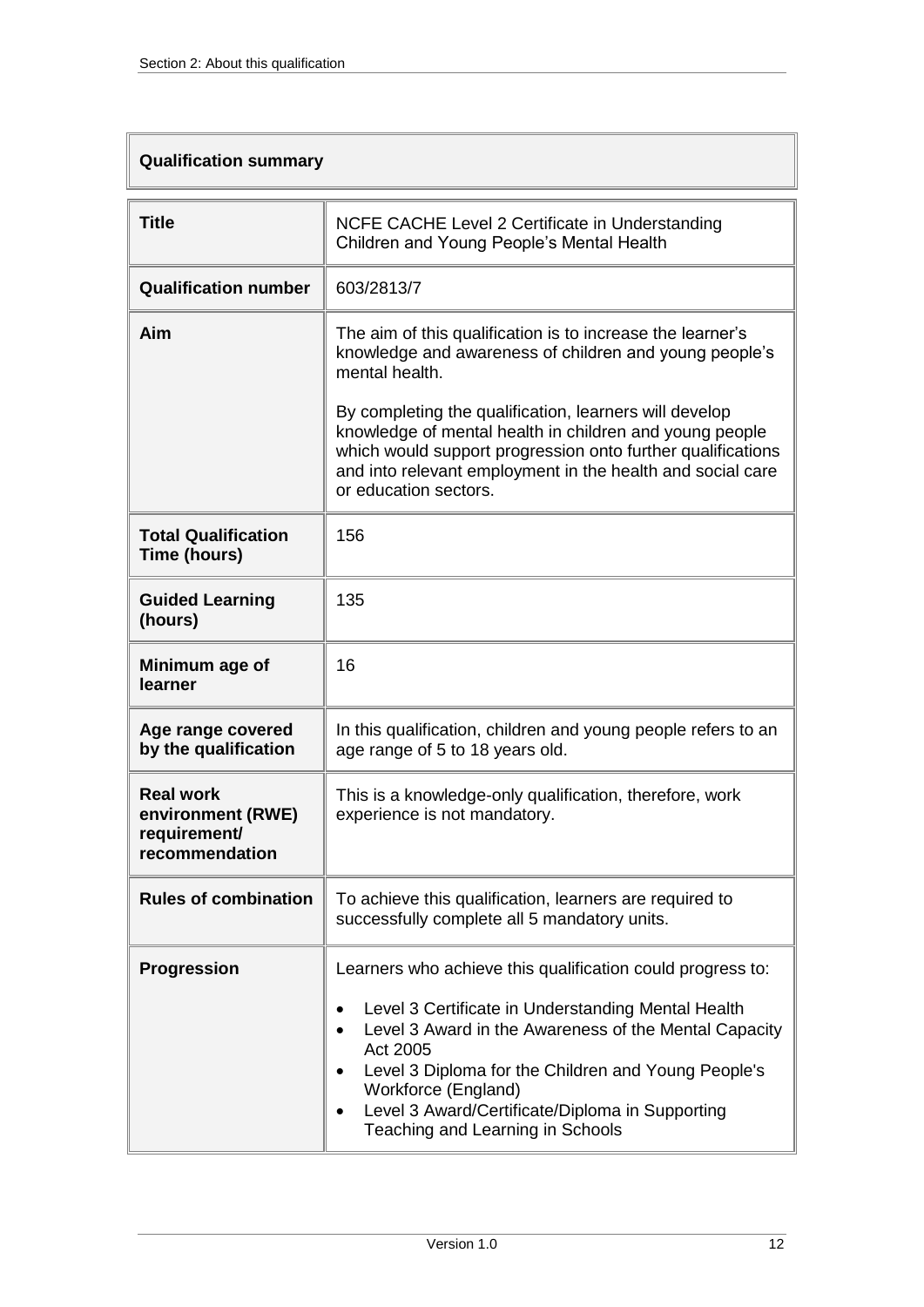| Recommended                                   | All units will be individually internally assessed using a                                                                            |
|-----------------------------------------------|---------------------------------------------------------------------------------------------------------------------------------------|
| assessment methods                            | range of methods. See Section 4 for further information.                                                                              |
| <b>Grading system</b>                         | Achieved/Not Yet Achieved.                                                                                                            |
| <b>Entry requirements/</b><br>recommendations | Learners should be at least 16 years old. We do not set<br>any other entry requirements but Centres may have their<br>own guidelines. |
| <b>Regulation</b>                             | This is a regulated qualification. The regulated number for                                                                           |
| information                                   | this qualification is 603/2813/7.                                                                                                     |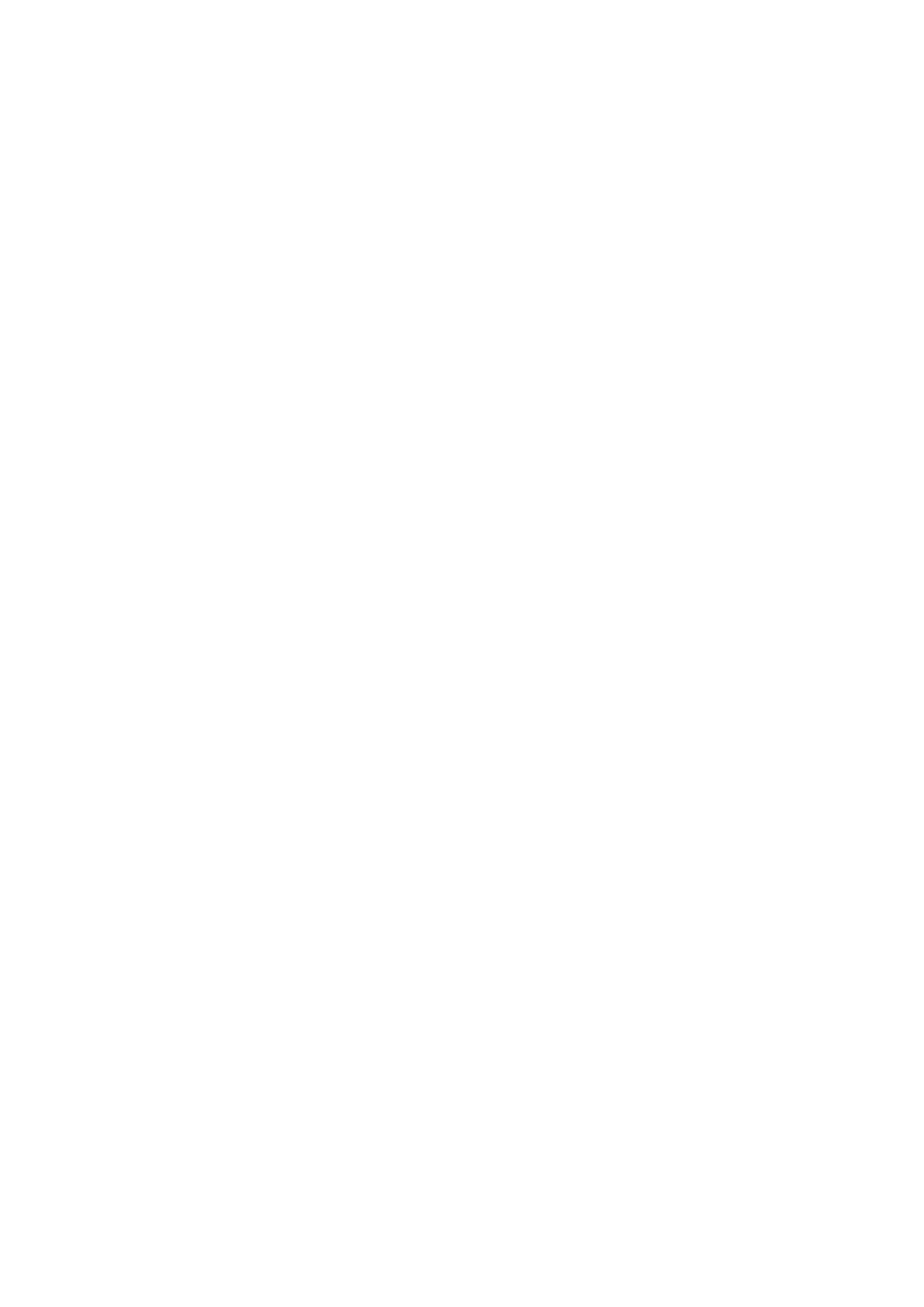<span id="page-14-0"></span>**Section 3: Units**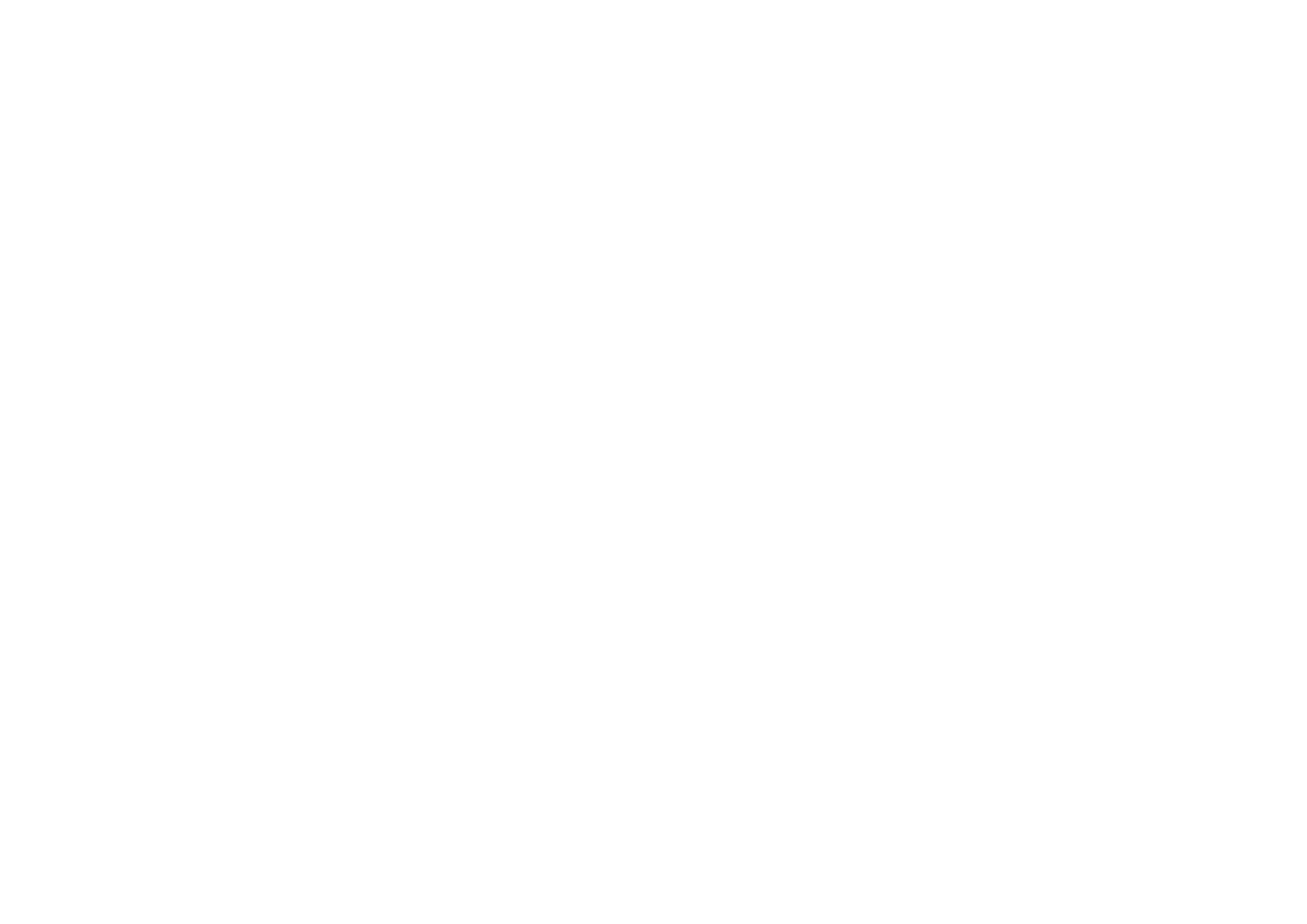<span id="page-16-0"></span>

|                                                                                                                                                                                                                                                                                                                                                                 | Unit ref. | Unit no.   | Unit title                                                                         | Unit type | Level          | GL | <b>Notes</b> |
|-----------------------------------------------------------------------------------------------------------------------------------------------------------------------------------------------------------------------------------------------------------------------------------------------------------------------------------------------------------------|-----------|------------|------------------------------------------------------------------------------------|-----------|----------------|----|--------------|
| $\sum_{i=1}^{n}$                                                                                                                                                                                                                                                                                                                                                | Unit 01   | H/616/8100 | Understand children and young people's mental<br>health in context                 | Knowledge | $\overline{2}$ | 26 |              |
| $\sum_{i=1}^{n}$                                                                                                                                                                                                                                                                                                                                                | Unit 02   | K/616/8101 | Understand factors which may affect children<br>and young people's mental health   | Knowledge | $\overline{2}$ | 29 |              |
| $\sum_{i=1}^{n}$                                                                                                                                                                                                                                                                                                                                                | Unit 03   | M/616/8102 | Understand children and young people's mental<br>health concerns                   | Knowledge | $\overline{2}$ | 36 |              |
| $\sum_{i=1}^{n} \frac{1}{i} \sum_{i=1}^{n} \frac{1}{i} \sum_{i=1}^{n} \frac{1}{i} \sum_{i=1}^{n} \frac{1}{i} \sum_{i=1}^{n} \frac{1}{i} \sum_{i=1}^{n} \frac{1}{i} \sum_{i=1}^{n} \frac{1}{i} \sum_{i=1}^{n} \frac{1}{i} \sum_{i=1}^{n} \frac{1}{i} \sum_{i=1}^{n} \frac{1}{i} \sum_{i=1}^{n} \frac{1}{i} \sum_{i=1}^{n} \frac{1}{i} \sum_{i=1}^{n} \frac{1}{i$ | Unit 04   | T/616/8103 | Understand the impact of children and young<br>people's mental health concerns     | Knowledge | $\overline{2}$ | 20 |              |
| $\sum_{i=1}^{n} \frac{1}{i} \sum_{i=1}^{n} \frac{1}{i} \sum_{i=1}^{n} \frac{1}{i} \sum_{i=1}^{n} \frac{1}{i} \sum_{i=1}^{n} \frac{1}{i} \sum_{i=1}^{n} \frac{1}{i} \sum_{i=1}^{n} \frac{1}{i} \sum_{i=1}^{n} \frac{1}{i} \sum_{i=1}^{n} \frac{1}{i} \sum_{i=1}^{n} \frac{1}{i} \sum_{i=1}^{n} \frac{1}{i} \sum_{i=1}^{n} \frac{1}{i} \sum_{i=1}^{n} \frac{1}{i$ | Unit 05   | A/616/8104 | Understand how to support children and young<br>people with mental health concerns | Knowledge | $\overline{2}$ | 24 |              |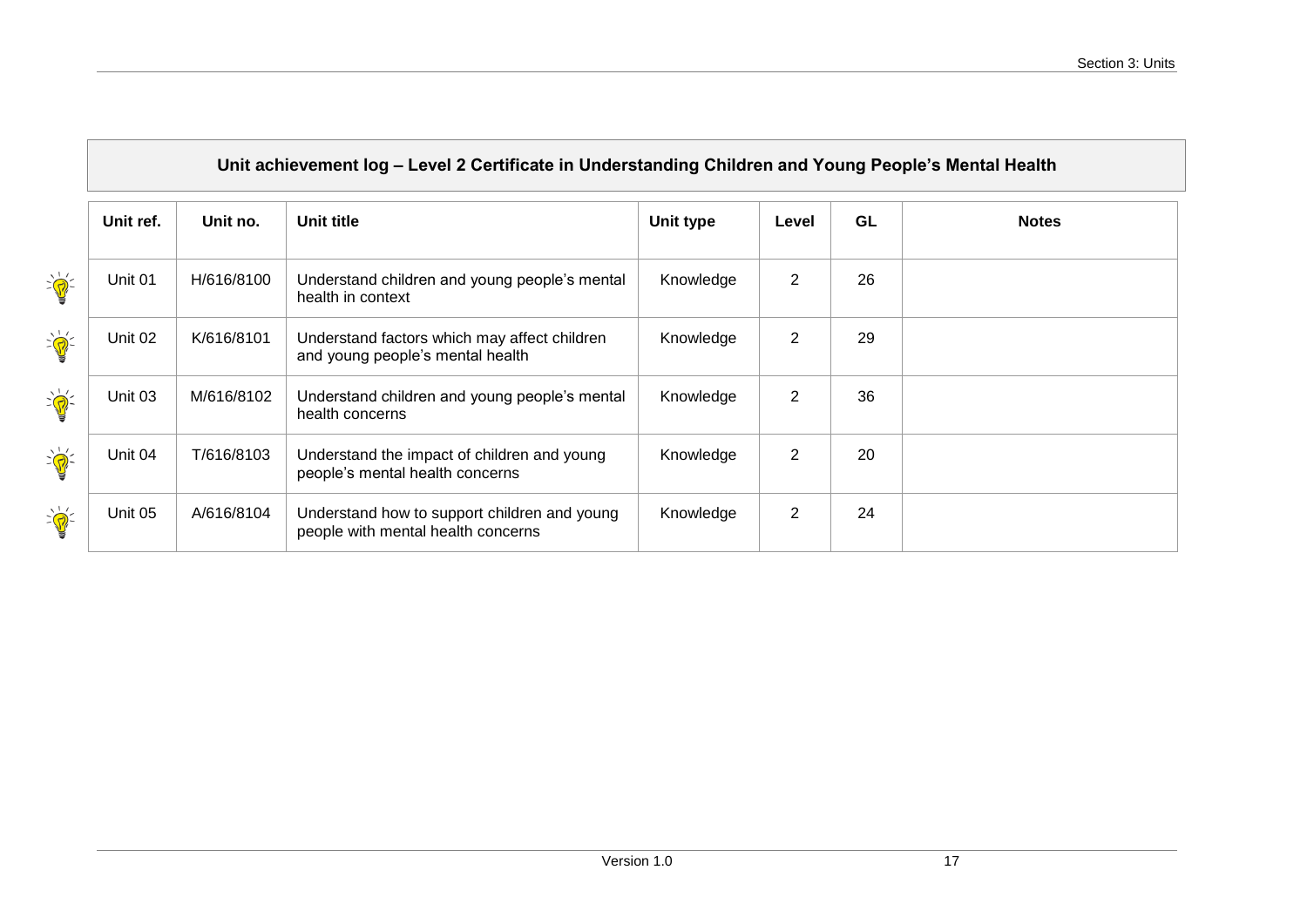## **Unit layout**

<span id="page-17-0"></span>

| For each unit the following information has been provided: |                                                                                                                                                                                                                                                                                           |  |
|------------------------------------------------------------|-------------------------------------------------------------------------------------------------------------------------------------------------------------------------------------------------------------------------------------------------------------------------------------------|--|
| Unit title                                                 | Provides a clear, concise explanation of the content of the unit.                                                                                                                                                                                                                         |  |
| Organisation unit<br>reference number                      | The unique number assigned by the owner of the unit.                                                                                                                                                                                                                                      |  |
| Unit reference                                             | The unique reference number given to each unit at qualification<br>approval by Ofqual.                                                                                                                                                                                                    |  |
| Unit level                                                 | Denotes the level of the unit within the framework.                                                                                                                                                                                                                                       |  |
| Unit Guided learning<br>hours (GL)                         | Hours attributed to the activity of a Learner in being taught or<br>instructed by - or otherwise participating in education or training<br>under the immediate guidance or supervision of $-$ a lecturer,<br>supervisor, Tutor or other appropriate provider of education or<br>training. |  |
| Unit group                                                 | Denotes whether the unit is mandatory or optional.                                                                                                                                                                                                                                        |  |
| Unit aim                                                   | Provides a brief outline of the unit content.                                                                                                                                                                                                                                             |  |
| Learning outcomes                                          | A statement of what a learner will know, understand or be able to<br>do, as a result of a process of learning.                                                                                                                                                                            |  |
| Assessment criteria                                        | A description of the requirements a learner must achieve to<br>demonstrate that a learning outcome has been met.                                                                                                                                                                          |  |
| Additional information                                     | This box identifies the assessment strategy relevant to the unit.<br>When required, this will include specific guidance relating to the<br>assessment of the unit and information to support the learner to<br>achieve.                                                                   |  |
| Unit assessment<br>guidance                                | Any additional guidance provided to support the assessment of<br>the unit.                                                                                                                                                                                                                |  |

**NB**: Words highlighted in bold in the learning outcomes and assessment criteria are linked to the additional guidance section where more information can be found.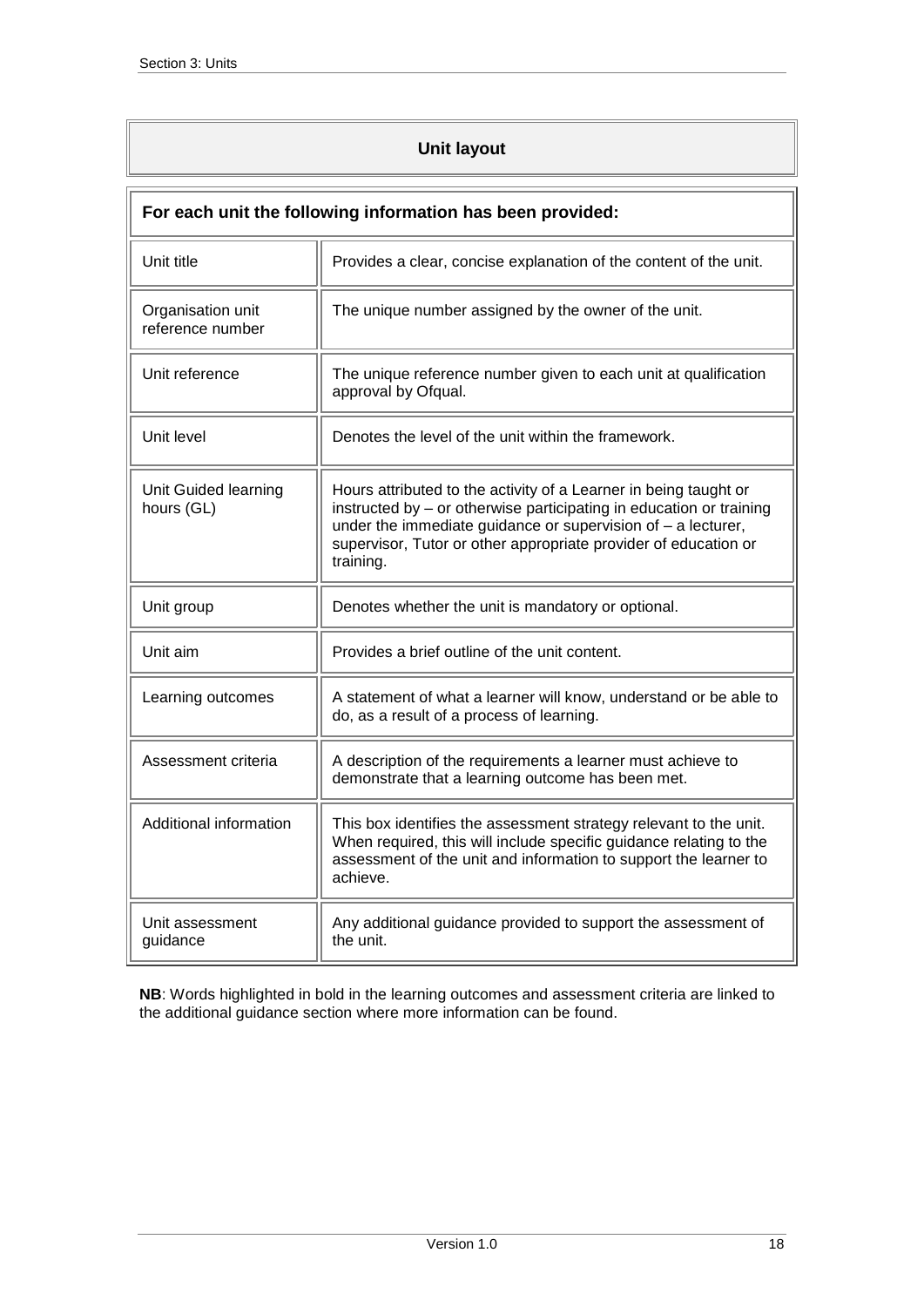### **Explanation of terms used at Level 2: (not all verbs are used in this qualification)**

<span id="page-18-0"></span>

| Apply                                  | Link existing knowledge to new or different situations.                                                                            |
|----------------------------------------|------------------------------------------------------------------------------------------------------------------------------------|
| Assess                                 | Consider information in order to make decisions.                                                                                   |
| Classify                               | Organise according to specific criteria.                                                                                           |
| Compare                                | Examine the subjects in detail looking at similarities and<br>differences.                                                         |
| Define                                 | State the meaning of a word or phrase.                                                                                             |
| Demonstrate                            | Show an understanding of the subject or how to apply<br>skills in a practical situation.                                           |
| <b>Describe</b>                        | Write about the subject giving detailed information.                                                                               |
| <b>Differentiate</b>                   | Give the differences between two or more things.                                                                                   |
| <b>Discuss</b>                         | Write an account giving more than one view or opinion.                                                                             |
| Distinguish                            | Show or recognise the difference between<br>items/ideas/information.                                                               |
| Estimate                               | Give an approximate decision or opinion using previous<br>knowledge.                                                               |
| Explain                                | Provide details about the subject with reasons showing<br>how or why. Some responses could include examples.                       |
| Give (positive and<br>negative points) | Provide information showing the advantages and<br>disadvantages of the subject.                                                    |
| Identify                               | List or name the main points. (Some description may also<br>be necessary to gain higher marks when using<br>compensatory marking). |
| Illustrate                             | Give clear information using written examples, pictures or<br>diagrams.                                                            |
| List                                   | Make a list of key words, sentences or comments that<br>focus on the subject.                                                      |
| Perform                                | Do something (take an action/follow an instruction) which<br>the question or task asks or requires.                                |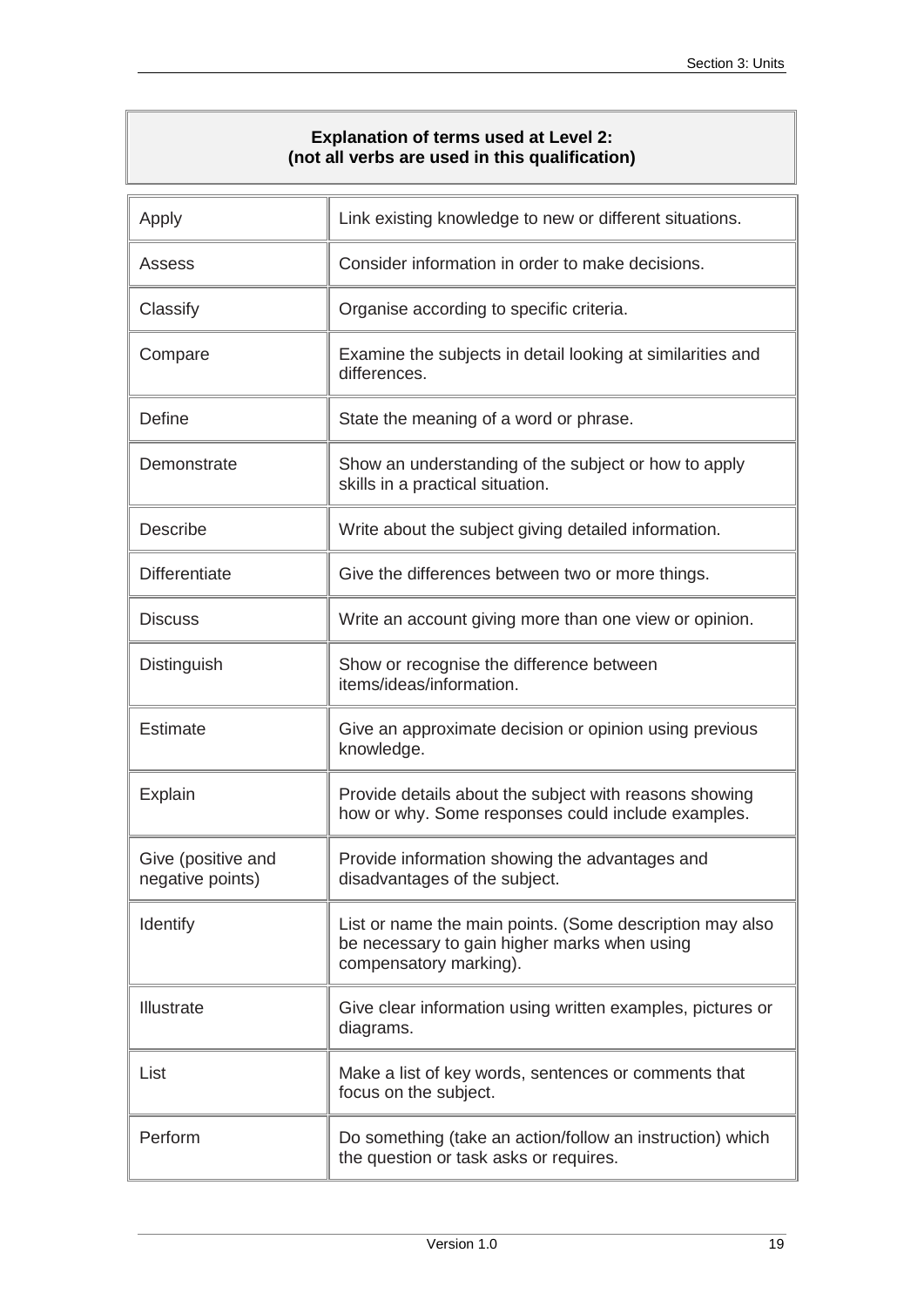| Plan         | Think about and organise information in a logical way. This<br>could be presented as written information, a diagram, an<br>illustration or other suitable format. |
|--------------|-------------------------------------------------------------------------------------------------------------------------------------------------------------------|
| Provide      | Give relevant information about a subject.                                                                                                                        |
| Reflect      | Learners should look back on their actions, experiences or<br>learning and think about how this could inform their future<br>practice.                            |
| Select       | Choose for a specific purpose.                                                                                                                                    |
| Show         | Supply sufficient evidence to demonstrate knowledge and<br>understanding.                                                                                         |
| <b>State</b> | Give the main points clearly in sentences.                                                                                                                        |
| Use          | Take or apply an item, resource or piece of information as<br>asked in the question or task.                                                                      |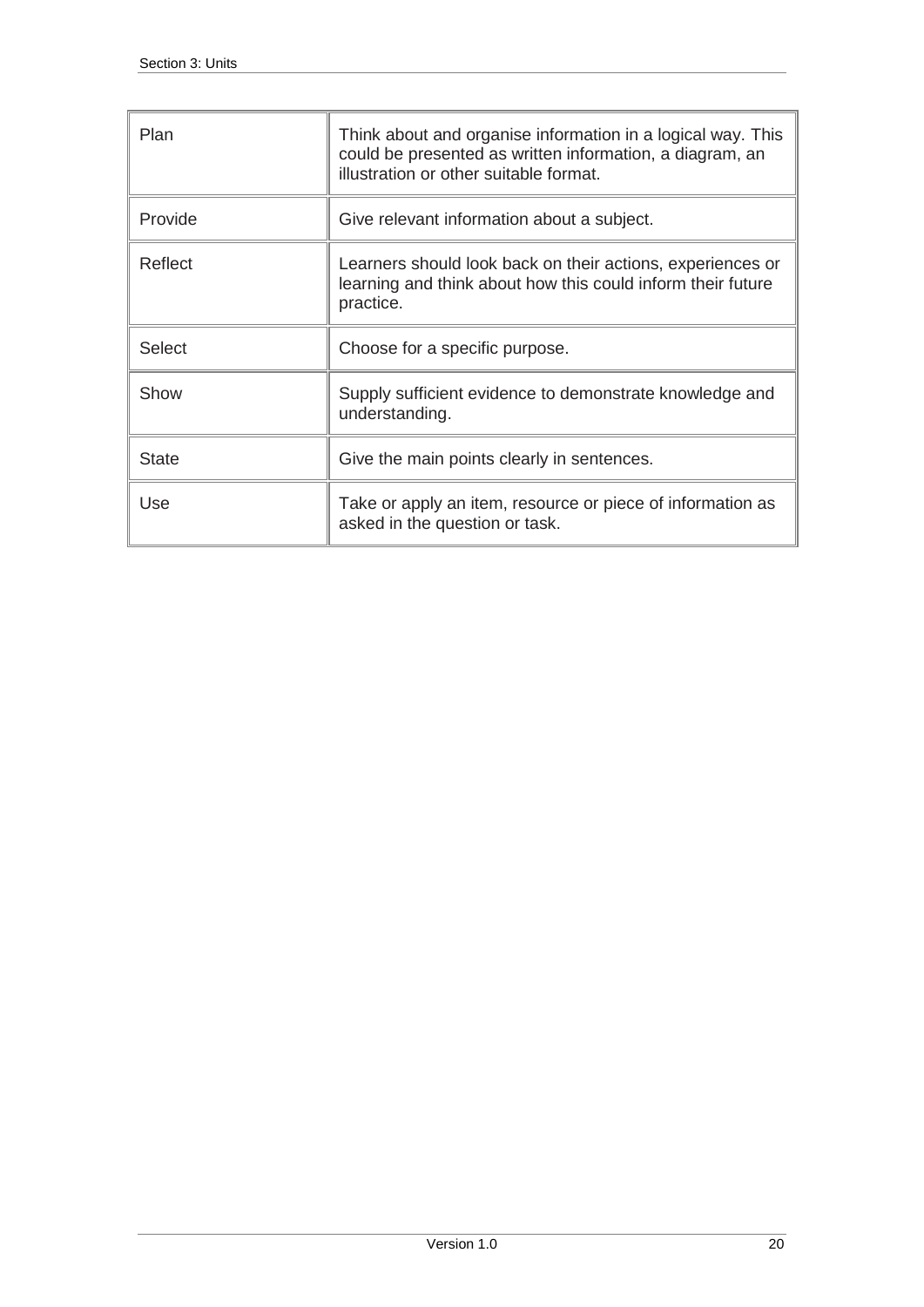## <span id="page-20-0"></span>Unit 01: Understand children and young people's mental health in context



| Unit reference | H/616/8100 | Unit level                                                                                                                                                                                                                                                                                                     | $\overline{2}$ |
|----------------|------------|----------------------------------------------------------------------------------------------------------------------------------------------------------------------------------------------------------------------------------------------------------------------------------------------------------------|----------------|
| Unit group     | Mandatory  | Unit guided learning hours                                                                                                                                                                                                                                                                                     | 26             |
| Unit aim       |            | In this unit learners will understand the concept of mental<br>health. An understanding of how society views mental health<br>and how this has changed over time will also be investigated.<br>Learners will also understand the legislation in place to<br>support children and young people's mental health. |                |

| <b>Learner name:</b> | Centre no: |  |
|----------------------|------------|--|
| PIN:                 | ULN:       |  |

| <b>Learning outcomes</b><br>The learner will:                                                               | <b>Assessment criteria</b><br>The learner can:                                                                                                                                                             | <b>Evidence</b><br>record<br>eg page<br>number &<br>method | <b>Assessor</b><br>judgement<br>achieved<br>Initial and date |
|-------------------------------------------------------------------------------------------------------------|------------------------------------------------------------------------------------------------------------------------------------------------------------------------------------------------------------|------------------------------------------------------------|--------------------------------------------------------------|
| 1. Understand the<br>concept of mental<br>health.                                                           | 1.1. Define the terms:<br>mental health<br>mental ill health<br>resilience<br>self-esteem.                                                                                                                 |                                                            |                                                              |
|                                                                                                             | 1.2. Explain the<br>relationship between<br>mental health and<br>well-being.                                                                                                                               |                                                            |                                                              |
|                                                                                                             | 1.3. State the prevalence<br>of mental health<br>problems in children<br>and young people.                                                                                                                 |                                                            |                                                              |
| 2. Know the legislation<br>and guidance that<br>applies to children<br>and young people's<br>mental health. | 2.1. State the key points of<br>legislation related to:<br>mental ill health<br>mental capacity<br>age of consent to<br>treatment<br>parental<br>responsibility<br>data protection and<br>confidentiality. |                                                            |                                                              |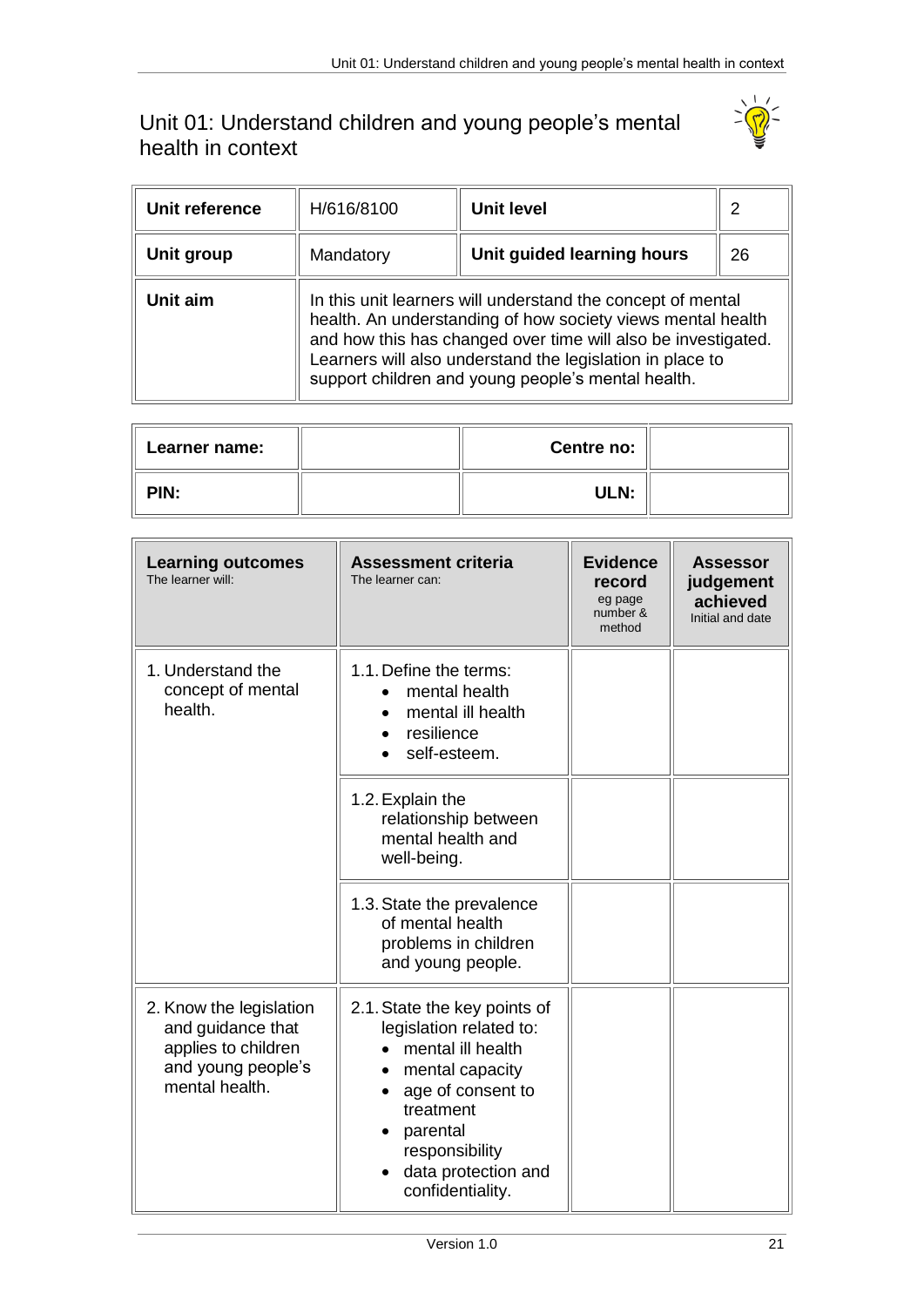| <b>Learning outcomes</b><br>The learner will:        | <b>Assessment criteria</b><br>The learner can:                                                                                                                      | <b>Evidence</b><br>record<br>eg page<br>number &<br>method | <b>Assessor</b><br>judgement<br>achieved<br>Initial and date |
|------------------------------------------------------|---------------------------------------------------------------------------------------------------------------------------------------------------------------------|------------------------------------------------------------|--------------------------------------------------------------|
|                                                      | 2.2. Explain what is meant<br>by the term<br>'safeguarding' as<br>applied to children and<br>young people                                                           |                                                            |                                                              |
|                                                      | 2.3. Give examples of how<br>legislation and<br>guidance can be used<br>to support children and<br>young people with<br>mental health<br>concerns.                  |                                                            |                                                              |
|                                                      | 2.4. State how duty of care<br>applies for children<br>and young people in<br>different settings:<br>education<br>care provision<br>the criminal justice<br>system. |                                                            |                                                              |
| 3. Understand how<br>society views mental<br>health. | 3.1. Define the terms:<br>prejudice<br>discrimination<br>stigma<br>stereotyping.                                                                                    |                                                            |                                                              |
|                                                      | 3.2. Describe how social<br>and cultural attitudes<br>towards mental health<br>have changed over<br>time.                                                           |                                                            |                                                              |
|                                                      | 3.3. Describe how social<br>and cultural attitudes<br>can affect a child or<br>young person's<br>perception of their own<br>mental health.                          |                                                            |                                                              |
|                                                      | 3.4. Describe how the<br>media can influence<br>attitudes towards<br>mental health.                                                                                 |                                                            |                                                              |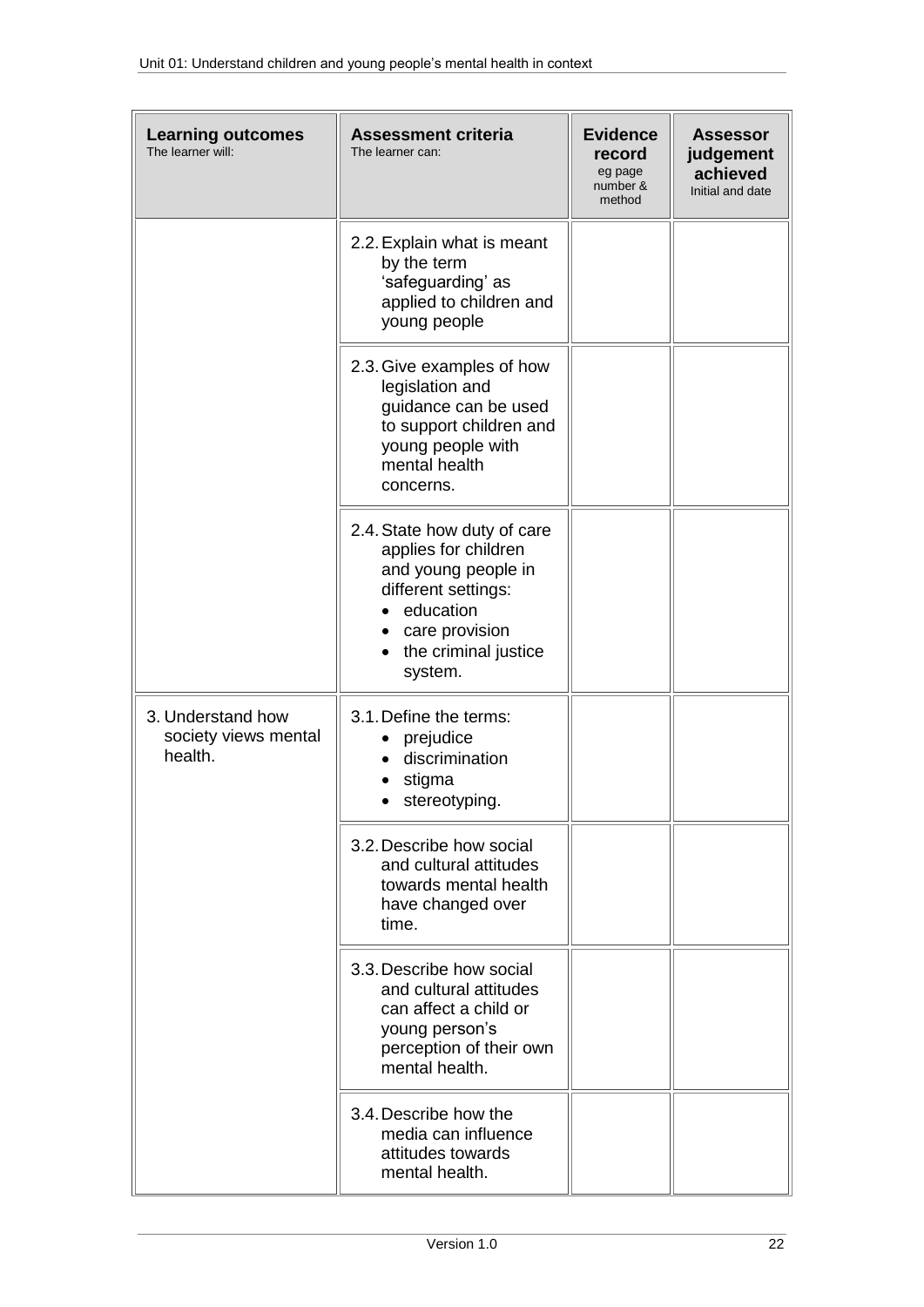| <b>Learning outcomes</b><br>The learner will: | <b>Assessment criteria</b><br>The learner can:                                                          | <b>Evidence</b><br>record<br>eg page<br>number &<br>method | <b>Assessor</b><br>judgement<br>achieved<br>Initial and date |
|-----------------------------------------------|---------------------------------------------------------------------------------------------------------|------------------------------------------------------------|--------------------------------------------------------------|
|                                               | 3.5. Describe how<br>discrimination can<br>affect the mental<br>health of children and<br>young people. |                                                            |                                                              |

### **Learner declaration of authenticity:**

I declare that the work presented for this unit is entirely my own work.

Learner signature: Date: Date: Date: Date: Date: Date: Date: Date: Date: Date: Date: Date: Date: Date: Date: Date: Date: Date: Date: Date: Date: Date: Date: Date: Date: Date: Date: Date: Date: Date: Date: Date: Date: Date:

## **Assessor sign-off of completed unit:** Unit 01 I confirm that the learner has met the requirements for all assessment criteria demonstrating knowledge and skills for this unit. Assessor name:

Signature: Date: Date: Date: Date: Date: Date: Date: Date: Date: Date: Date: Date: Date: Date: Date: Date: Date: Date: Date: Date: Date: Date: Date: Date: Date: Date: Date: Date: Date: Date: Date: Date: Date: Date: Date: D

For e-portfolio a signature is not required, providing the learner has a personalised and secure login.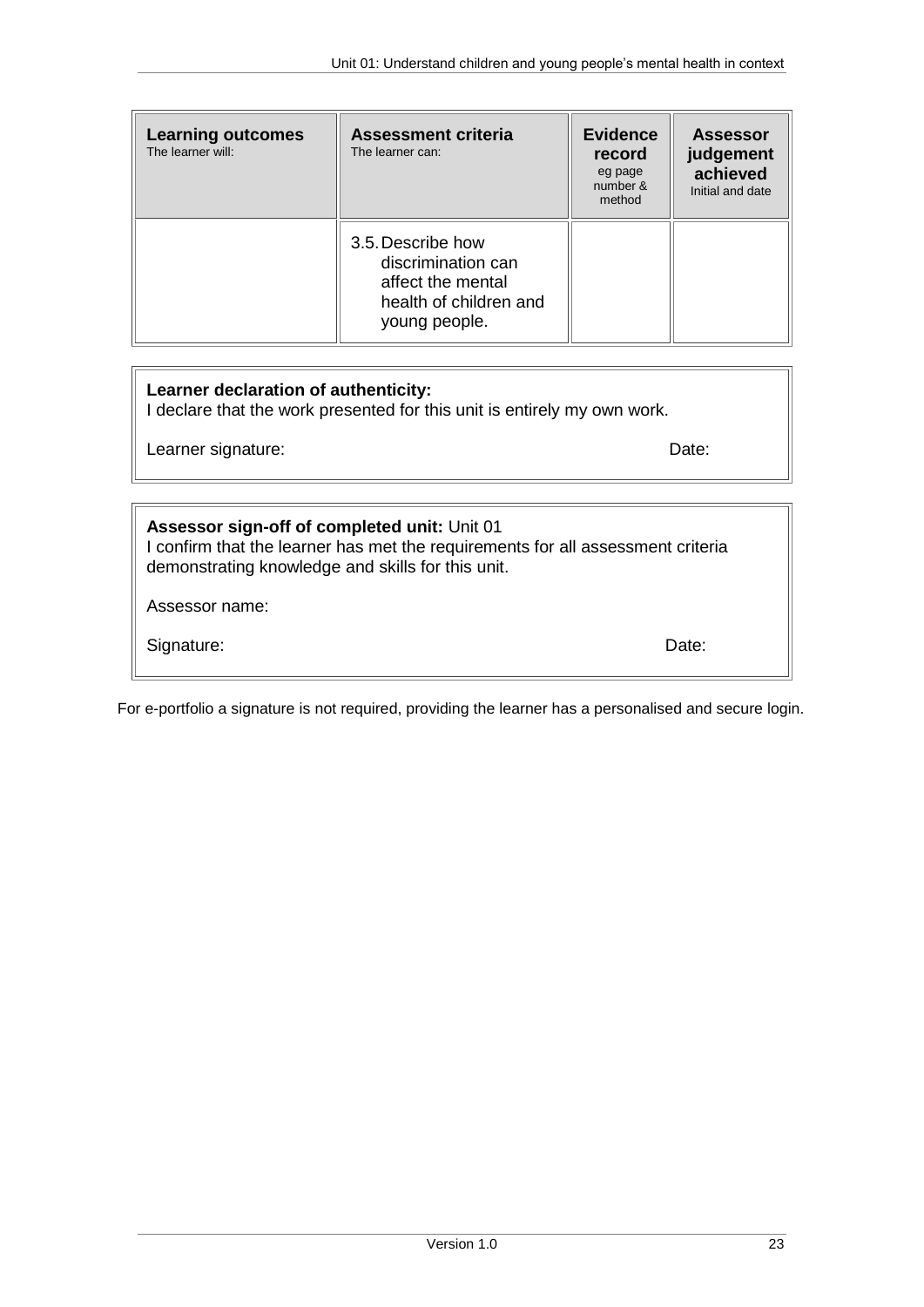| <b>Additional information</b>                           |                                                                                                                                                                                                                                                                                                                                                                                                                                                                                                                                                                                                                                                                                                                                                                                       |
|---------------------------------------------------------|---------------------------------------------------------------------------------------------------------------------------------------------------------------------------------------------------------------------------------------------------------------------------------------------------------------------------------------------------------------------------------------------------------------------------------------------------------------------------------------------------------------------------------------------------------------------------------------------------------------------------------------------------------------------------------------------------------------------------------------------------------------------------------------|
| Guidance for developing unit<br>assessment arrangements | 1.3 Learners should be encouraged to look at<br>current statistics and trends of mental health<br>problems in children and young people.                                                                                                                                                                                                                                                                                                                                                                                                                                                                                                                                                                                                                                              |
|                                                         | Learners should state prevalence in own<br>nation.                                                                                                                                                                                                                                                                                                                                                                                                                                                                                                                                                                                                                                                                                                                                    |
|                                                         | 2.1 Learners should identify key points of law<br>which impact children and young people.<br>These could be UK or home nation. They<br>should also look at legislation specific to<br>children and young people where it applies,<br>for example, Children Act 2004, Children and<br>Families Act 2014, or equivalent in their<br>home nation.                                                                                                                                                                                                                                                                                                                                                                                                                                        |
|                                                         | 2.2 Learners should show how safeguarding<br>goes beyond 'child protection'. For example,<br>safeguarding is defined in 'Working Together<br>to Safeguard Children 2015' as:<br>protecting children from maltreatment<br>$\bullet$<br>preventing impairment of children's health<br>$\bullet$<br>and development<br>ensuring that children grow up in<br>circumstances consistent with the<br>provision of safe and effective care and<br>taking action to enable all children to<br>$\bullet$<br>have the best outcomes.<br>2.3 Examples include education, health and<br>care (EHC) plans, Early Help Assessment<br>(EHA) and Team Around the Family (TAF).<br>3.4 Learners should be encouraged to<br>include both positive and negative media<br>representation of mental health. |
| Unit assessment guidance                                | Type of evidence: Infographic or poster                                                                                                                                                                                                                                                                                                                                                                                                                                                                                                                                                                                                                                                                                                                                               |
|                                                         | Assessment criteria: 1.1-1.3                                                                                                                                                                                                                                                                                                                                                                                                                                                                                                                                                                                                                                                                                                                                                          |
|                                                         | <b>Additional information: Learners could</b><br>research the key terms and prevalence of<br>mental health conditions in children and<br>young people for the UK or their home nation.<br>They could show statistics in a range of<br>different ways, for example, '50% of mental<br>health conditions are established by age 14'.<br>They could also investigate variations in<br>occurrence according to gender, age and<br>ethnic origin.                                                                                                                                                                                                                                                                                                                                          |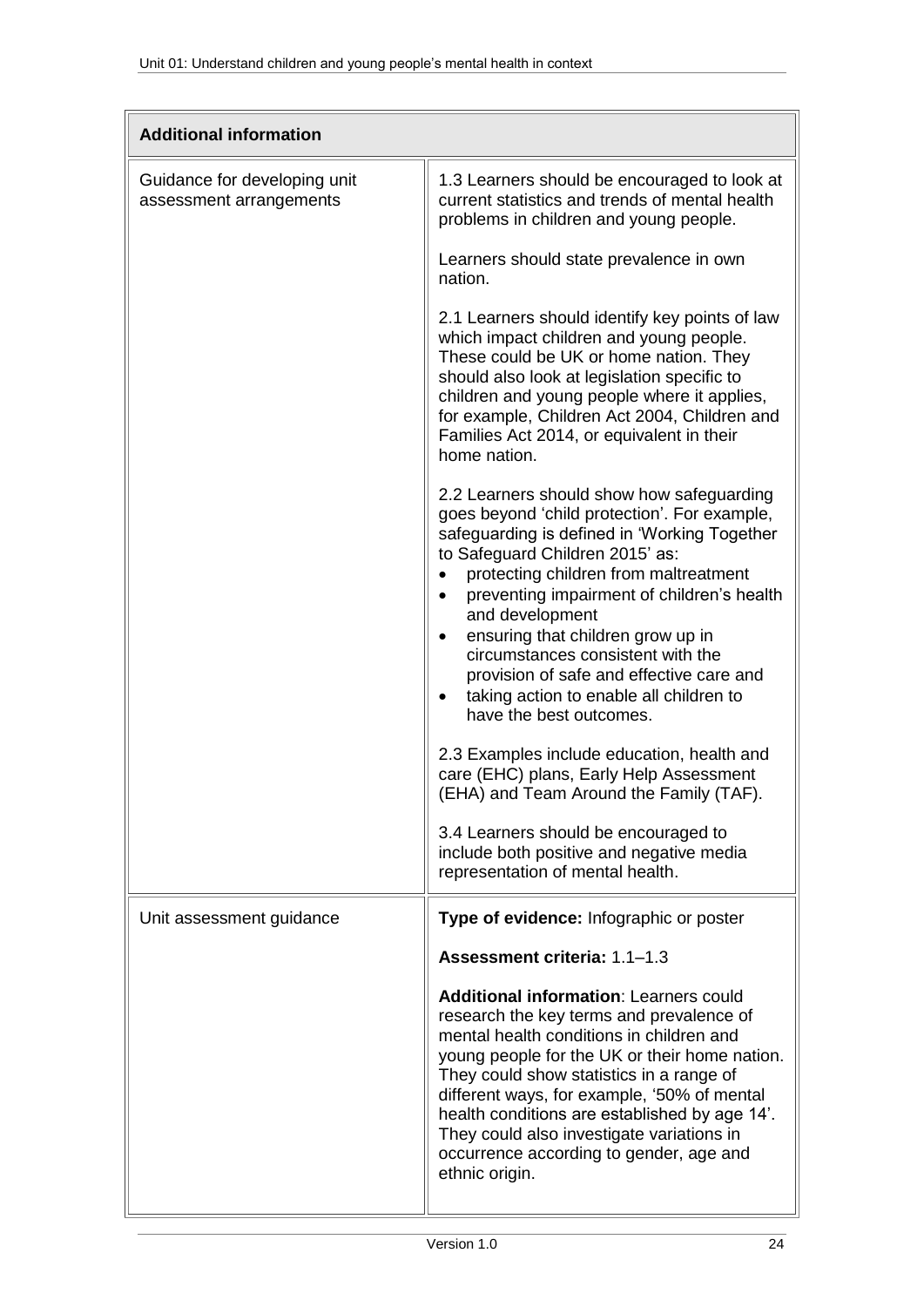| Type of evidence: Table                                                                                                                                                                                                                                                                                                                                               |
|-----------------------------------------------------------------------------------------------------------------------------------------------------------------------------------------------------------------------------------------------------------------------------------------------------------------------------------------------------------------------|
| Assessment criteria: 2.1-2.4                                                                                                                                                                                                                                                                                                                                          |
| <b>Additional information: Learners could</b><br>complete a table indicating key points of<br>legislation and how this is used to support<br>children and young people with mental health<br>concerns. They could also complete<br>additional explanations of safeguarding and<br>duty of care and how they apply in different<br>settings.                           |
| Type of evidence: Media review                                                                                                                                                                                                                                                                                                                                        |
| Assessment criteria: 3.1-3.5                                                                                                                                                                                                                                                                                                                                          |
| <b>Additional information: Learners could</b><br>review a range of different media sources,<br>such as news items, films, TV, books etc.<br>The Tutor could set headings for guidance to<br>ensure that learners address the assessment<br>criteria. Learners should be encouraged to<br>include both positive and negative media<br>representation of mental health. |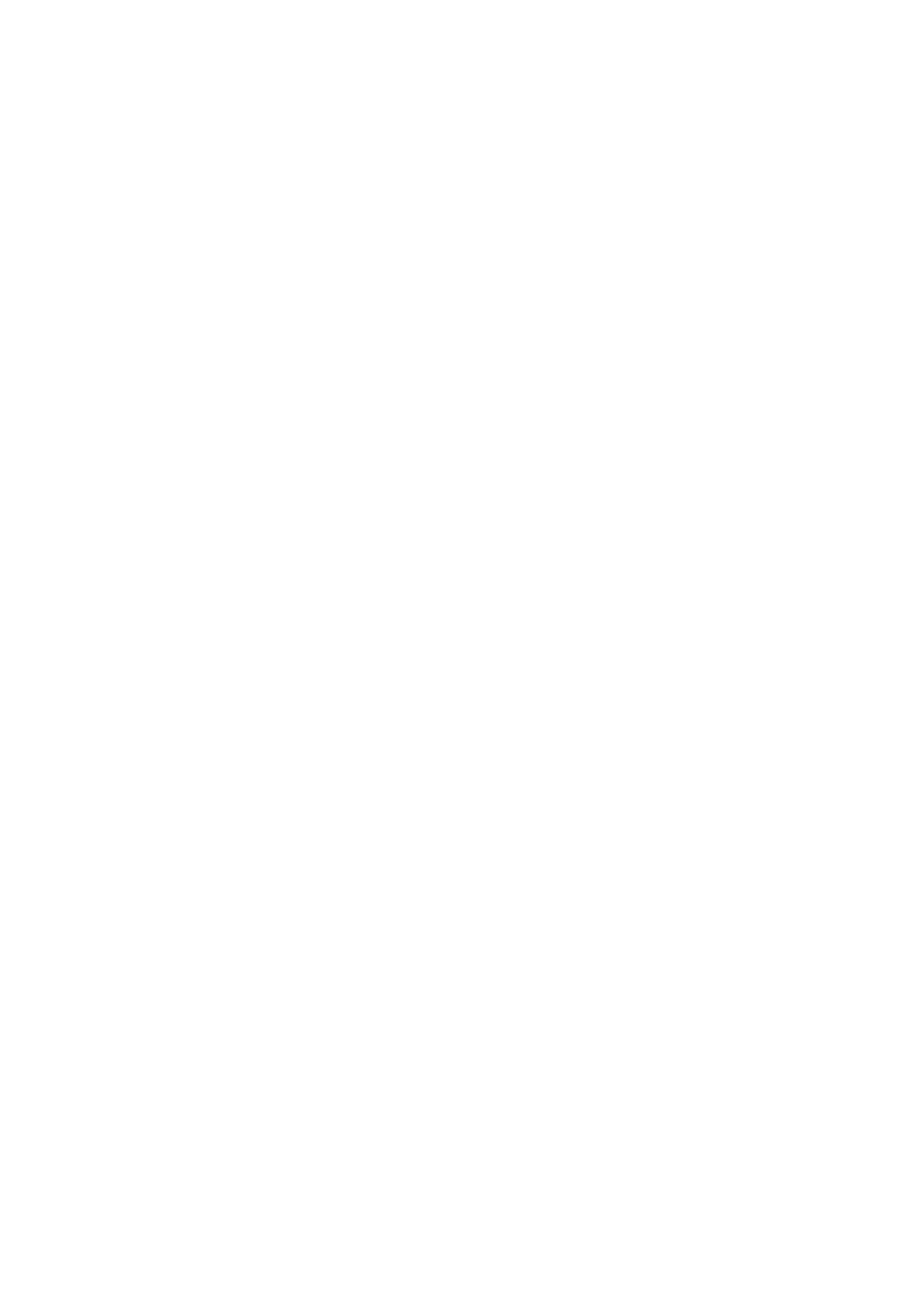## <span id="page-26-0"></span>Unit 02: Understand factors which may affect children and young people's mental health



| Unit reference | K/616/8101    | Unit level                                                                                                                                                                                                                                         | 2  |
|----------------|---------------|----------------------------------------------------------------------------------------------------------------------------------------------------------------------------------------------------------------------------------------------------|----|
| Unit group     | Mandatory     | Unit guided learning hours                                                                                                                                                                                                                         | 29 |
| Unit aim       | young people. | In this unit learners will understand the risk factors that can<br>affect children and young people's mental health and how<br>these can be mitigated. They will also investigate how<br>developmental changes and puberty can impact children and |    |

| <b>Learner name:</b> | Centre no: |  |
|----------------------|------------|--|
| PIN:                 | ULN:       |  |

| <b>Learning outcomes</b><br>The learner will:                                                               | <b>Assessment criteria</b><br>The learner can:                                                                                        | <b>Evidence</b><br>record<br>eg page<br>number &<br>method | <b>Assessor</b><br>judgement<br>achieved<br>Initial and date |
|-------------------------------------------------------------------------------------------------------------|---------------------------------------------------------------------------------------------------------------------------------------|------------------------------------------------------------|--------------------------------------------------------------|
| 1. Understand risk<br>factors which may<br>affect the mental<br>well-being of children<br>and young people. | 1.1. Describe how risk<br>factors can impact the<br>mental health of<br>children and young<br>people.                                 |                                                            |                                                              |
|                                                                                                             | 1.2. Identify protective<br>factors which could<br>limit the impact of risk<br>factors.                                               |                                                            |                                                              |
|                                                                                                             | 1.3. Explain the role of<br>resilience in relation to<br>children and young<br>people's mental<br>health.                             |                                                            |                                                              |
|                                                                                                             | 1.4. Identify ways to<br>support children and<br>young people to<br>recognise risk factors<br>and signs of distress in<br>themselves. |                                                            |                                                              |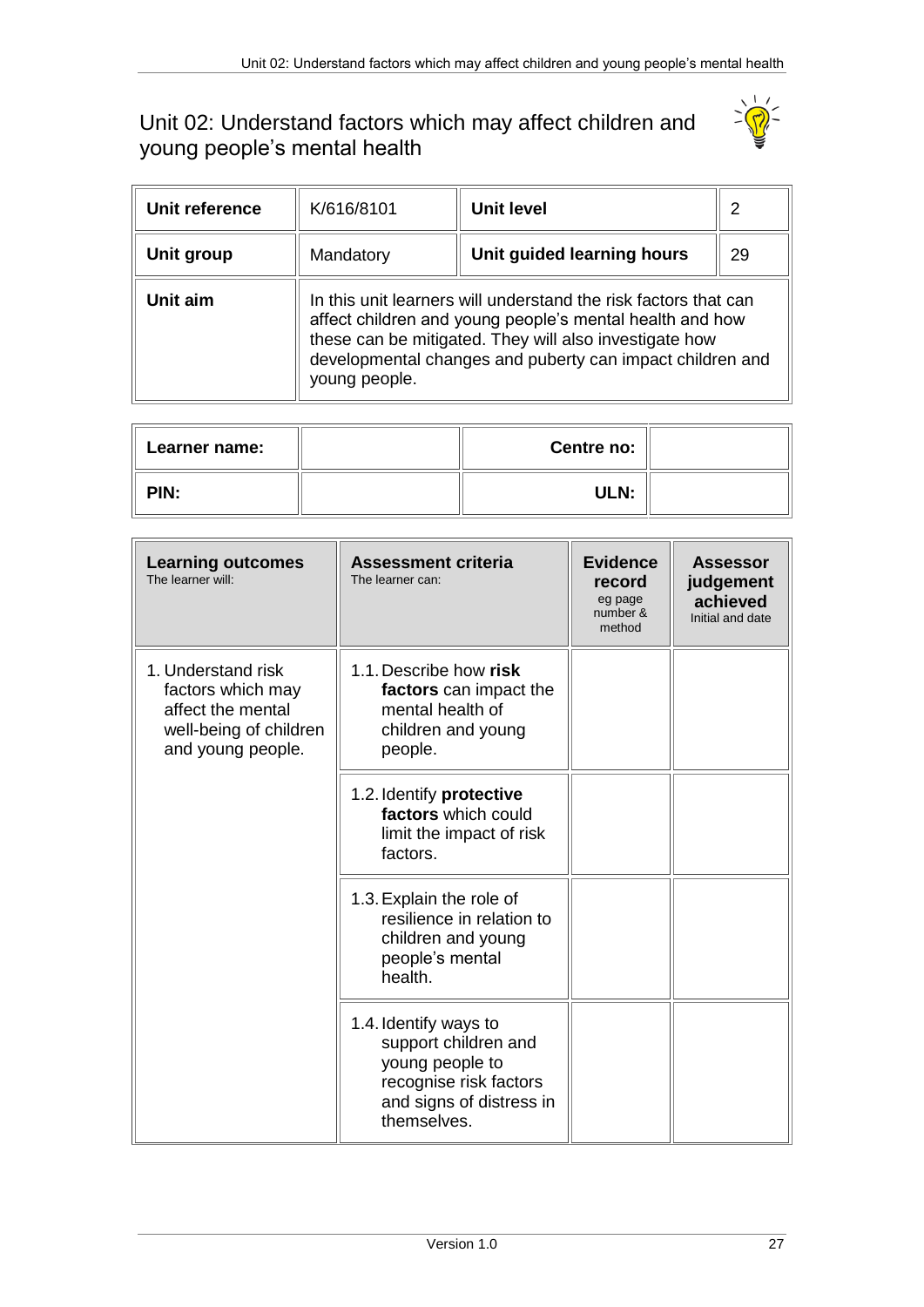| <b>Learning outcomes</b><br>The learner will:                                  | <b>Assessment criteria</b><br>The learner can:                                                                                        | <b>Evidence</b><br>record<br>eg page<br>number &<br>method | <b>Assessor</b><br>judgement<br>achieved<br>Initial and date |
|--------------------------------------------------------------------------------|---------------------------------------------------------------------------------------------------------------------------------------|------------------------------------------------------------|--------------------------------------------------------------|
| 2. Understand the<br>potential effects of<br>puberty and<br>developmental      | 2.1. Describe the effects of<br>puberty on children<br>and young people.                                                              |                                                            |                                                              |
| changes on the<br>mental health of<br>children and young<br>people.            | 2.2. Describe how children<br>and young people's<br>identity, self-esteem<br>and body image can<br>affect their mental<br>well-being. |                                                            |                                                              |
|                                                                                | 2.3. Describe the<br>opportunities and<br>challenges young<br>people may face<br>during the transition to<br>adulthood.               |                                                            |                                                              |
| 3. Understand how<br>abuse or bullying<br>may affect the<br>mental health of a | 3.1. Outline different types<br>of abuse which a child<br>or young person may<br>experience.                                          |                                                            |                                                              |
| child or young<br>person.                                                      | 3.2. State different ways<br>bullying can occur.                                                                                      |                                                            |                                                              |
|                                                                                | 3.3. Explain why some<br>children or young<br>people may be more<br>vulnerable to abuse<br>and/or bullying.                           |                                                            |                                                              |
|                                                                                | 3.4. Describe how<br>witnessing abuse or<br>bullying directed at<br>others may affect a<br>child or young person.                     |                                                            |                                                              |
|                                                                                | 3.5. Explain how abuse or<br>bullying directed at a<br>child or young person<br>may affect their mental<br>health and well-being.     |                                                            |                                                              |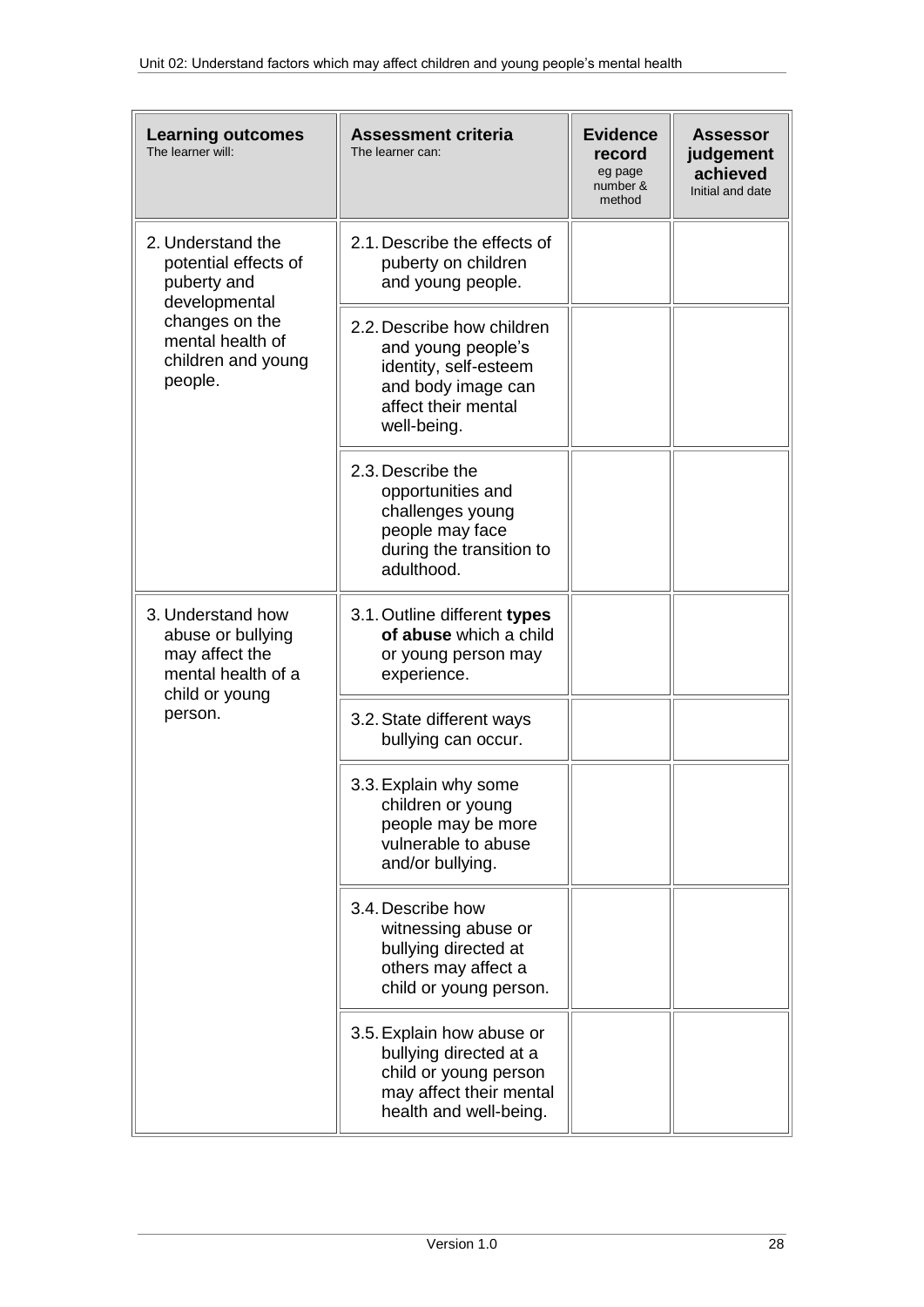### **Learner declaration of authenticity:**

I declare that the work presented for this unit is entirely my own work.

Learner signature: Date: Date: Date: Date: Date: Date: Date: Date: Date: Date: Date: Date: Date: Date: Date: Date: Date: Date: Date: Date: Date: Date: Date: Date: Date: Date: Date: Date: Date: Date: Date: Date: Date: Date:

## **Assessor sign-off of completed unit:** Unit 02

I confirm that the learner has met the requirements for all assessment criteria demonstrating knowledge and skills for this unit.

Assessor name:

Signature: Date: Date: Date: Date: Date: Date: Date: Date: Date: Date: Date: Date: Date: Date: Date: Date: Date: Date: Date: Date: Date: Date: Date: Date: Date: Date: Date: Date: Date: Date: Date: Date: Date: Date: Date: D

For e-portfolio a signature is not required, providing the learner has a personalised and secure login.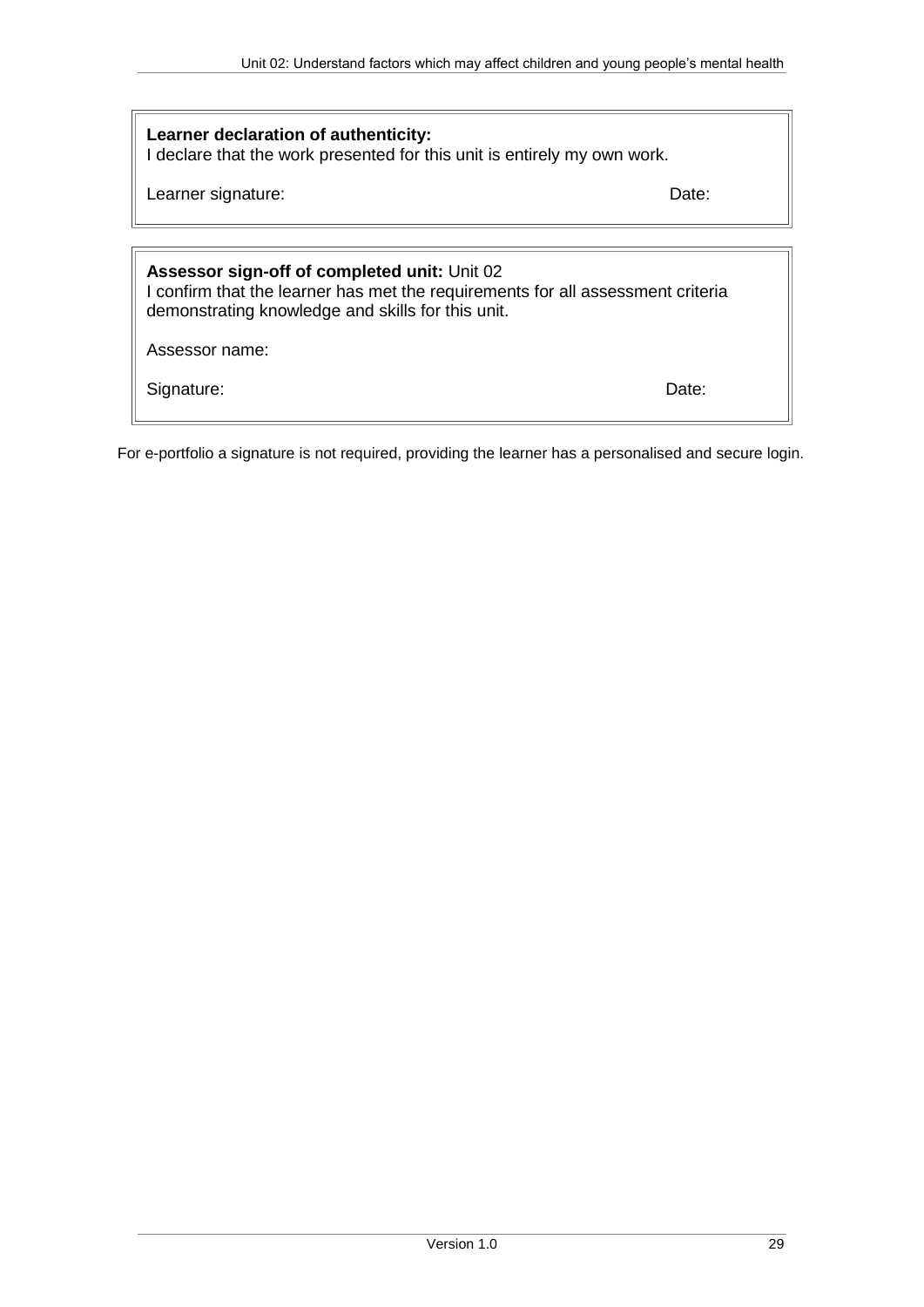| Guidance for developing assessment arrangements for the unit: |                                                                                                                                                                                                                                                                                                                                                                                                                                                                                                                                                                                                                                                                                                                                                                                                                                                                                                                                                                                                                                                                                                                                                                                                                                                                                          |  |
|---------------------------------------------------------------|------------------------------------------------------------------------------------------------------------------------------------------------------------------------------------------------------------------------------------------------------------------------------------------------------------------------------------------------------------------------------------------------------------------------------------------------------------------------------------------------------------------------------------------------------------------------------------------------------------------------------------------------------------------------------------------------------------------------------------------------------------------------------------------------------------------------------------------------------------------------------------------------------------------------------------------------------------------------------------------------------------------------------------------------------------------------------------------------------------------------------------------------------------------------------------------------------------------------------------------------------------------------------------------|--|
| Guidance for developing unit<br>assessment arrangements       | 1.1 Risk factors could include:<br>family mental health problems<br>parental separation/divorce<br>$\bullet$<br>relationships with friends<br>$\bullet$<br>poverty, illness or disability<br>$\bullet$<br>being a young carer<br>٠<br>culture<br>$\bullet$<br>problems at school<br>$\bullet$<br>traumatic events<br>$\bullet$<br>transitions<br>$\bullet$<br>stages of development<br>$\bullet$<br>substance misuse<br>social pressures etc.<br>$\bullet$<br>1.2 Protective factors may be linked to:<br>resilience<br>family life, parenting and healthy<br>relationships<br>physical health, diet and exercise<br>$\bullet$<br>play, social activities and fun<br>$\bullet$<br>positive support and educational<br>experiences - nurturing,<br>achievement, and learning<br>trust, independence and ability to<br>$\bullet$<br>make choices<br>being heard and understood<br>ability to regulate emotions (self-<br>regulation).<br>2.2 This should include developmental<br>changes associated with puberty.<br>3.1 Types of abuse could include:<br>physical abuse<br>domestic abuse (witnessing or living<br>in an abusive situation)<br>emotional/psychological abuse<br>neglect<br>$\bullet$<br>sexual abuse/exploitation<br>$\bullet$<br>female genital mutilation<br>bullying. |  |
|                                                               | 3.2 Learners should identify a variety of ways<br>in which bullying takes place, in particular<br>cyberbullying.                                                                                                                                                                                                                                                                                                                                                                                                                                                                                                                                                                                                                                                                                                                                                                                                                                                                                                                                                                                                                                                                                                                                                                         |  |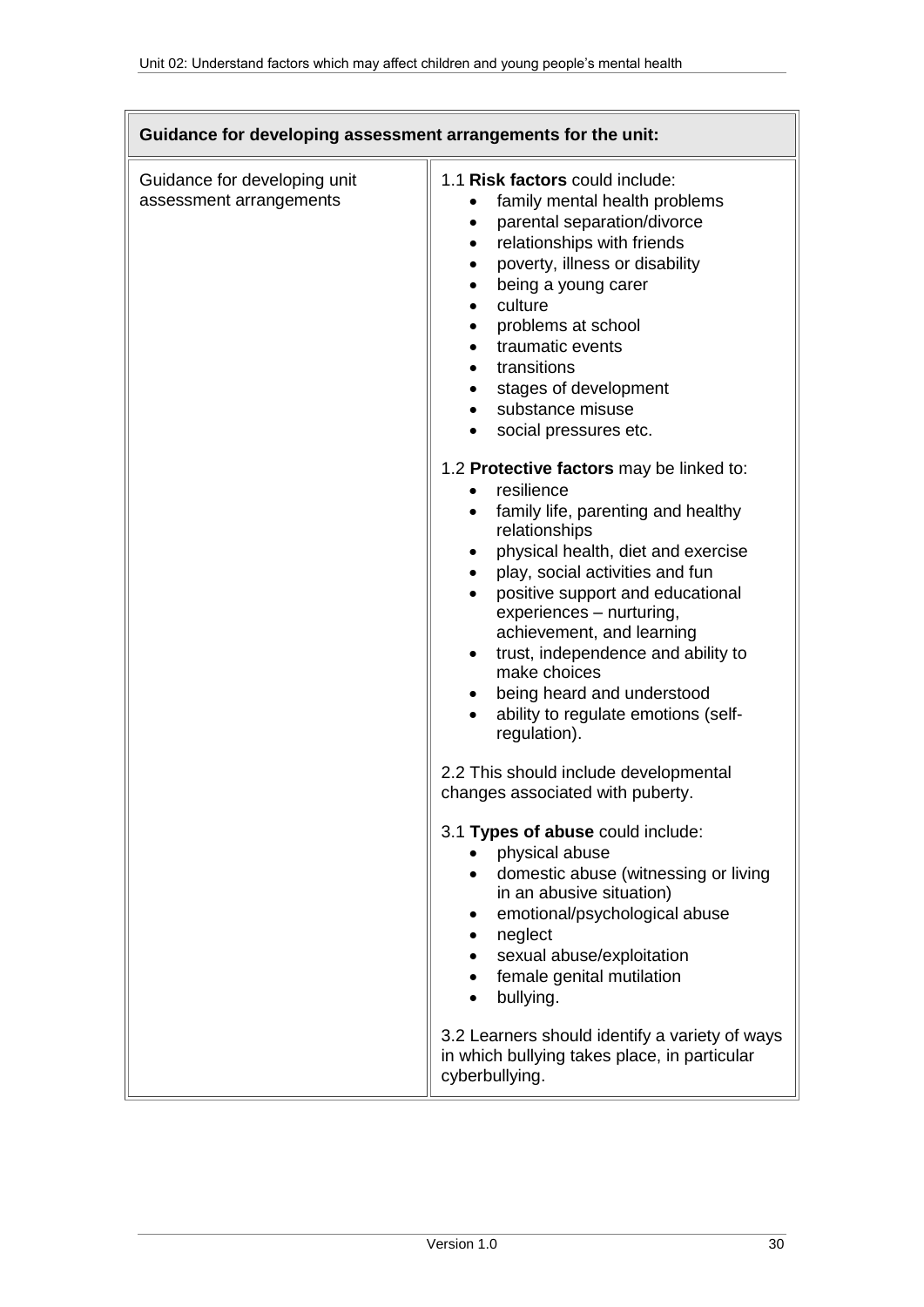| Unit assessment guidance | Type of evidence: Assignment                                                                                                                                                                                                                                                                                                                                                                                                                          |
|--------------------------|-------------------------------------------------------------------------------------------------------------------------------------------------------------------------------------------------------------------------------------------------------------------------------------------------------------------------------------------------------------------------------------------------------------------------------------------------------|
|                          | Assessment criteria: 1.1-1.4                                                                                                                                                                                                                                                                                                                                                                                                                          |
|                          | <b>Additional information: Learners could</b><br>complete a series of Tutor-devised<br>assessment tasks investigating the range of<br>protective factors and the impact of risk<br>factors on children's and young people's<br>mental health.                                                                                                                                                                                                         |
|                          | Type of evidence: Display or web page<br>design                                                                                                                                                                                                                                                                                                                                                                                                       |
|                          | Assessment criteria: 2.1-2.3                                                                                                                                                                                                                                                                                                                                                                                                                          |
|                          | <b>Additional information: Learners could</b><br>design a web page or display for parents and<br>carers explaining the potential effects of<br>puberty and developmental changes children<br>and young people experience. This should<br>include the transition to adulthood. Tutors<br>could produce a list of headings for learners<br>to follow for guidance to make sure the<br>assessment criteria are addressed.                                |
|                          | Type of evidence: Leaflet or guide                                                                                                                                                                                                                                                                                                                                                                                                                    |
|                          | Assessment criteria: 3.1-3.5                                                                                                                                                                                                                                                                                                                                                                                                                          |
|                          | <b>Additional information: Learners could</b><br>produce a guide about different types of<br>abuse and bullying children and young<br>people are vulnerable to. They should<br>include the potential impact of experiencing<br>or witnessing abuse/bullying on children and<br>young people's mental health. Tutors could<br>produce a list of headings for learners to<br>follow for guidance to make sure the<br>assessment criteria are addressed. |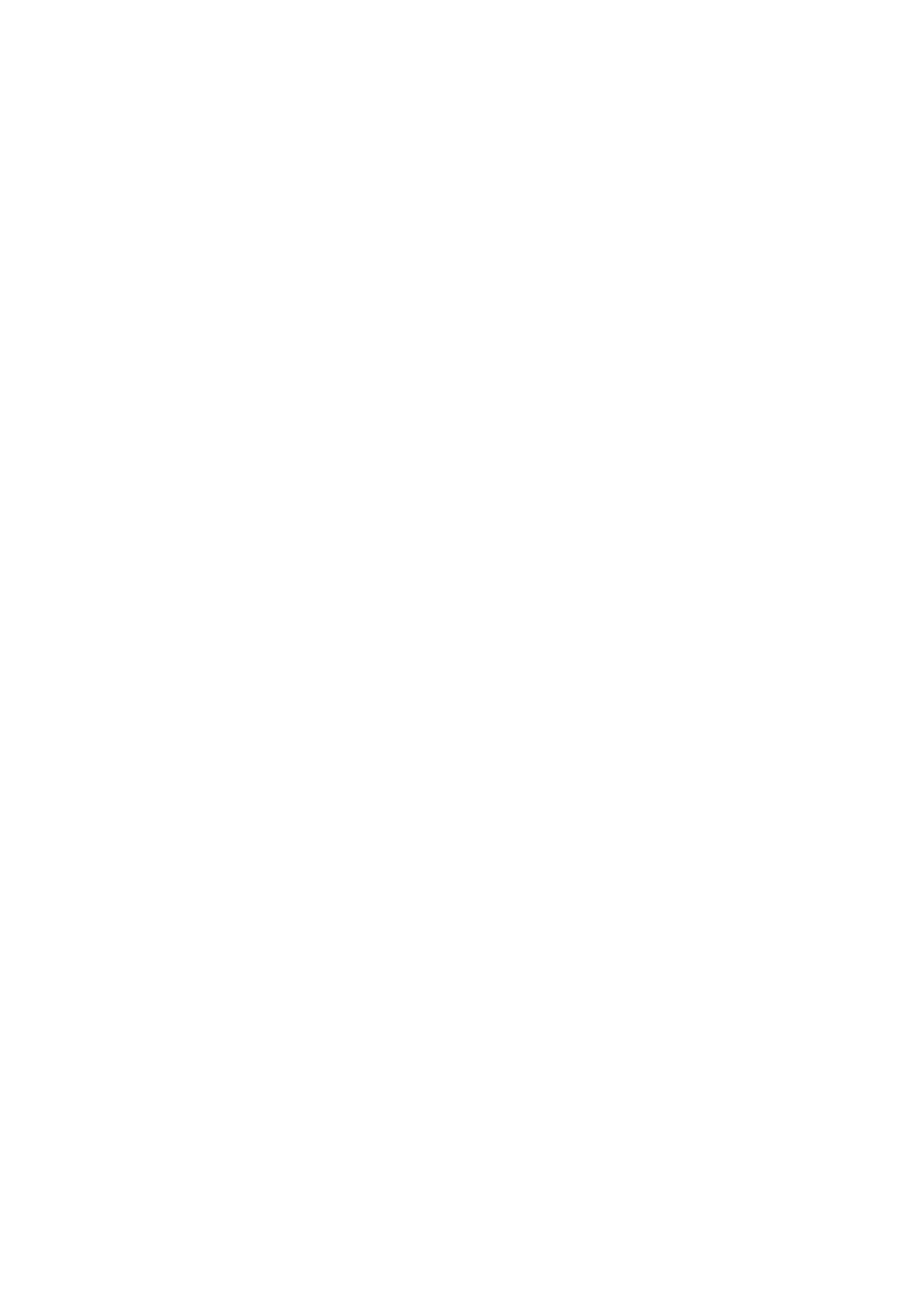## <span id="page-32-0"></span>Unit 03: Understand children and young people's mental health concerns



| Unit reference | M/616/8102 | Unit level                                                                                                                                                                                                                                     | 2  |  |
|----------------|------------|------------------------------------------------------------------------------------------------------------------------------------------------------------------------------------------------------------------------------------------------|----|--|
| Unit group     | Mandatory  | Unit guided learning hours                                                                                                                                                                                                                     | 36 |  |
| Unit aim       |            | In this unit learners will understand behaviours displayed by<br>children and young people which may indicate a mental<br>health concern. They will also investigate common mental<br>health conditions that affect children and young people. |    |  |

| Learner name: | <b>Centre no:</b> |  |
|---------------|-------------------|--|
| PIN:          | ULN:              |  |

| <b>Learning outcomes</b><br>The learner will:                                                                       | <b>Assessment criteria</b><br>The learner can:                                                                                           | <b>Evidence</b><br>record<br>eg page<br>number &<br>method | <b>Assessor</b><br>judgement<br>achieved<br>Initial and date |
|---------------------------------------------------------------------------------------------------------------------|------------------------------------------------------------------------------------------------------------------------------------------|------------------------------------------------------------|--------------------------------------------------------------|
| 1. Understand<br>behaviour that is<br>associated with<br>mental health<br>concerns in children<br>and young people. | 1.1. Identify a range of<br>behaviours that may<br>indicate concerns<br>about a child's or<br>young person's mental<br>health.           |                                                            |                                                              |
|                                                                                                                     | 1.2. Explain how a child or<br>young person<br>expresses how they<br>are feeling through<br>their behaviour.                             |                                                            |                                                              |
|                                                                                                                     | 1.3. Describe harmful<br>behaviour that<br>children and young<br>people may<br>demonstrate as a way<br>of coping with their<br>feelings. |                                                            |                                                              |
|                                                                                                                     | 1.4. Explain the importance<br>of early intervention<br>when identifying<br>behavioural concerns.                                        |                                                            |                                                              |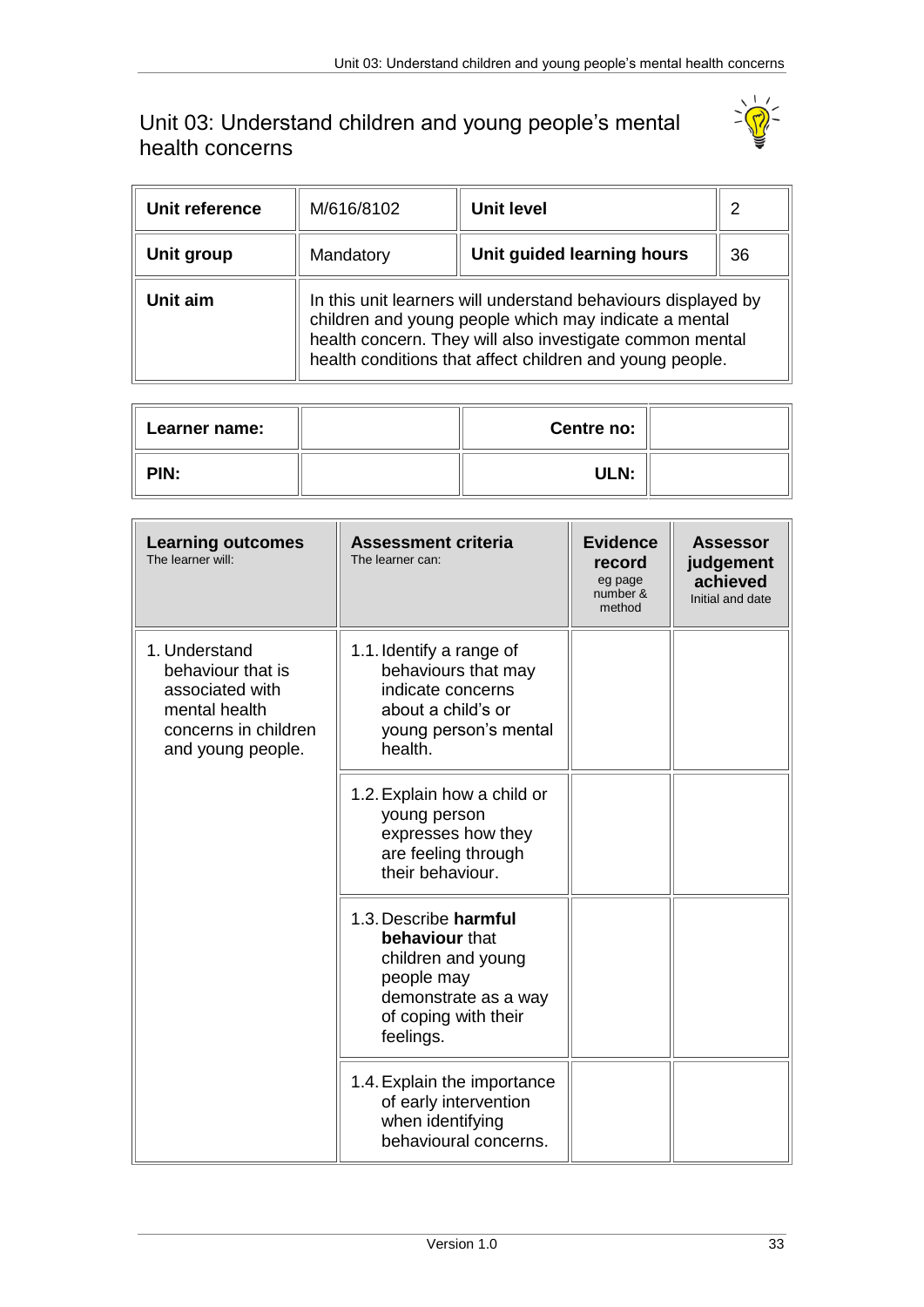| <b>Learning outcomes</b><br>The learner will:                           | <b>Assessment criteria</b><br>The learner can:                                                       | <b>Evidence</b><br>record<br>eg page<br>number &<br>method | <b>Assessor</b><br>judgement<br>achieved<br>Initial and date |
|-------------------------------------------------------------------------|------------------------------------------------------------------------------------------------------|------------------------------------------------------------|--------------------------------------------------------------|
| 2. Understand stress<br>and anxiety in<br>children and young<br>people. | 2.1. Define the terms:<br>stress<br>anxiety.                                                         |                                                            |                                                              |
|                                                                         | 2.2. Outline the relationship<br>between resilience and<br>stress.                                   |                                                            |                                                              |
|                                                                         | 2.3. Describe possible<br>causes of stress and<br>anxiety for children<br>and young people.          |                                                            |                                                              |
|                                                                         | 2.4. Explain why stress can<br>be both helpful and<br>harmful.                                       |                                                            |                                                              |
|                                                                         | 2.5. Describe how to<br>recognise signs of<br>stress and anxiety in<br>children and young<br>people. |                                                            |                                                              |
| 3. Understand<br>depression in<br>children and young                    | 3.1. Define the term<br>'depression'.                                                                |                                                            |                                                              |
| people.                                                                 | 3.2. Describe the<br>difference between low<br>mood and depression.                                  |                                                            |                                                              |
|                                                                         | 3.3. Describe possible<br>causes of depression<br>for children and young<br>people.                  |                                                            |                                                              |
|                                                                         | 3.4. Describe how to<br>recognise signs that a<br>child or young person<br>could be depressed.       |                                                            |                                                              |
|                                                                         | 3.5. Give examples of how<br>depression may affect<br>children and young<br>people.                  |                                                            |                                                              |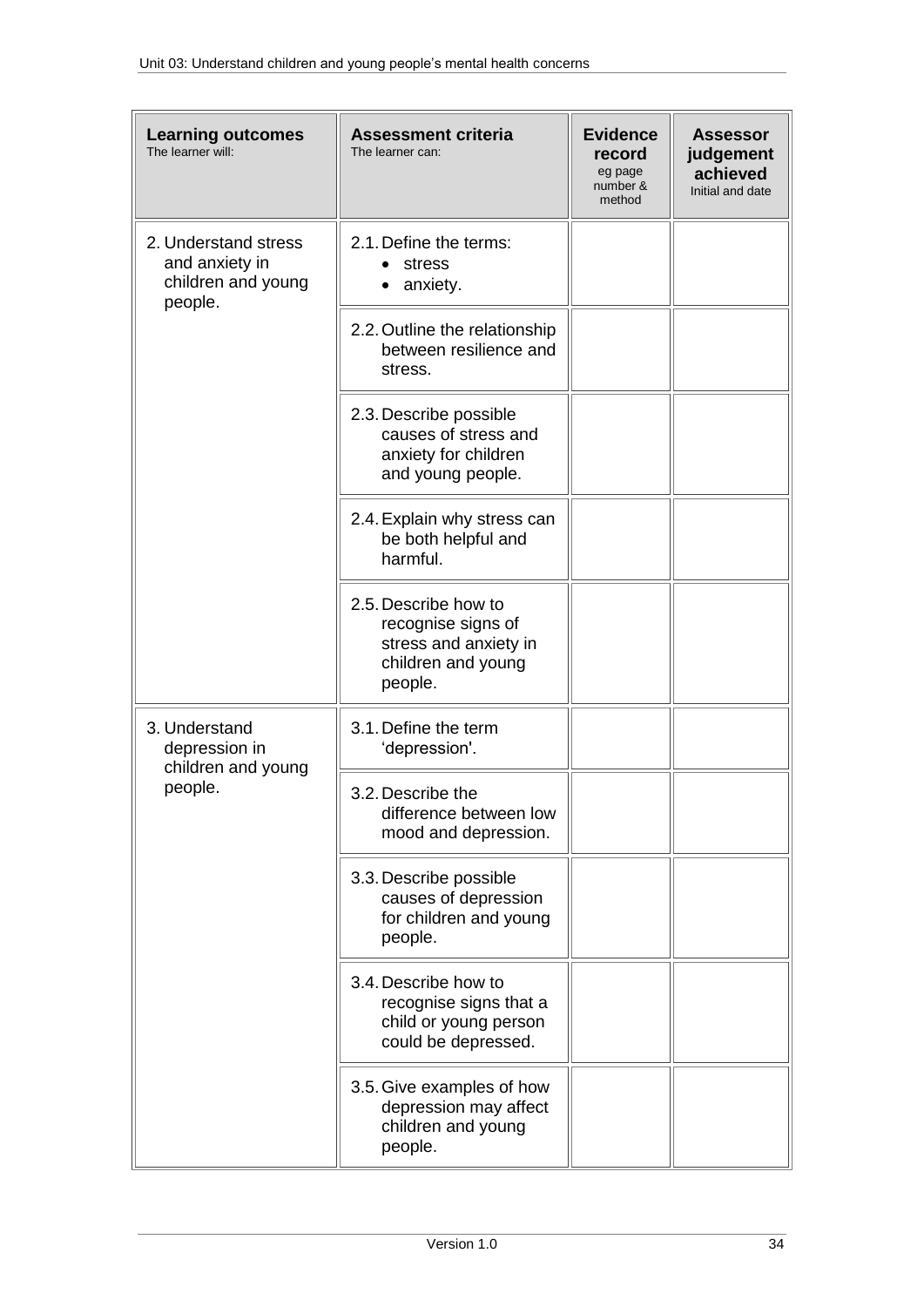| <b>Learning outcomes</b><br>The learner will:                                                                 | <b>Assessment criteria</b><br>The learner can:                                                                    | <b>Evidence</b><br>record<br>eg page<br>number &<br>method | <b>Assessor</b><br>judgement<br>achieved<br>Initial and date |
|---------------------------------------------------------------------------------------------------------------|-------------------------------------------------------------------------------------------------------------------|------------------------------------------------------------|--------------------------------------------------------------|
| 4. Know about specific<br>mental health<br>conditions that<br>children and young<br>people may<br>experience. | 4.1. Outline a range of<br>other mental health<br>conditions that may<br>present in children and<br>young people. |                                                            |                                                              |
|                                                                                                               | 4.2. Describe how to<br>recognise a range of<br>mental health<br>conditions in children<br>and young people.      |                                                            |                                                              |
|                                                                                                               | 4.3. Describe how other<br>mental health<br>conditions may impact<br>children and young<br>people.                |                                                            |                                                              |
|                                                                                                               | 4.4. Describe what might<br>constitute a mental<br>health 'crisis' or<br>emergency.                               |                                                            |                                                              |

### **Learner declaration of authenticity:**

I declare that the work presented for this unit is entirely my own work.

Learner signature: Date: Date: Date: Date: Date: Date: Date: Date: Date: Date: Date: Date: Date: Date: Date: Date: Date: Date: Date: Date: Date: Date: Date: Date: Date: Date: Date: Date: Date: Date: Date: Date: Date: Date:

### **Assessor sign-off of completed unit:** Unit 03

I confirm that the learner has met the requirements for all assessment criteria demonstrating knowledge and skills for this unit.

Assessor name:

Signature: Date: Date: Date: Date: Date: Date: Date: Date: Date: Date: Date: Date: Date: Date: Date: Date: Date: Date: Date: Date: Date: Date: Date: Date: Date: Date: Date: Date: Date: Date: Date: Date: Date: Date: Date: D

For e-portfolio a signature is not required, providing the learner has a personalised and secure login.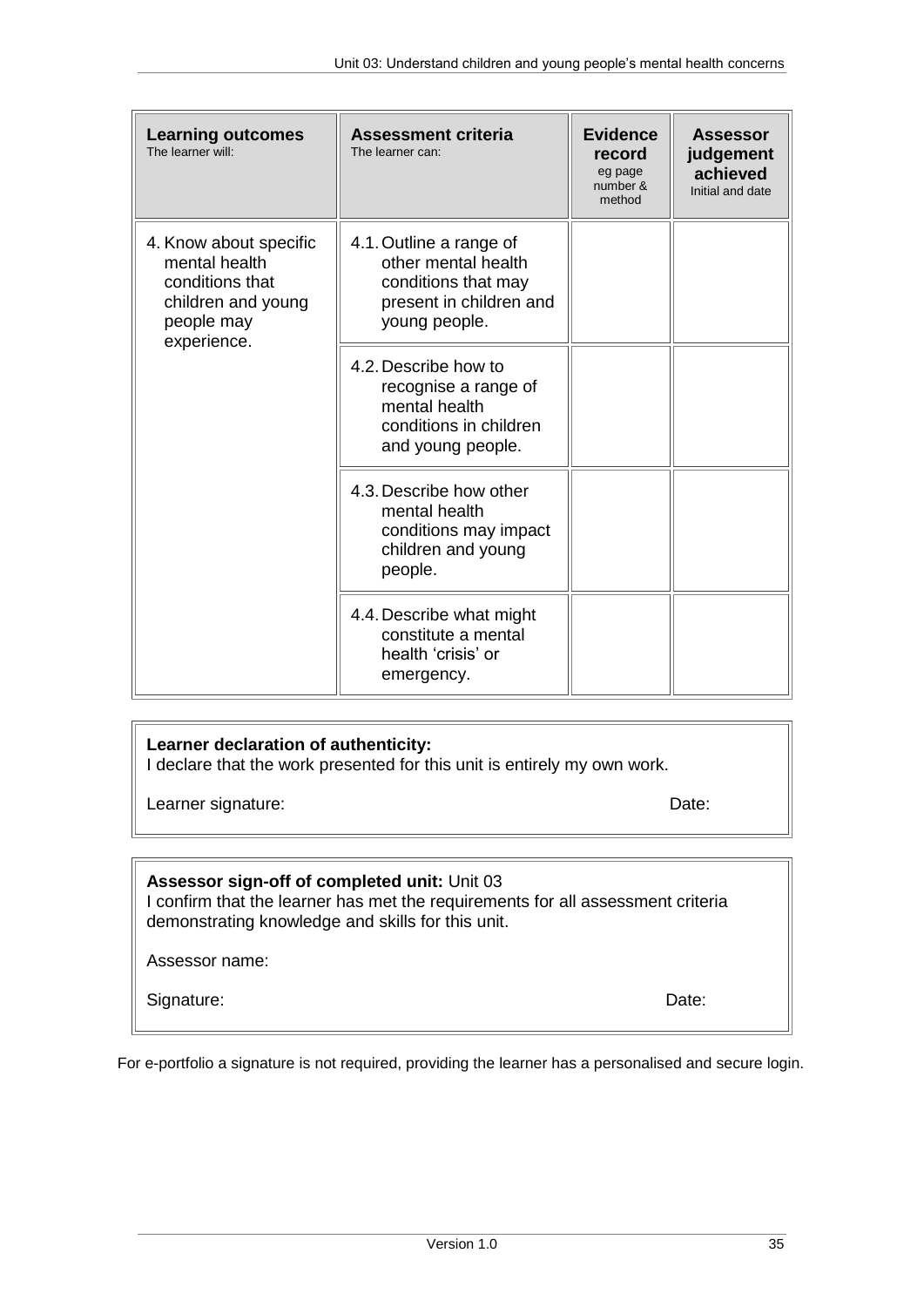|                                                         | Guidance for developing assessment arrangements for the unit:                                                                                                                                                                                                                                                                                                                                                                     |
|---------------------------------------------------------|-----------------------------------------------------------------------------------------------------------------------------------------------------------------------------------------------------------------------------------------------------------------------------------------------------------------------------------------------------------------------------------------------------------------------------------|
| Guidance for developing unit<br>assessment arrangements | 1.1 Behavioural concerns may include:<br>changes in behaviour<br>distress<br>withdrawal<br>truanting<br>avoidance of specific situations<br>substance misuse<br>violence<br>$\bullet$<br>self-injurious behaviour.                                                                                                                                                                                                                |
|                                                         | 1.2 To include examples of typical behaviour<br>at specific developmental stages in a child or<br>young person's life. As well as conditions<br>that may affect tolerance levels, such as<br>learning difficulties/disabilities or health<br>conditions.                                                                                                                                                                          |
|                                                         | Negative or harmful behaviour<br>1.2<br>might include:<br>self-harm<br>alcohol or substance use<br>violent or destructive actions<br>$\bullet$<br>high expressed emotion or distressed<br>behavioural responses<br>expressions of suicidal intent etc.                                                                                                                                                                            |
|                                                         | 2.3 Learners should be encouraged to think<br>about internal and external causes. Internal<br>causes are those which result from<br>pressures within, that children and young<br>people may put on themselves, their<br>emotional state, perceptions, preoccupations<br>or the need to be perfect. External causes<br>include major life events, debt, exam<br>worries, relationship difficulties, alcohol or<br>drug dependency. |
|                                                         | 2.5 Learners should be aware that a child or<br>young person may express feelings of<br>anxiety and stress in different ways,<br>including a range of behaviours that adults<br>may misinterpret. These may vary according<br>to the child's or young person's age and<br>stage of development.                                                                                                                                   |
|                                                         | 4.1 Examples include eating disorders, post-<br>traumatic stress disorder (PTSD), obsessive<br>compulsive disorder (OCD) and psychosis.<br>Mental health conditions rarely occur in<br>isolation and most are associated with<br>anxiety, possibly also with depression.                                                                                                                                                          |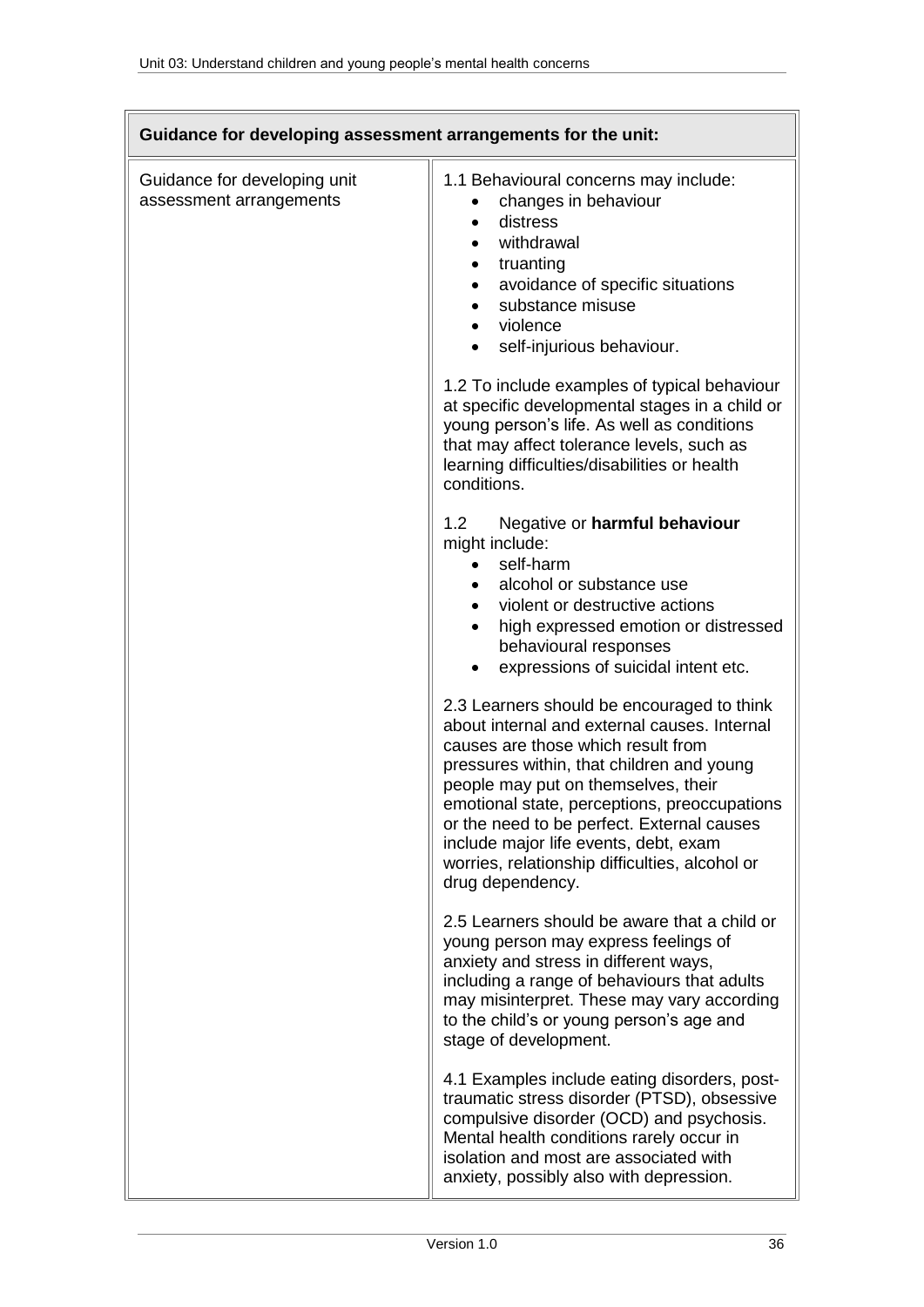|                          | 4.4 Examples include:<br>expressions of suicidal intent<br>self-harm<br>high-risk harmful behaviour<br>escalation of symptoms and effects<br>of mental health condition<br>breakdown of existing support<br>systems.                                                                                                                                                          |
|--------------------------|-------------------------------------------------------------------------------------------------------------------------------------------------------------------------------------------------------------------------------------------------------------------------------------------------------------------------------------------------------------------------------|
| Unit assessment guidance | Type of evidence: Tutor-devised case<br>studies                                                                                                                                                                                                                                                                                                                               |
|                          | Assessment criteria: 1.1-1.4                                                                                                                                                                                                                                                                                                                                                  |
|                          | <b>Additional information: Tutors could design</b><br>a series of case studies to illustrate<br>situations where a child or young person's<br>behaviour may raise concerns about or<br>impact their mental health. Learners could<br>then answer questions relating to the<br>assessment criteria.                                                                            |
|                          | <b>Type of evidence: Assignment</b>                                                                                                                                                                                                                                                                                                                                           |
|                          | Assessment criteria: 2.1-2.5, 3.1-3.5                                                                                                                                                                                                                                                                                                                                         |
|                          | <b>Additional information: Learners could</b><br>complete a series of assessment tasks<br>exploring the issues surrounding stress,<br>anxiety and depression in children and<br>young people.                                                                                                                                                                                 |
|                          | Type of evidence: Fact sheet                                                                                                                                                                                                                                                                                                                                                  |
|                          | Assessment criteria: 4.1-4.4                                                                                                                                                                                                                                                                                                                                                  |
|                          | <b>Additional information: Learners could</b><br>investigate a range of other mental health<br>conditions (other than those stated in<br>learning outcomes 2 and 3). The fact sheet<br>should include how they are recognised,<br>their impact on children and young people,<br>and they must include what is meant by a<br>crisis or emergency in terms of mental<br>health. |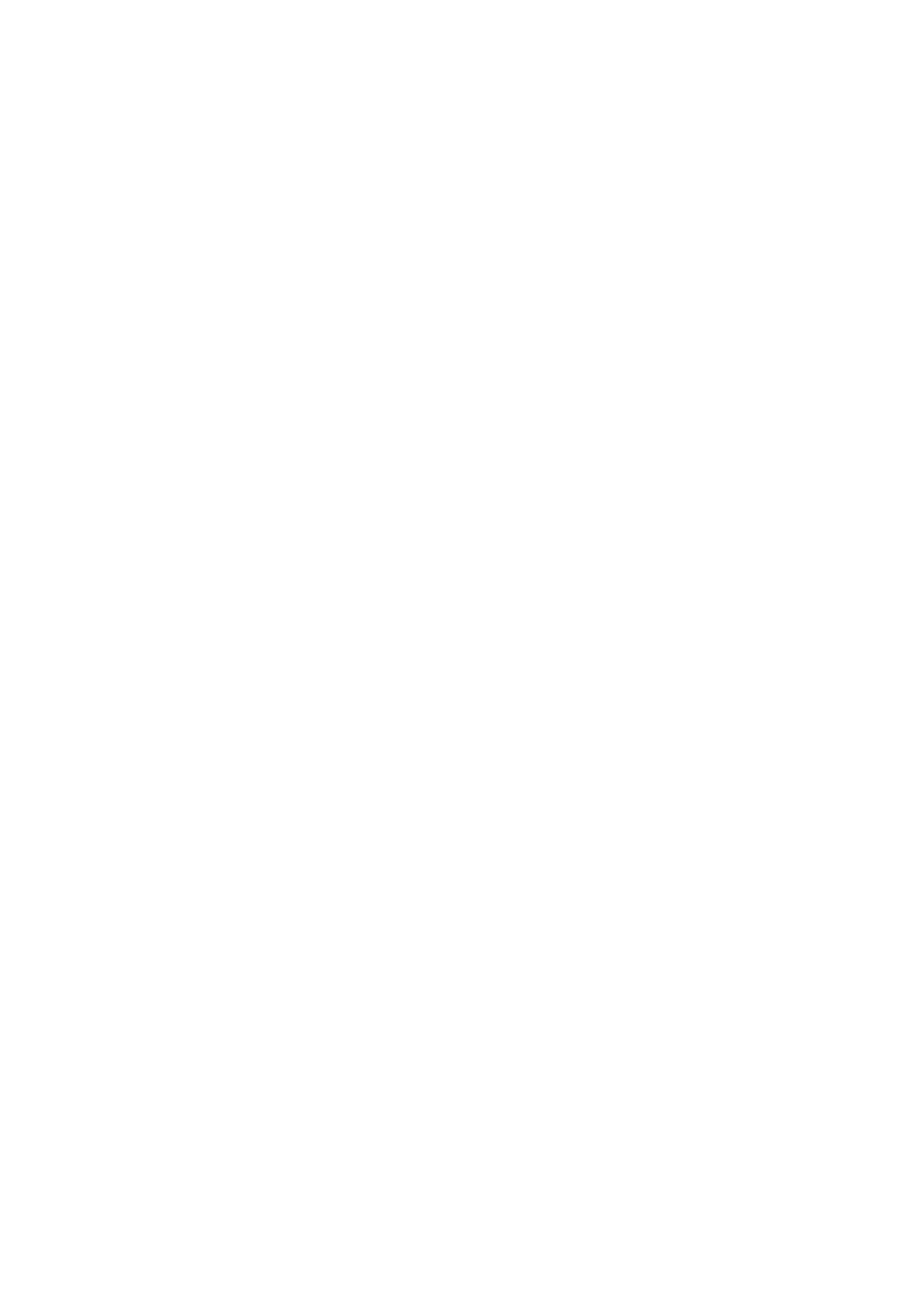## <span id="page-38-0"></span>Unit 04: Understand the impact of children and young people's mental health concerns



| Unit reference | T/616/8103                                                                                                                                                                                                                                          | Unit level                 | 2  |
|----------------|-----------------------------------------------------------------------------------------------------------------------------------------------------------------------------------------------------------------------------------------------------|----------------------------|----|
| Unit group     | Mandatory                                                                                                                                                                                                                                           | Unit guided learning hours | 20 |
| Unit aim       | In this unit learners will investigate the impact of mental<br>health concerns on children, young people and others. They<br>will also understand the importance of diagnosis and the<br>reasons why there may be a reluctance to seek a diagnosis. |                            |    |

| Learner name: | Centre no: |  |
|---------------|------------|--|
| PIN:          | ULN:       |  |

| <b>Learning outcomes</b><br>The learner will:                                                         | <b>Assessment criteria</b><br>The learner can:                                                                                                             | <b>Evidence</b><br>record<br>eg page<br>number &<br>method | Assessor<br>judgement<br>achieved<br>Initial and date |
|-------------------------------------------------------------------------------------------------------|------------------------------------------------------------------------------------------------------------------------------------------------------------|------------------------------------------------------------|-------------------------------------------------------|
| 1. Understand the<br>impact mental health<br>concerns can have<br>on children and<br>young people.    | 1.1 Describe potential<br>effects of mental<br>health concerns on<br>children and young<br>people's:<br>• family life and<br>relationships<br>• education. |                                                            |                                                       |
|                                                                                                       | 1.2 Identify the potential<br>impact of mental<br>health concerns for<br>children and young<br>people in both the:<br>short term<br>long term.             |                                                            |                                                       |
| 2. Understand the<br>impact of children<br>and young people's<br>mental health<br>problems on others. | 2.1. Describe the impact<br>on others of living with<br>a child or young<br>person with mental<br>health concerns.                                         |                                                            |                                                       |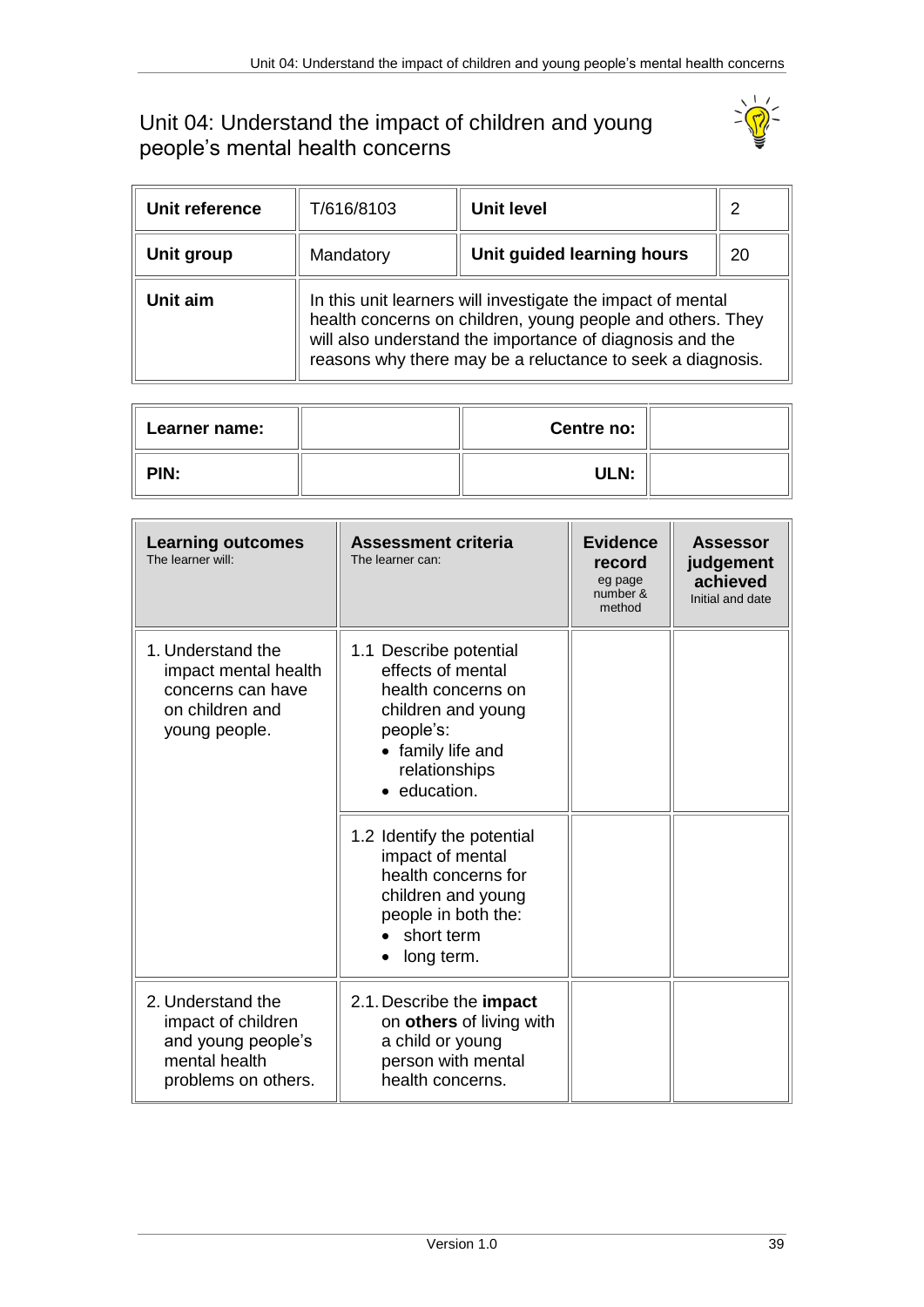| <b>Learning outcomes</b><br>The learner will:                                             | <b>Assessment criteria</b><br>The learner can:                                                                                                                                                         | <b>Evidence</b><br>record<br>eg page<br>number &<br>method | <b>Assessor</b><br>judgement<br>achieved<br>Initial and date |
|-------------------------------------------------------------------------------------------|--------------------------------------------------------------------------------------------------------------------------------------------------------------------------------------------------------|------------------------------------------------------------|--------------------------------------------------------------|
|                                                                                           | 2.2. Identify the range of<br>services that may be<br>required to support<br>positive mental health<br>in children and young<br>people.                                                                |                                                            |                                                              |
|                                                                                           | 2.3. Describe how cultural<br>beliefs and social<br>attitudes can affect<br>expectations of<br>diagnosis of mental<br>health concerns:<br>for the child or<br>$\bullet$<br>young person<br>for others. |                                                            |                                                              |
| 3. Understand the<br>importance of being<br>diagnosed with a<br>mental health<br>problem. | 3.1. Give reasons why it is<br>important to seek<br>support and a formal<br>diagnosis.                                                                                                                 |                                                            |                                                              |
|                                                                                           | 3.2. Describe the barriers<br>children and young<br>people may face<br>seeking a diagnosis.                                                                                                            |                                                            |                                                              |
|                                                                                           | 3.3. Give reasons why<br>children and young<br>people may be<br>reluctant to seek<br>medical intervention<br>and a formal<br>diagnosis.                                                                |                                                            |                                                              |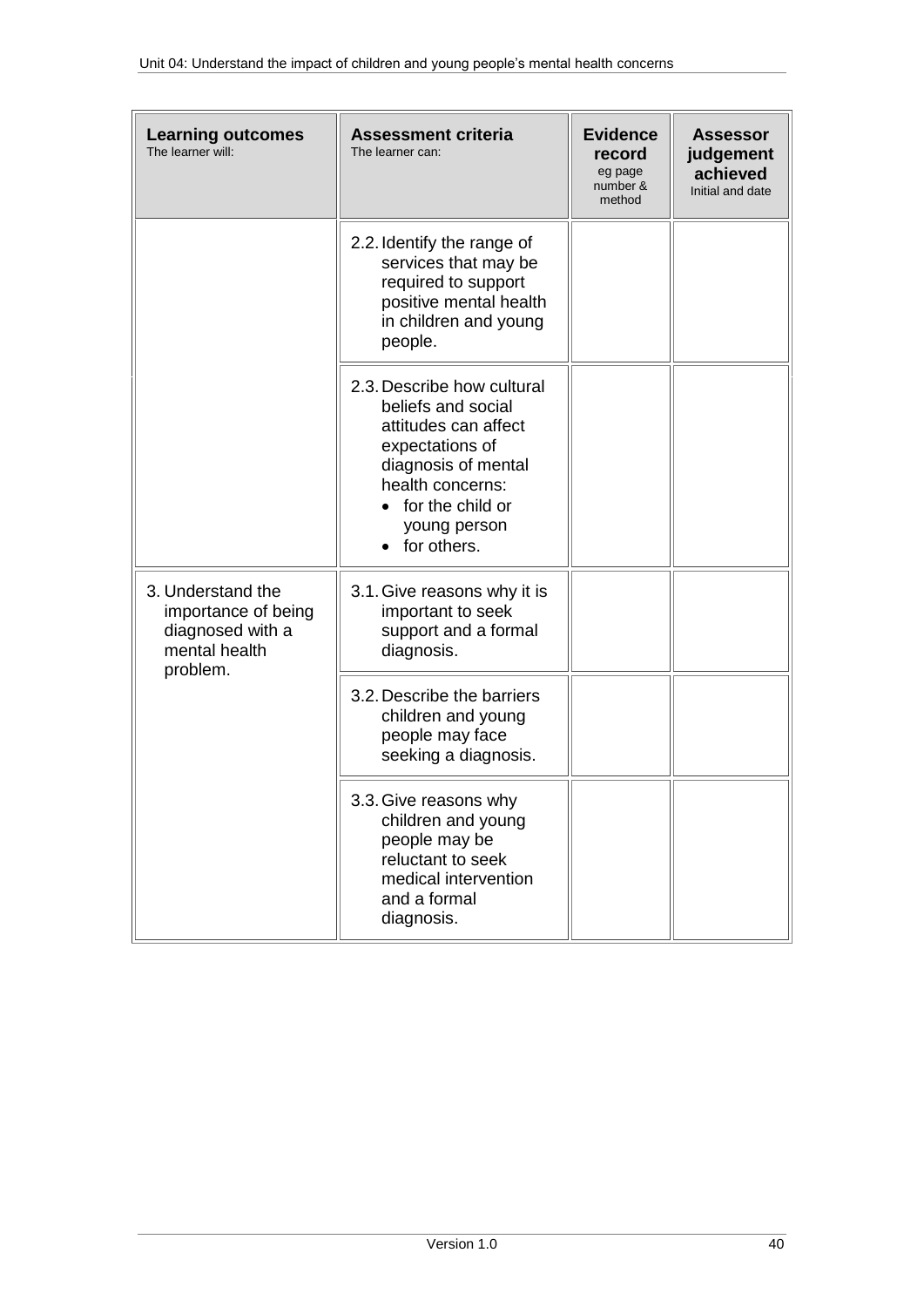### **Learner declaration of authenticity:**

I declare that the work presented for this unit is entirely my own work.

Learner signature: Date: Date: Date: Date: Date: Date: Date: Date: Date: Date: Date: Date: Date: Date: Date: Date: Date: Date: Date: Date: Date: Date: Date: Date: Date: Date: Date: Date: Date: Date: Date: Date: Date: Date:

## **Assessor sign-off of completed unit:** Unit 04

I confirm that the learner has met the requirements for all assessment criteria demonstrating knowledge and skills for this unit.

Assessor name:

Signature: Date: Date: Date: Date: Date: Date: Date: Date: Date: Date: Date: Date: Date: Date: Date: Date: Date: Date: Date: Date: Date: Date: Date: Date: Date: Date: Date: Date: Date: Date: Date: Date: Date: Date: Date: D

For e-portfolio a signature is not required, providing the learner has a personalised and secure login.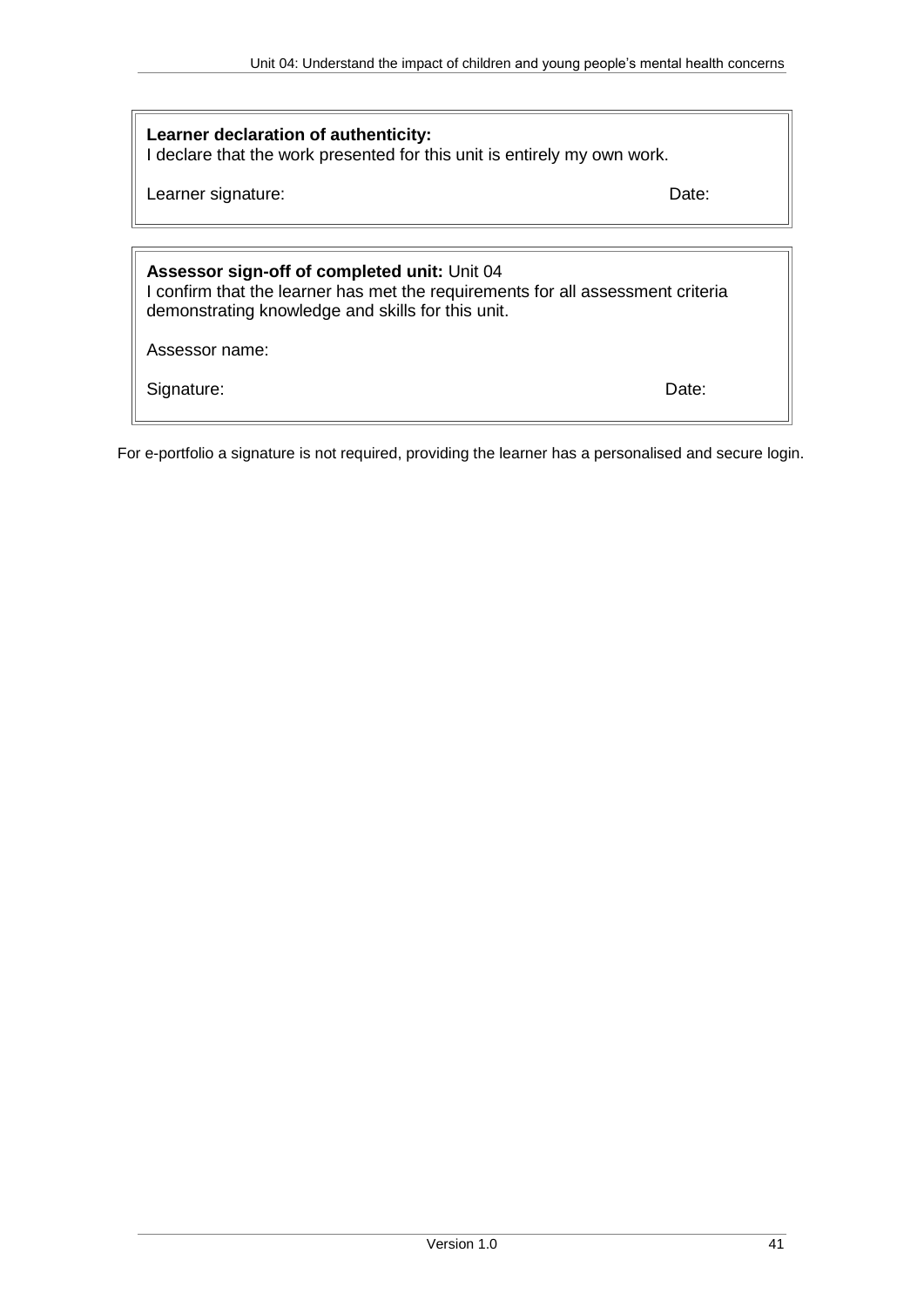| Guidance for developing assessment arrangements for the unit: |                                                                                                                                                                                                                                                                                                                                                                                                                                                                           |
|---------------------------------------------------------------|---------------------------------------------------------------------------------------------------------------------------------------------------------------------------------------------------------------------------------------------------------------------------------------------------------------------------------------------------------------------------------------------------------------------------------------------------------------------------|
| Guidance for developing unit<br>assessment arrangements       | 1.2 For example:<br>future mental health<br>physical well-being<br>employment<br>relationships<br>family<br>life chances.                                                                                                                                                                                                                                                                                                                                                 |
|                                                               | 2.1 Impact could include:<br>stress and anxiety<br>• guilt and fear<br>social isolation and effects on own<br>mental health needs.                                                                                                                                                                                                                                                                                                                                        |
|                                                               | 2.1 Others could be family, legal guardian,<br>children's care facilities etc.                                                                                                                                                                                                                                                                                                                                                                                            |
|                                                               | 2.2 A range of statutory services as well as<br>voluntary and self-help groups: referral,<br>guidance and care journey.                                                                                                                                                                                                                                                                                                                                                   |
|                                                               | 2.3 For example: opinions and views.                                                                                                                                                                                                                                                                                                                                                                                                                                      |
|                                                               | 3.3 For example:<br>stigma<br>perceived limits and barriers to<br>ambition/progression opportunities in<br>employment<br>health records and other personal<br>documentation.                                                                                                                                                                                                                                                                                              |
| Unit assessment guidance                                      | Type of evidence: Case studies                                                                                                                                                                                                                                                                                                                                                                                                                                            |
|                                                               | <b>Assessment criteria: 1.1, 1.2, 2.1, 2.3</b>                                                                                                                                                                                                                                                                                                                                                                                                                            |
|                                                               | <b>Additional information: Tutors could devise</b><br>a series of case studies to illustrate situations<br>where learners are required to explore the<br>short and long term effects of mental health<br>concerns on children, young people and their<br>families. The case studies could be used to<br>stimulate discussion about how these occur<br>in different contexts and settings. Learners<br>could then answer questions relating to the<br>assessment criteria. |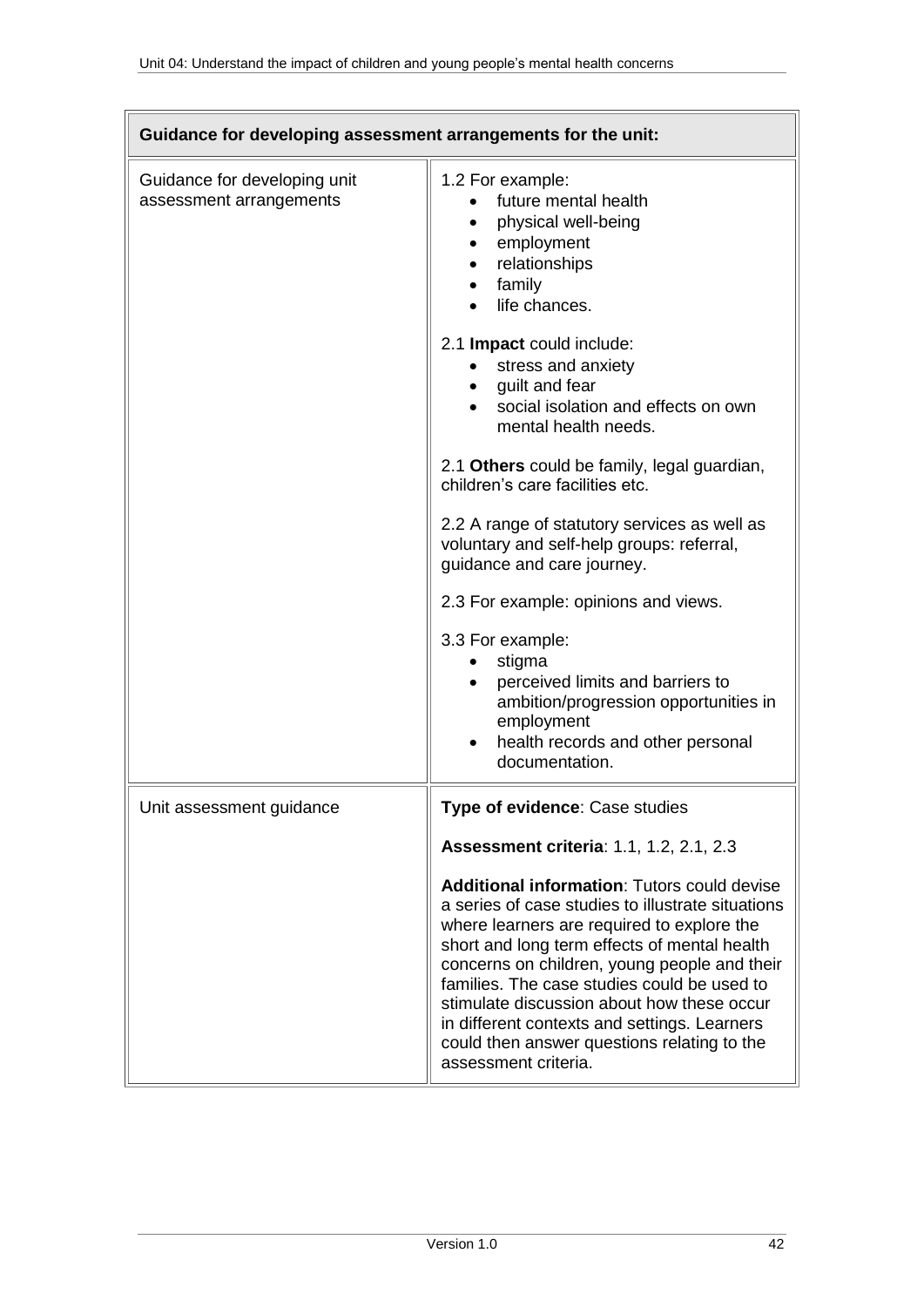| <b>Type of evidence: Assignment</b>                                                                                                                                                                                                                                                                                                                                                                               |
|-------------------------------------------------------------------------------------------------------------------------------------------------------------------------------------------------------------------------------------------------------------------------------------------------------------------------------------------------------------------------------------------------------------------|
| Assessment criteria: 2.2, 3.1-3.3                                                                                                                                                                                                                                                                                                                                                                                 |
| <b>Additional information: Tutors could devise</b><br>a series of assessment tasks requiring<br>learners to investigate the available services<br>involved with promoting positive mental<br>health for children and young people and the<br>issues surrounding diagnosis. A list of<br>headings could be provided for learners to<br>follow for guidance, to make sure the<br>assessment criteria are addressed. |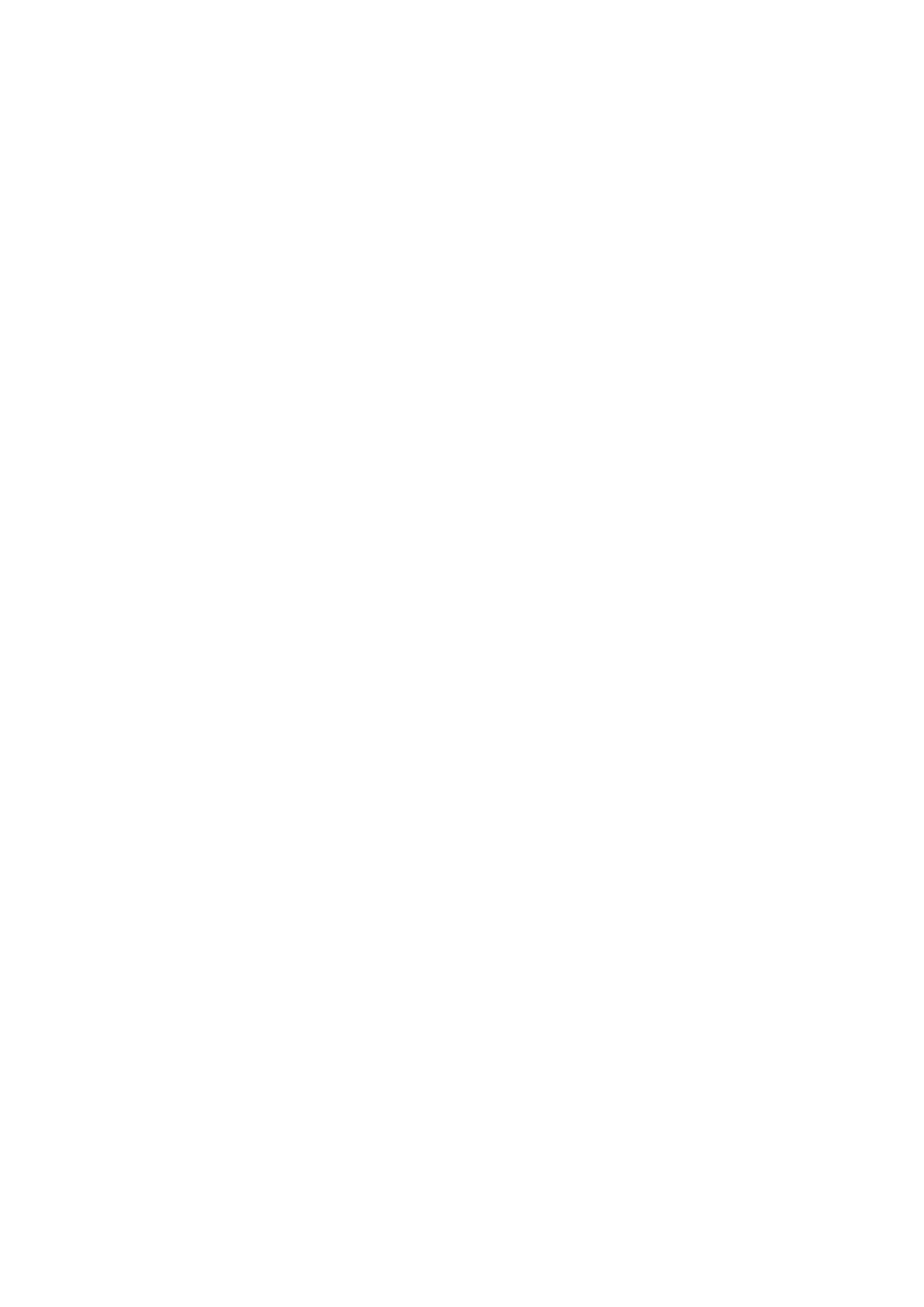## <span id="page-44-0"></span>Unit 05: Understand how to support children and young people with mental health concerns



| Unit reference | A/616/8104                                                                                                                                                                                                                             | Unit level                 | 2  |
|----------------|----------------------------------------------------------------------------------------------------------------------------------------------------------------------------------------------------------------------------------------|----------------------------|----|
| Unit group     | Mandatory                                                                                                                                                                                                                              | Unit guided learning hours | 24 |
| Unit aim       | In this unit learners will understand the support available for<br>children and young people's mental health. They will<br>investigate a person-centred approach, mental health<br>promotion and the services and treatment available. |                            |    |

| <b>Learner name:</b> | Centre no: |  |
|----------------------|------------|--|
| PIN:                 | ULN:       |  |

| <b>Learning outcomes</b><br>The learner will:                                                                                | <b>Assessment criteria</b><br>The learner can:                                                                                   | <b>Evidence</b><br>record<br>eg page<br>number &<br>method | <b>Assessor</b><br>judgement<br>achieved<br>Initial and date |
|------------------------------------------------------------------------------------------------------------------------------|----------------------------------------------------------------------------------------------------------------------------------|------------------------------------------------------------|--------------------------------------------------------------|
| 1. Understand person-<br>centred approaches<br>to supporting<br>children and young<br>people with mental<br>health concerns. | 1.1. Explain what is meant<br>by person-centred<br>support for children<br>and young people.                                     |                                                            |                                                              |
|                                                                                                                              | 1.2. Describe the recovery<br>model which applies to<br>children and young<br>people with mental<br>health concerns.             |                                                            |                                                              |
|                                                                                                                              | 1.3. Give examples of how<br>the rights of a child or<br>young person with<br>mental health<br>concerns can be<br>upheld.        |                                                            |                                                              |
|                                                                                                                              | 1.4. Identify strategies that<br>can be used to support<br>a child or young<br>person experiencing<br>mental health<br>concerns. |                                                            |                                                              |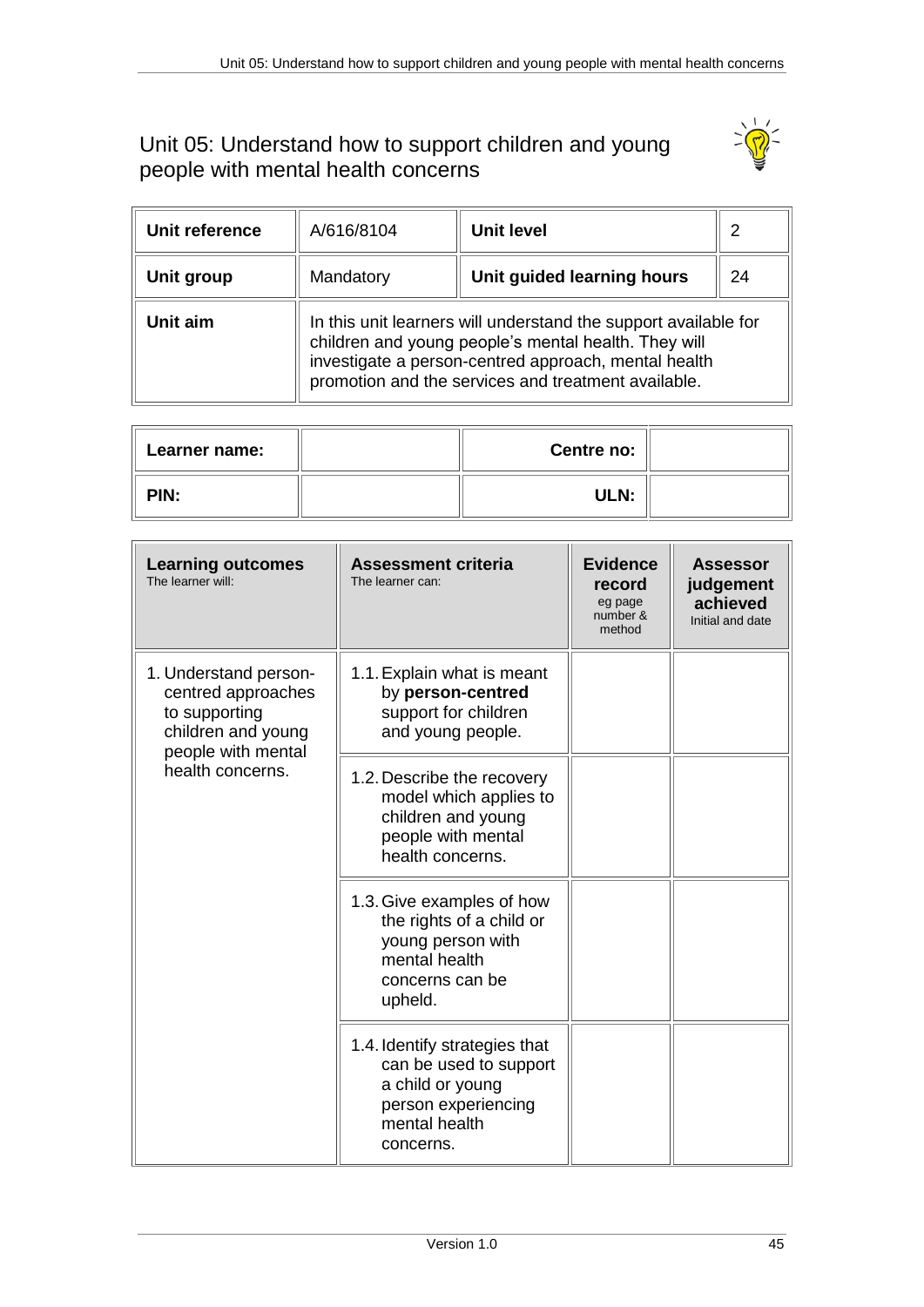| <b>Learning outcomes</b><br>The learner will:                                                                | <b>Assessment criteria</b><br>The learner can:                                                                                                        | <b>Evidence</b><br>record<br>eg page<br>number &<br>method | <b>Assessor</b><br>judgement<br>achieved<br>Initial and date |
|--------------------------------------------------------------------------------------------------------------|-------------------------------------------------------------------------------------------------------------------------------------------------------|------------------------------------------------------------|--------------------------------------------------------------|
| 2. Understand how to<br>promote mental well-<br>being in children and<br>young people                        | 2.1. Describe ways in<br>which a calm and<br>nurturing environment<br>can be created to<br>promote the well-being<br>of children and young<br>people. |                                                            |                                                              |
|                                                                                                              | 2.2. Describe how to<br>promote interactions<br>between children and<br>young people and<br>others to develop their<br>well-being.                    |                                                            |                                                              |
|                                                                                                              | 2.3. Describe how to<br>respond to behaviour<br>and lifestyle choices in<br>a way that respects a<br>child's or young<br>person's self-esteem.        |                                                            |                                                              |
|                                                                                                              | 2.4. Describe how to<br>support children and<br>young people to<br>express their emotions<br>and concerns within a<br>safe environment.               |                                                            |                                                              |
| 3. Understand services<br>and treatment<br>involved with<br>children and young<br>people's mental<br>health. | 3.1. Identify a range of<br>services and<br>professionals involved<br>in supporting children<br>and young people's<br>mental health.                  |                                                            |                                                              |
|                                                                                                              | 3.2. Explain the importance<br>of early intervention,<br>support and treatment.                                                                       |                                                            |                                                              |
|                                                                                                              | 3.3. Outline what is meant<br>by 'Care Programme<br>Approach' (CPA).                                                                                  |                                                            |                                                              |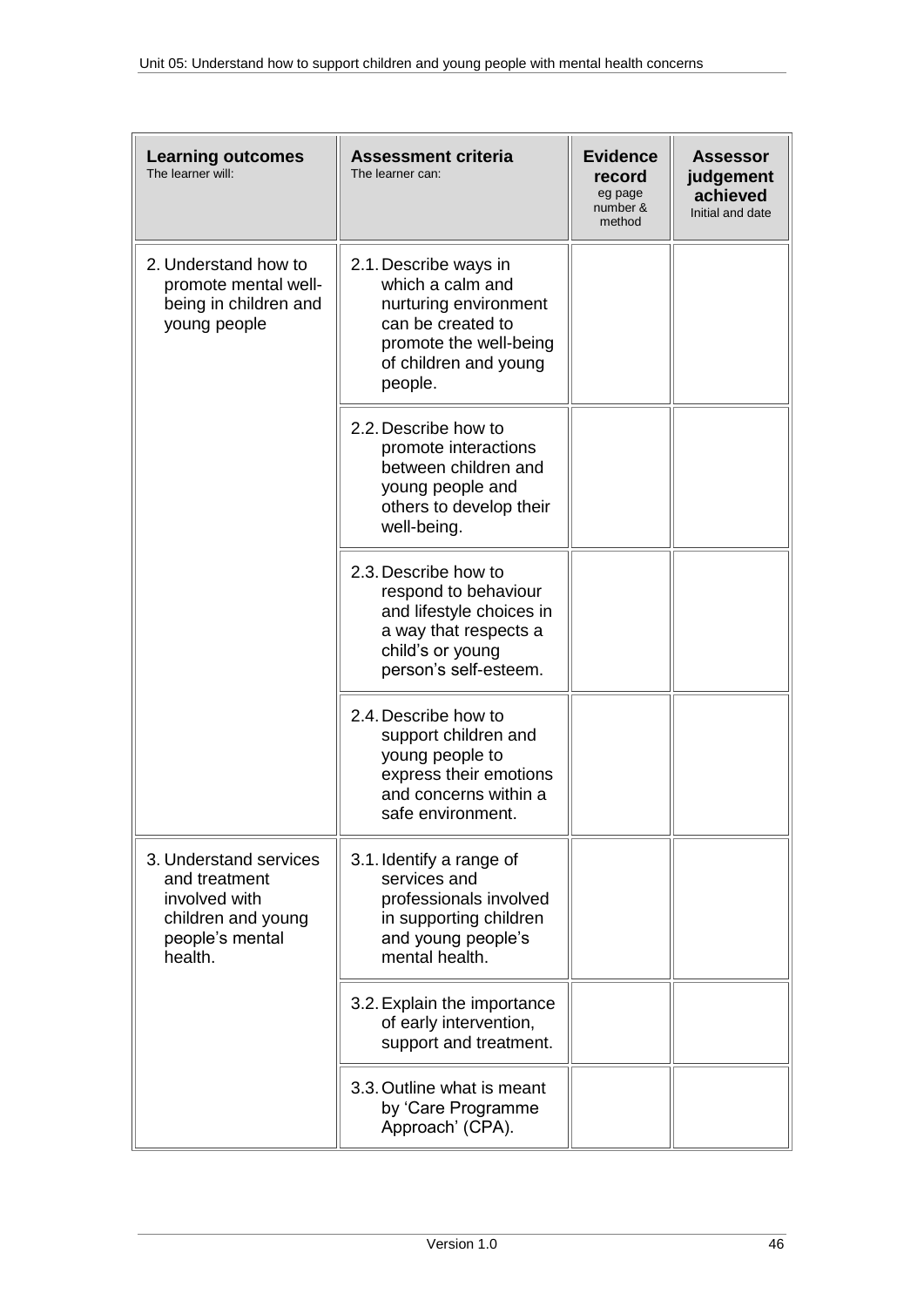| <b>Learning outcomes</b><br>The learner will: | <b>Assessment criteria</b><br>The learner can:                                                                                  | <b>Evidence</b><br>record<br>eg page<br>number &<br>method | <b>Assessor</b><br>judgement<br>achieved<br>Initial and date |
|-----------------------------------------------|---------------------------------------------------------------------------------------------------------------------------------|------------------------------------------------------------|--------------------------------------------------------------|
|                                               | 3.4. Identify therapies that<br>could be used to treat<br>a child or young<br>person experiencing<br>mental health<br>problems. |                                                            |                                                              |
|                                               | 3.5. Identify types of<br>medication used to<br>treat children and<br>young people<br>experiencing mental<br>health problems.   |                                                            |                                                              |

#### **Learner declaration of authenticity:**

I declare that the work presented for this unit is entirely my own work.

Learner signature: Date: Date: Date: Date: Date: Date: Date: Date: Date: Date: Date: Date: Date: Date: Date: Date: Date: Date: Date: Date: Date: Date: Date: Date: Date: Date: Date: Date: Date: Date: Date: Date: Date: Date:

### **Assessor sign-off of completed unit:** Unit 05

I confirm that the learner has met the requirements for all assessment criteria demonstrating knowledge and skills for this unit.

Assessor name:

Signature: Date: Date: Date: Date: Date: Date: Date: Date: Date: Date: Date: Date: Date: Date: Date: Date: Date: Date: Date: Date: Date: Date: Date: Date: Date: Date: Date: Date: Date: Date: Date: Date: Date: Date: Date: D

For e-portfolio a signature is not required, providing the learner has a personalised and secure login.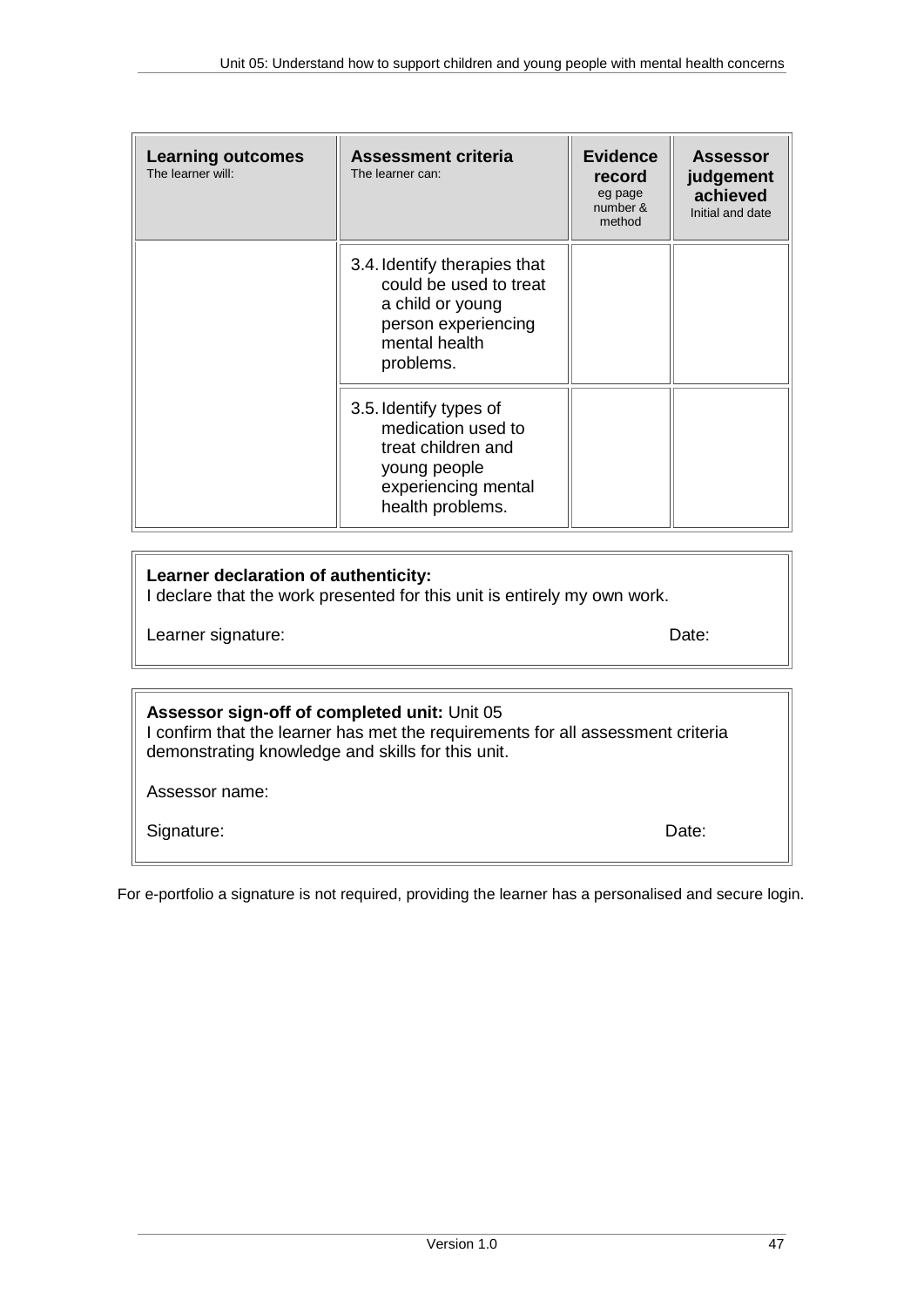| Guidance for developing assessment arrangements for the unit: |                                                                                                                                                                                                                                                                                                                        |  |
|---------------------------------------------------------------|------------------------------------------------------------------------------------------------------------------------------------------------------------------------------------------------------------------------------------------------------------------------------------------------------------------------|--|
| Guidance for developing unit<br>assessment arrangements       | 1.1 Person-centred practice to empower the<br>child and young person. Involving the<br>child/young person and supporting positive<br>outcomes for children and young people.                                                                                                                                           |  |
|                                                               | 1.3 Examples include: human rights,<br>confidentiality, safeguarding, protection and<br>care. As well as supporting children and young<br>people to identify triggers, manage their own<br>mental health and access to medical<br>intervention such as counselling/cognitive<br>behavioural therapy.                   |  |
|                                                               | 1.4 Learners should explore how children and<br>young people can be encouraged to develop<br>coping strategies, the ability to self-regulate<br>(emotions) and develop resilience using<br>strategies that are appropriate to age and<br>stage of development.                                                         |  |
|                                                               | 2.1 Learners should explore the role of the<br>adult in promoting a positive environment and<br>mitigating any negative effects of the physical<br>and emotional environment where possible<br>and appropriate.                                                                                                        |  |
|                                                               | 2.2 Learners should explore the importance of<br>positive interactions with children and young<br>people. Positive interactions should be open,<br>non-judgemental and demonstrate respect for<br>individuality and diversity whilst maintaining<br>the professional boundaries as expected of a<br>responsible adult. |  |
|                                                               | 3.1 Learners should be encouraged to explore<br>the range and functions of the services<br>accessible to children, young people and their<br>families associated with mental health and<br>well-being.                                                                                                                 |  |
| Unit assessment guidance                                      | <b>Type of evidence: Assignment</b>                                                                                                                                                                                                                                                                                    |  |
|                                                               | Assessment criteria: 1.1-1.4                                                                                                                                                                                                                                                                                           |  |
|                                                               | <b>Additional information: Learners could</b><br>investigate strategies and approaches to<br>supporting children and young people who are<br>experiencing mental health concerns. Tutors<br>could devise a series of assessment tasks<br>designed to meet the criteria.                                                |  |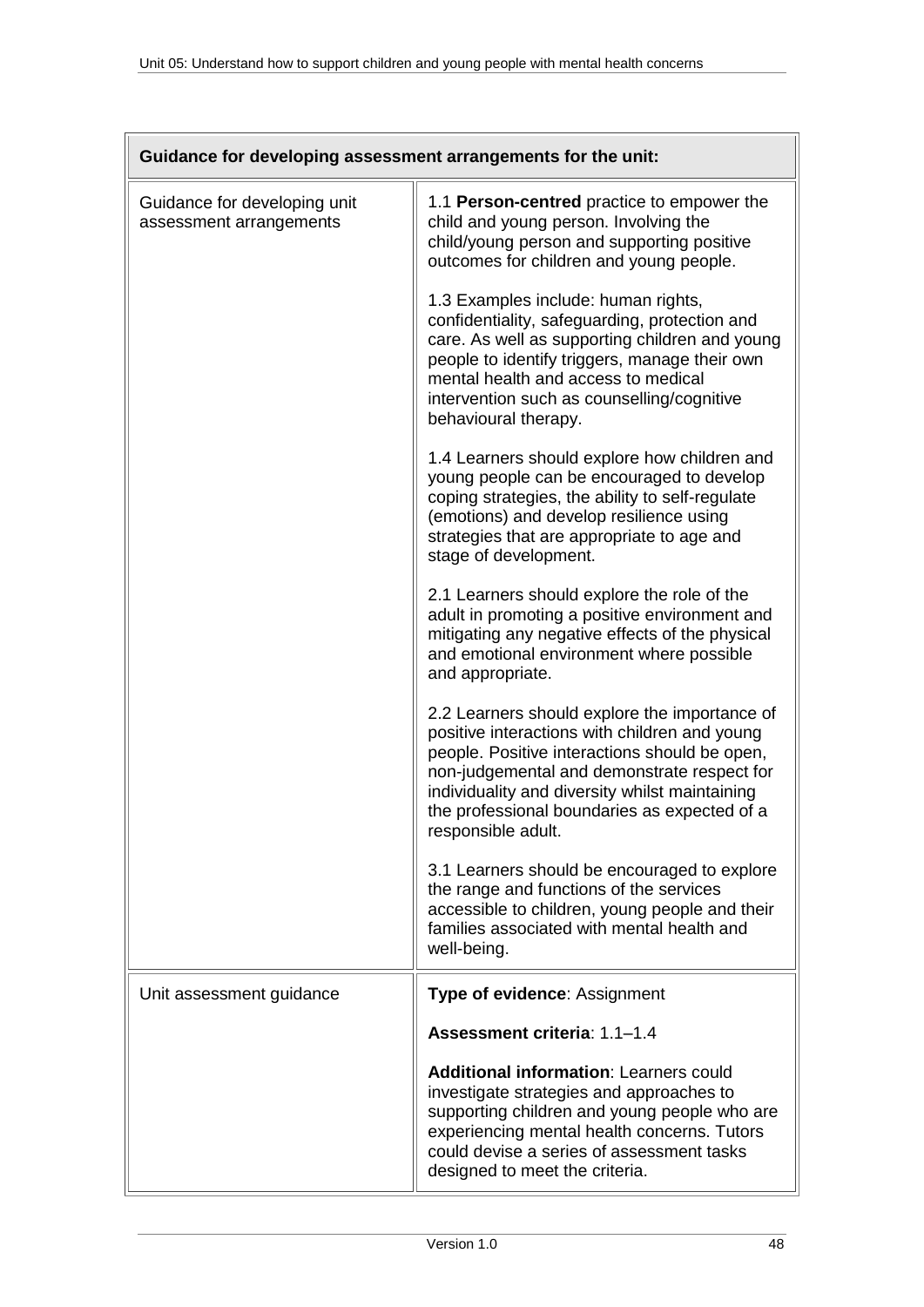| Type of evidence: Scenarios/role play,<br>question and answer                                                                                                                                                                                                                                                                                                                                                              |
|----------------------------------------------------------------------------------------------------------------------------------------------------------------------------------------------------------------------------------------------------------------------------------------------------------------------------------------------------------------------------------------------------------------------------|
| Assessment criteria: 2.1-2.4                                                                                                                                                                                                                                                                                                                                                                                               |
| <b>Additional information: Tutors could present</b><br>a series of scenarios where learners could<br>explore the role of the adult in promoting<br>mental well-being in children and young<br>people. They may participate in role play to<br>demonstrate positive interactions within a safe<br>environment. Learners can use their findings to<br>answer pre-prepared questions designed to<br>meet assessment criteria. |
| Type of evidence: Guidance                                                                                                                                                                                                                                                                                                                                                                                                 |
| Assessment criteria: 3.1-3.4                                                                                                                                                                                                                                                                                                                                                                                               |
| <b>Additional information: Learners could</b><br>research the services, professionals and<br>therapeutic interventions used to treat mental<br>health conditions in children and young people.<br>Tutors could produce a list of headings for<br>learners to follow for guidance, to make sure<br>the assessment criteria are addressed.                                                                                   |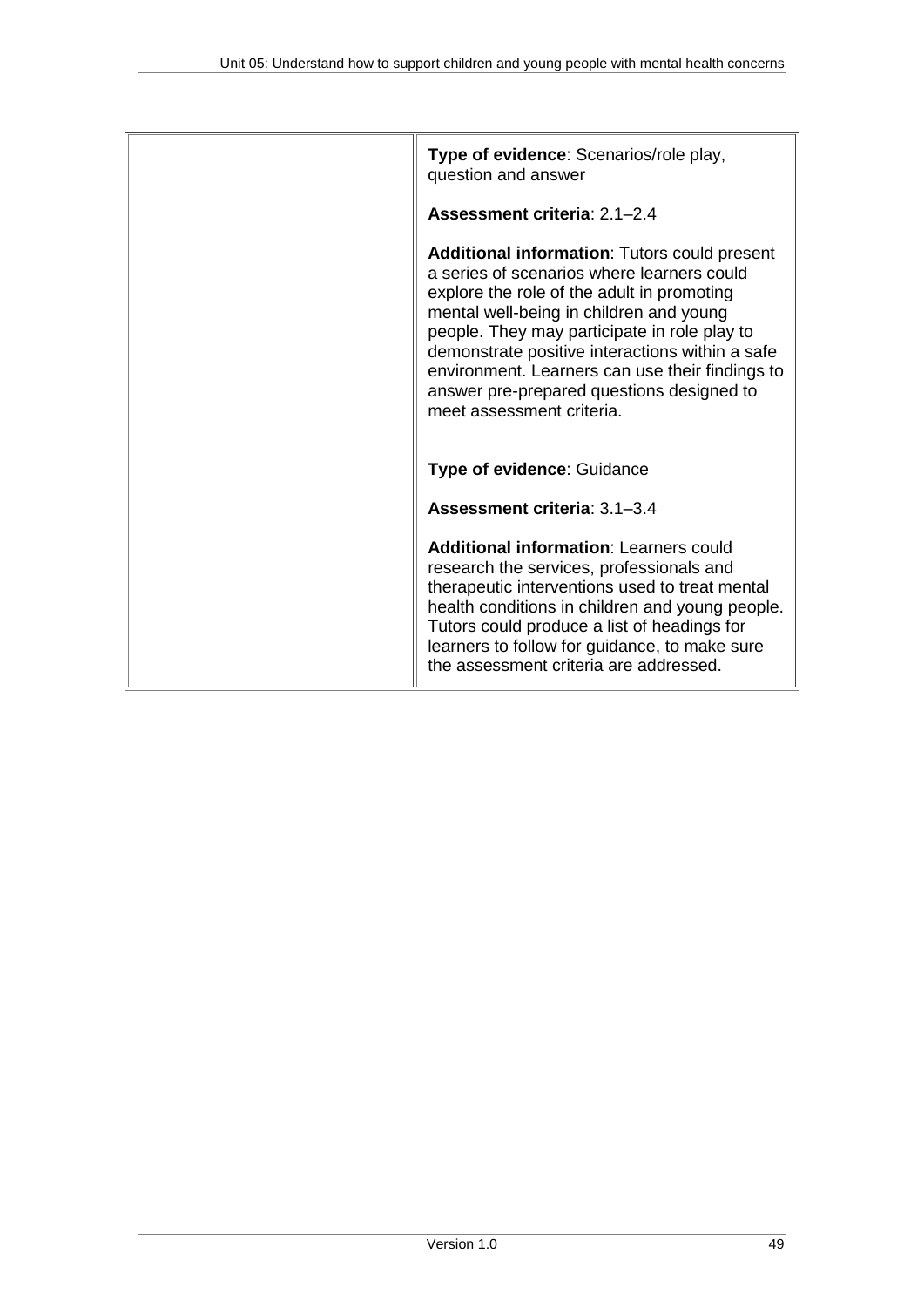## <span id="page-49-0"></span>**Section 4: Assessment and quality assurance information**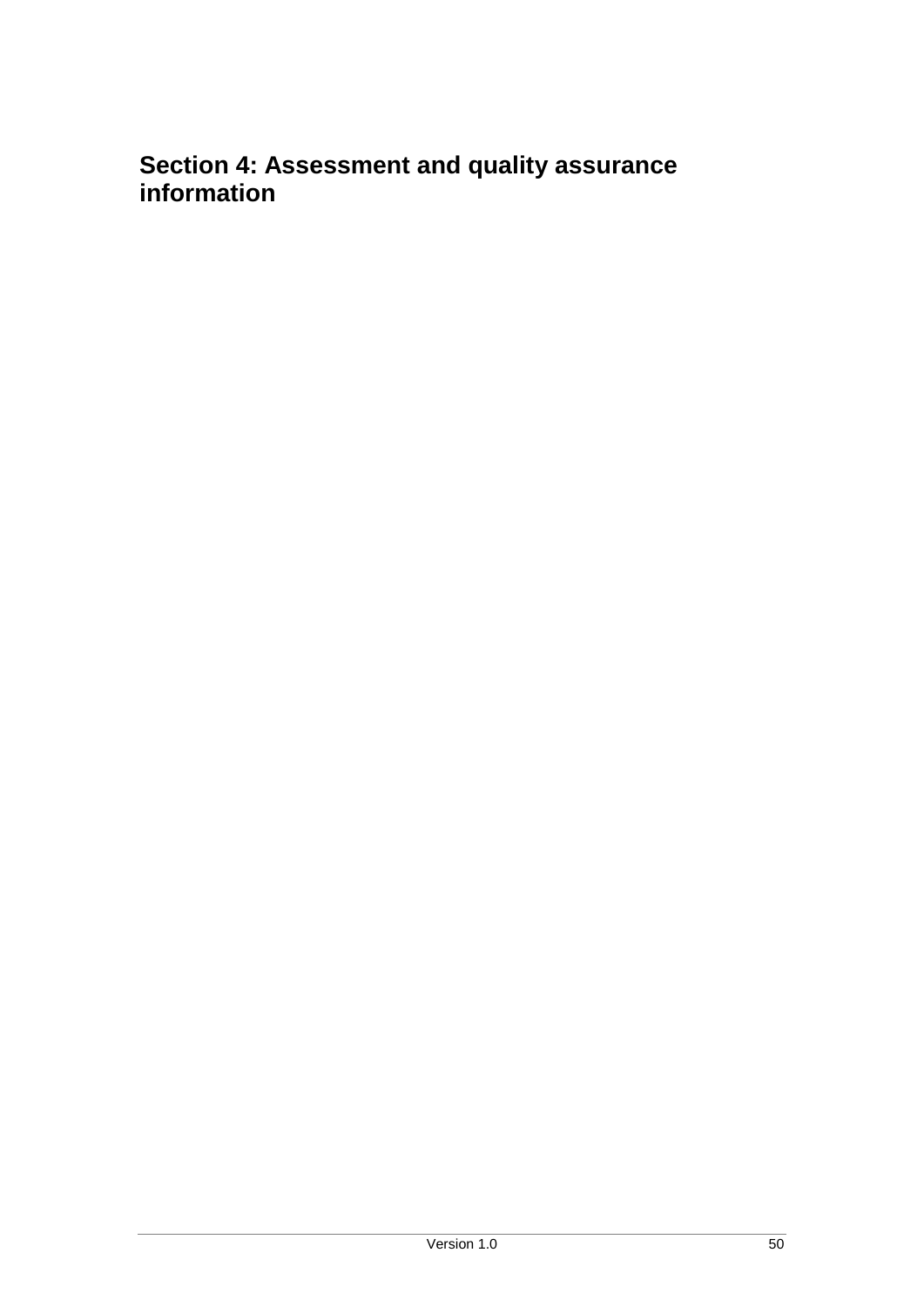#### **Recommended assessment methods**

<span id="page-50-0"></span>A recommended range of assessment methods has been identified, which may be used for the units in this qualification. This gives the opportunity for different learning styles and individual needs of learners to be taken into account.

If you are proposing to use an assessment method that is not included within the recommended list you should contact your External Quality Advisor with full details of your proposed method. It will need formal approval from us before it can be used.

Please refer to the notes relating to **Expert Witness testimony** and **simulation** which follow this table.

| <b>Ref</b>   | <b>Assessment Method</b>                                                                                                                                                                                                                    | <b>Assessing</b><br>Competence/<br><b>Skills</b> | <b>Assessing</b><br>Knowledge/<br><b>Understanding</b> |
|--------------|---------------------------------------------------------------------------------------------------------------------------------------------------------------------------------------------------------------------------------------------|--------------------------------------------------|--------------------------------------------------------|
| A            | Direct observation of learner by Assessor<br>by an Assessor who meets the<br>relevant Sector Skills Council's or<br>other assessment strategy/principles<br>and includes inference of knowledge<br>from this direct observation of practice | Yes                                              | Yes                                                    |
| B            | Professional discussion                                                                                                                                                                                                                     | Yes                                              | Yes                                                    |
| $\mathsf{C}$ | Expert Witness evidence*<br>when directed by the Sector Skills<br>Council or other assessment<br>strategy/principles                                                                                                                        | Yes                                              | Yes                                                    |
| D            | Learner's own work products                                                                                                                                                                                                                 | Yes                                              | Yes                                                    |
| Е            | Learner log or reflective diary                                                                                                                                                                                                             | Yes                                              | Yes                                                    |
| F            | Activity plan or planned activity                                                                                                                                                                                                           | Yes                                              | Yes                                                    |
| G            | Observation of children, young people or<br>adults by the learner                                                                                                                                                                           | Yes                                              | Yes                                                    |
| H            | Portfolio of evidence<br>may include simulation**                                                                                                                                                                                           | Yes                                              | Yes                                                    |
| $\mathbf{I}$ | Recognition of prior learning                                                                                                                                                                                                               | Yes                                              | Yes                                                    |
| J            | Reflection on own practice in real work<br>environment                                                                                                                                                                                      | Yes                                              | Yes                                                    |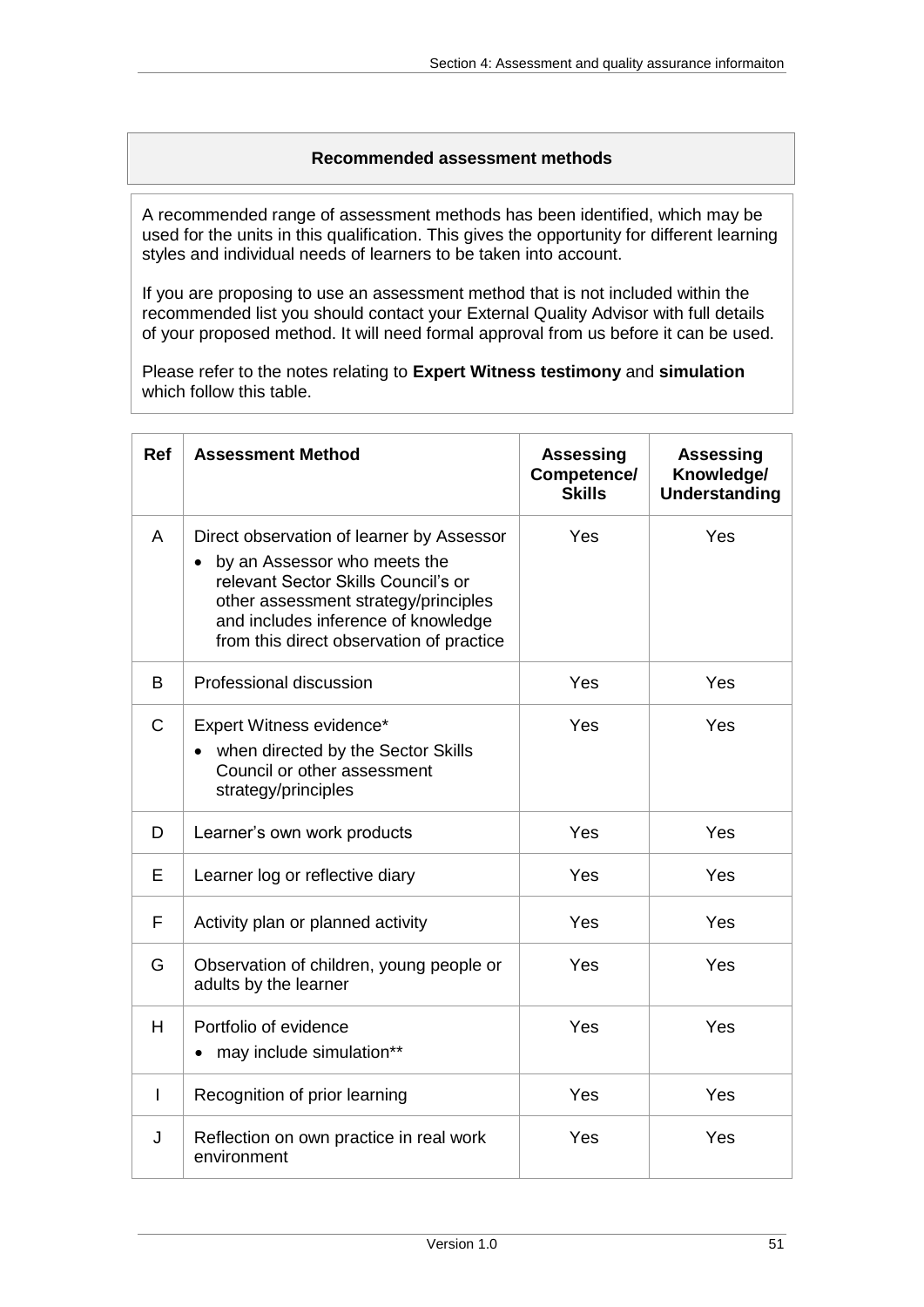| <b>Ref</b> | <b>Assessment Method</b>                               | <b>Assessing</b><br>Competence/<br><b>Skills</b> | <b>Assessing</b><br>Knowledge/<br>Understanding |
|------------|--------------------------------------------------------|--------------------------------------------------|-------------------------------------------------|
| K          | Written and pictorial information                      | No.                                              | Yes                                             |
|            | Scenario or case study                                 | No.                                              | Yes                                             |
| М          | Task set by CACHE (for knowledge<br>learning outcomes) | No.                                              | Yes                                             |
| N          | Oral questions and answers                             | Yes                                              | Yes                                             |

**Expert Witness testimony** should be used in line with the relevant assessment strategy/principles. This method must be used with professional discretion, and only selected when observation would not be appropriate. Those providing an expert witness testimony must be lead practitioners with experience of making judgements around competence. The circumstances that may allow for an expert witness testimony include:

- when assessment may cause distress to an individual, such as supporting a child with a specific need
- a rarely occurring situation, such as dealing with an accident or illness
- confidential situations such as safeguarding strategy meetings where it would be inappropriate for an Assessor to observe the learner's performance.
- \*\* **Simulation**. A learner's Portfolio of Evidence may only include simulation of skills where simulation is permitted by the relevant assessment strategy/principles.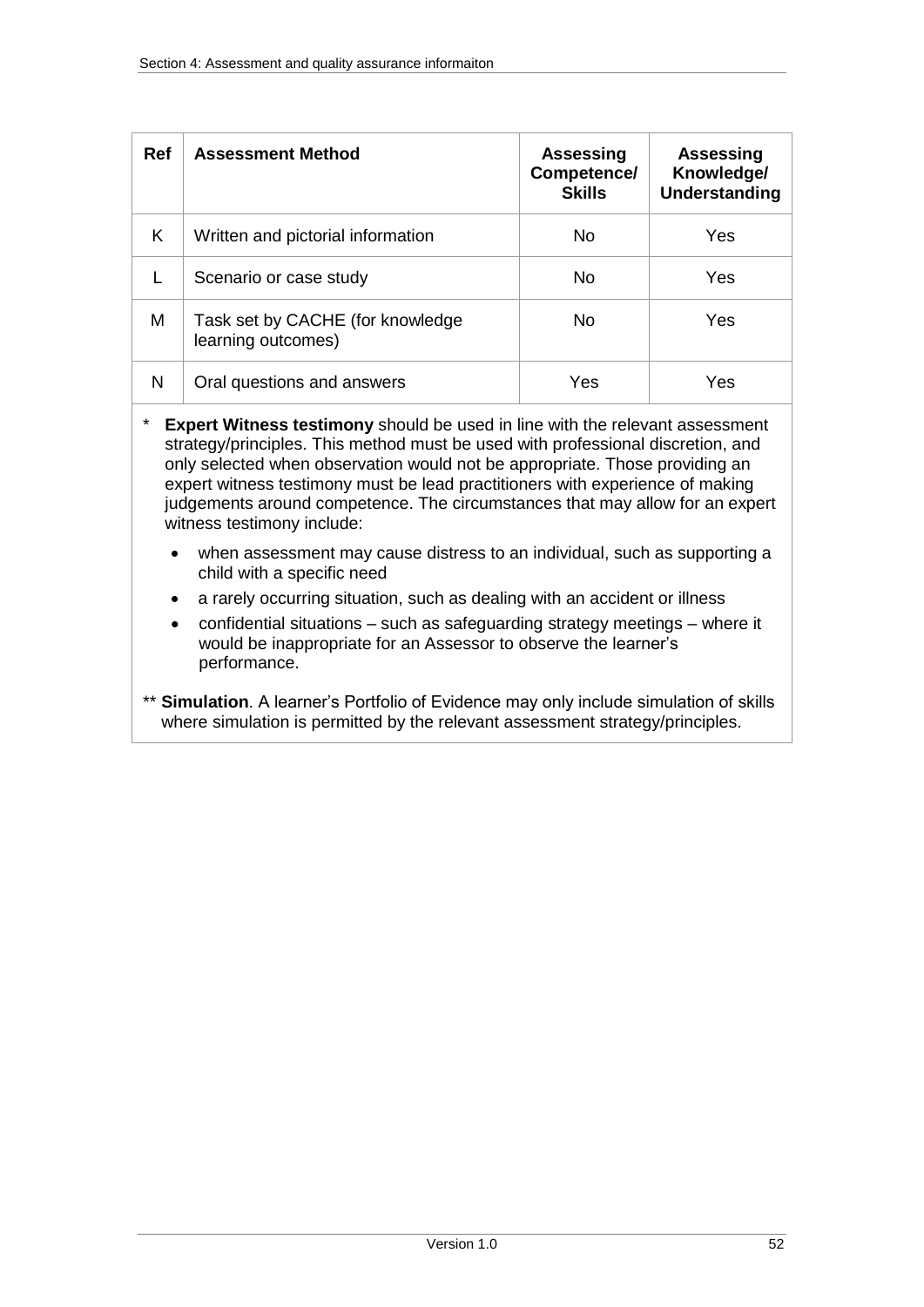### <span id="page-52-0"></span>**Assessment strategies and principles relevant to this qualification**

The units we offer have been developed in line with the specific **assessment strategies or principles** of different Sector Skills Councils (SSCs) or by us where there is no SSC lead.

The key requirements of the assessment strategies or principles that relate to units in this qualification are **summarised** below. More detailed strategies or principles can be found in **Delivering our Qualifications – Assessment and Internal Quality Assurance Guidance**, which can be found on the CACHE website.

<span id="page-52-1"></span>The Centre needs to ensure that individuals undertaking Assessor or Quality Assurer roles within your Centre conform to the SSC assessment requirements for the **unit** they are assessing or quality assuring.

#### **Assessment Strategy**

#### **Knowledge learning outcomes**

- **Assessors** will need to be both occupationally knowledgeable and qualified to make assessment decisions.
- **Internal Quality Assurers** will need to be both occupationally knowledgeable and qualified to make quality assurance decisions.

#### **Competence/Skills learning outcomes**

- **Assessors** will need to be both occupationally competent and qualified to make assessment decisions.
- **Internal Quality Assurers** will need to be both occupationally knowledgeable and qualified to make quality assurance decisions.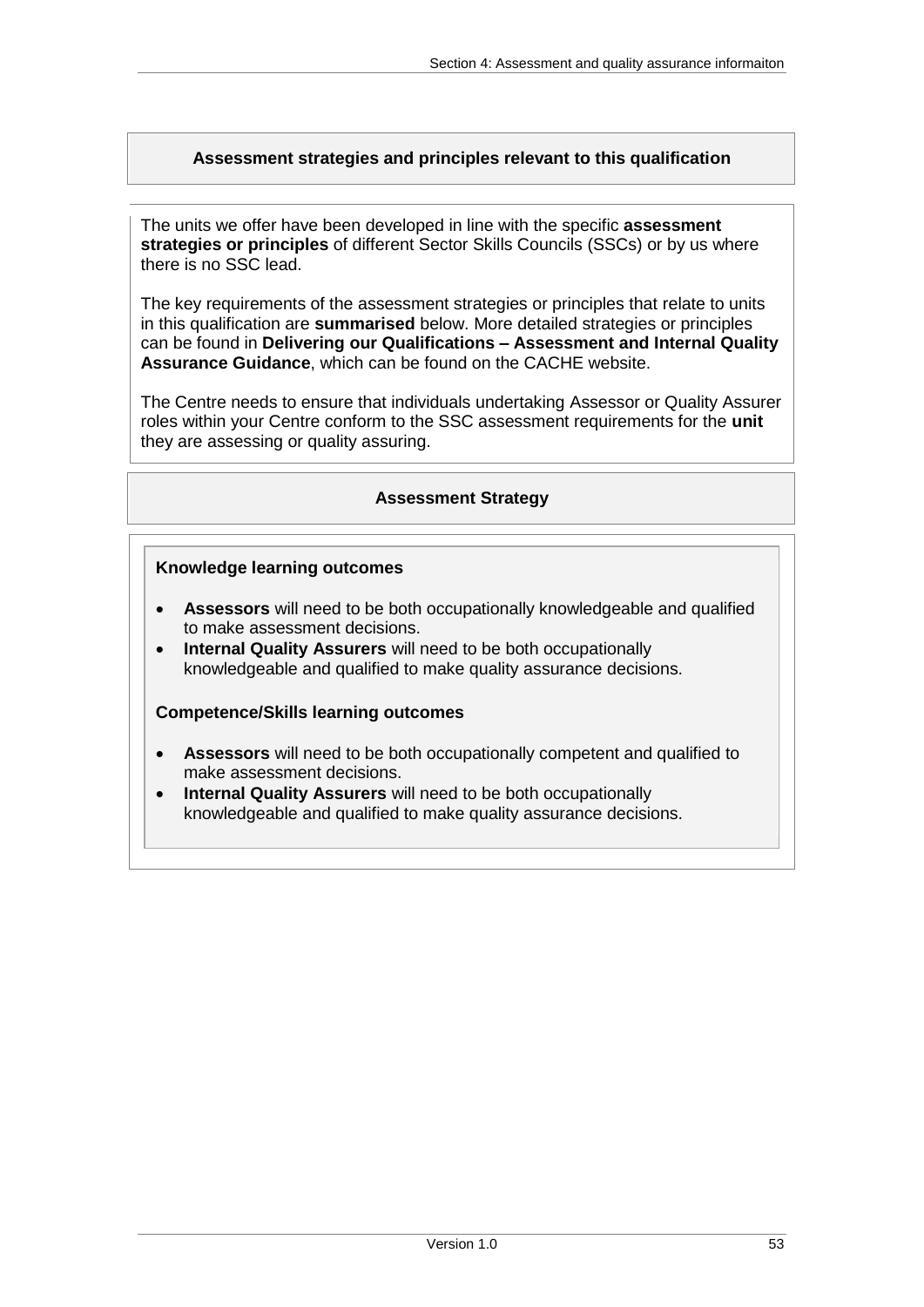### **Staffing requirements**

<span id="page-53-0"></span>Centres delivering any of our qualifications must:

- have a sufficient number of appropriately qualified/experienced Assessors to assess the volume of learners they intend to register
- have a sufficient number of appropriately qualified/experienced Internal Quality Assurers to internally quality assure the anticipated number of Assessors and learners
- ensure that all staff involved in assessment and internal quality assurance are provided with appropriate training and undertake meaningful and relevant continuing professional development
- implement effective internal quality assurance systems and processes to ensure all assessment decisions are reliable, valid, authentic, sufficient and current. This should include standardisation to ensure consistency of assessment
- provide all staff involved in the assessment process with sufficient time and resources to carry out their roles effectively.

### <span id="page-53-1"></span>**Assessors and Internal Quality Assurance**

Staff involved in the Assessment and Internal Quality Assurance of this qualification must be able to demonstrate that they have (or are working towards) the relevant occupational knowledge and/or occupational competence, at the same level or higher as the units being assessed and internal quality assured. This may be gained through experience and/or qualifications.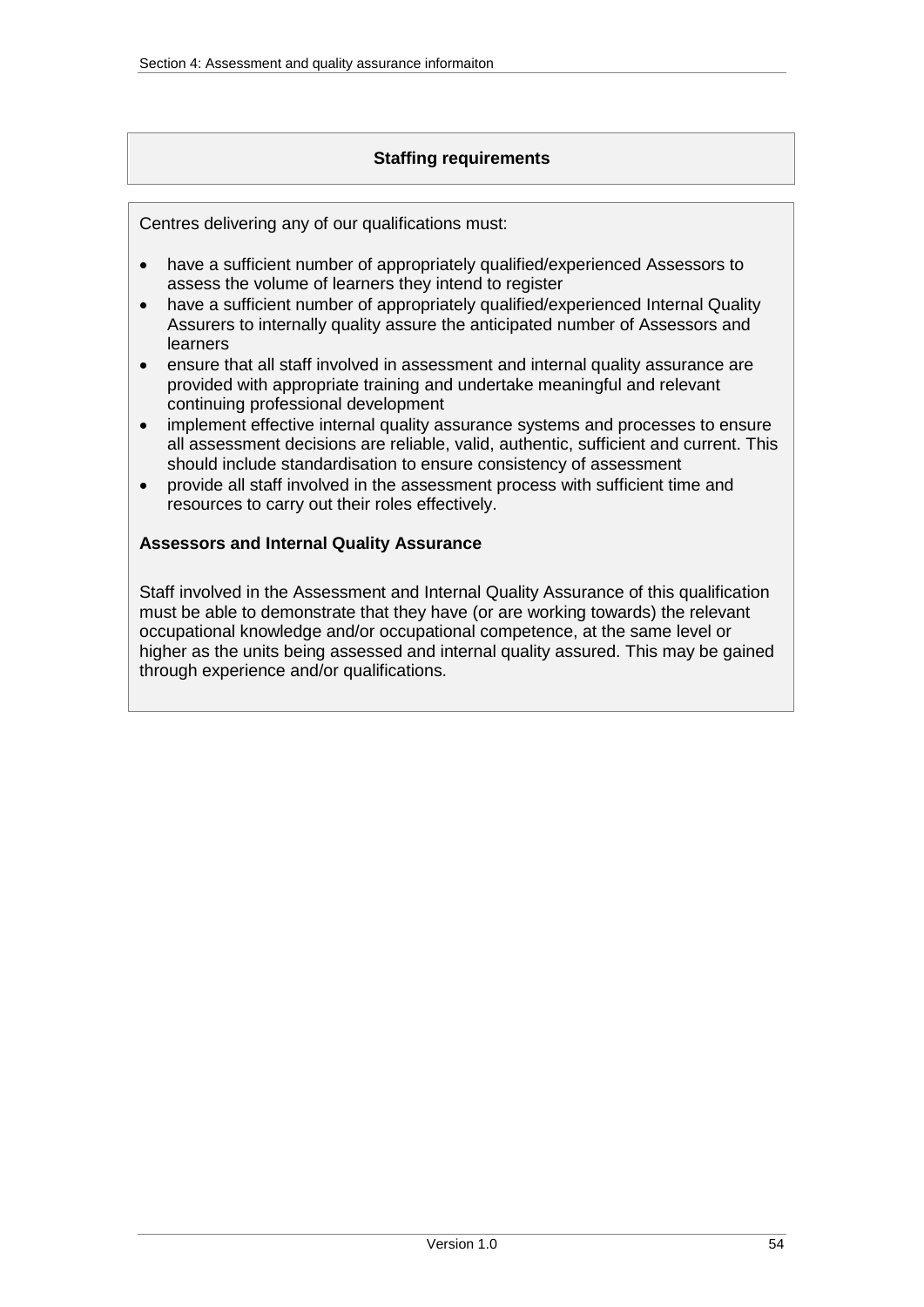# <span id="page-54-0"></span>**Section 5: Documents**